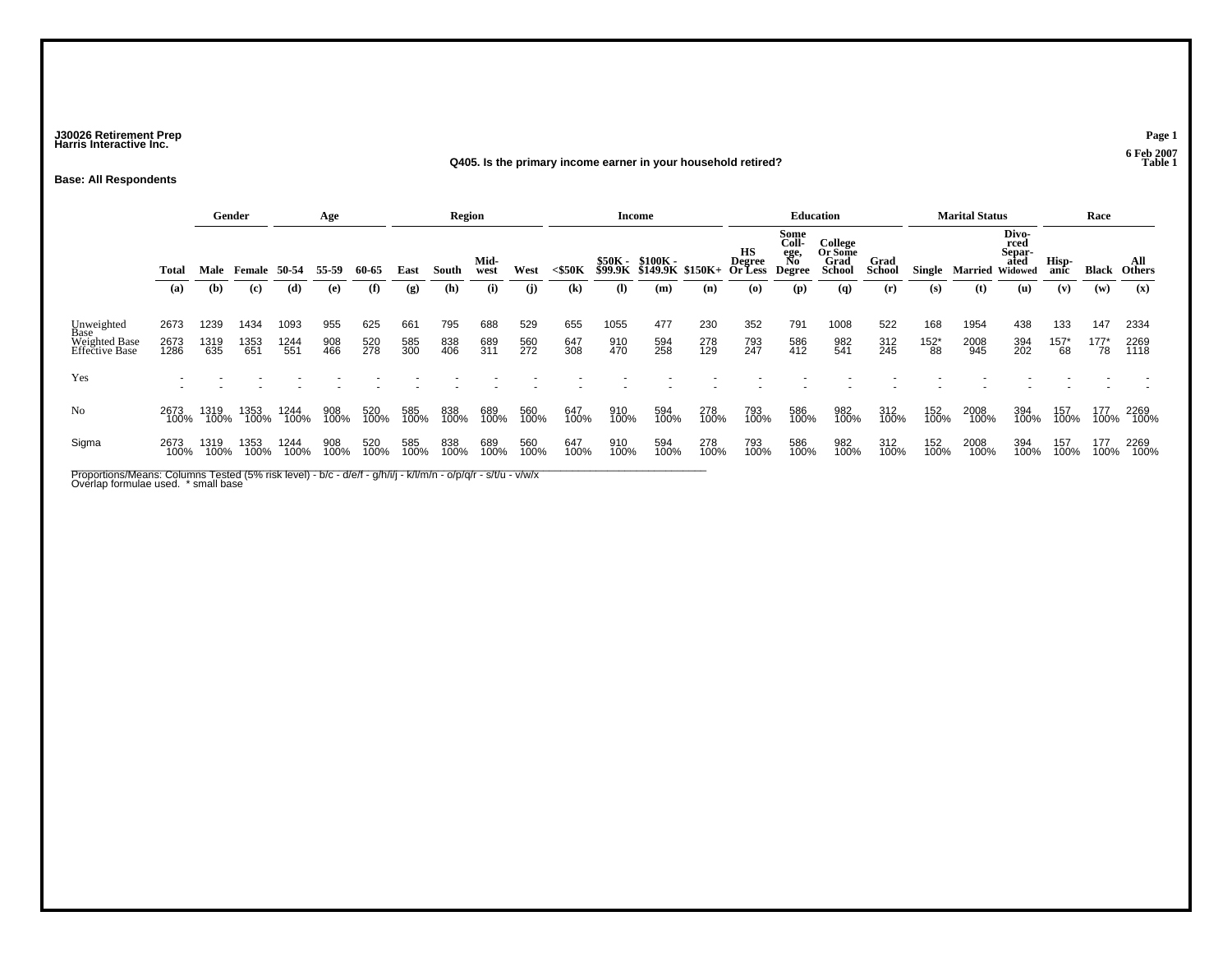### **J30026 Retirement Prep Page 2 Harris Interactive Inc.**

#### **Q410. Do you own a home?**

#### **Base: All Respondents**

|                                                       |                      |                                                        | Gender              |                     | Age               |                   |                   | <b>Region</b>     |                   |                   |                            |                              | Income            |                                       |                                          |                                             | <b>Education</b>      |                   |                             | <b>Marital Status</b>                      |                   |                        | Race                   |                      |
|-------------------------------------------------------|----------------------|--------------------------------------------------------|---------------------|---------------------|-------------------|-------------------|-------------------|-------------------|-------------------|-------------------|----------------------------|------------------------------|-------------------|---------------------------------------|------------------------------------------|---------------------------------------------|-----------------------|-------------------|-----------------------------|--------------------------------------------|-------------------|------------------------|------------------------|----------------------|
|                                                       | Total                | Male Female 50-54<br>55-59<br>(b)<br>(d)<br>(c)<br>(e) |                     |                     | 60-65             | East              | South             | Mid-<br>west      | West              | $<$ \$50 $K$      | \$50K -<br>\$99.9K         | \$100K -<br>\$149.9K \$150K+ |                   | нs<br><b>Degree</b><br><b>Or Less</b> | Some<br>Coll-<br>ege,<br>No<br>Degree    | College<br>Or Some<br>Grad<br><b>School</b> | Grad<br><b>School</b> | Single            | Married                     | Divo-<br>rced<br>Separ-<br>ated<br>Widowed | Hisp-<br>anic     | Black                  | All<br><b>Others</b>   |                      |
|                                                       | (a)                  |                                                        |                     |                     |                   | (f)               | (g)               | (h)               | (i)               | (i)               | $\left( \mathbf{k}\right)$ | $\Omega$                     | (m)               | (n)                                   | $\boldsymbol{\left( \mathbf{0} \right)}$ | (p)                                         | (q)                   | (r)               | (s)                         | (t)                                        | (u)               | (v)                    | (w)                    | (x)                  |
| Unweighted<br>Base<br>Weighted Base<br>Effective Base | 2673<br>2673<br>1286 | 1239<br>1319<br>635                                    | 1434<br>1353<br>651 | 1093<br>1244<br>551 | 955<br>908<br>466 | 625<br>520<br>278 | 661<br>585<br>300 | 795<br>838<br>406 | 688<br>689<br>311 | 529<br>560<br>272 | 655<br>647<br>308          | 1055<br>910<br>470           | 477<br>594<br>258 | 230<br>278<br>129                     | 352<br>793<br>247                        | 791<br>586<br>412                           | 1008<br>982<br>541    | 522<br>312<br>245 | 168<br>$^{152^{\ast}}_{88}$ | 1954<br>2008<br>945                        | 438<br>394<br>202 | 133<br>$^{157^*}_{68}$ | 147<br>$^{177^*}_{78}$ | 2334<br>2269<br>1118 |
| Yes                                                   | 2673<br>100%         | 1319<br>100%                                           | 1353<br>100%        | 1244<br>100%        | 908<br>100%       | 520<br>100%       | 585<br>100%       | 838<br>100%       | 689<br>100%       | 560<br>100%       | 647<br>100%                | 910<br>100%                  | 594<br>100%       | 278<br>100%                           | 793<br>100%                              | 586<br>100%                                 | 982<br>100%           | 312<br>100%       | 152<br>100%                 | 2008<br>100%                               | 394<br>100%       | 157<br>100%            | 177<br>100%            | 2269<br>100%         |
| No                                                    |                      |                                                        |                     |                     |                   |                   |                   |                   |                   |                   |                            |                              |                   |                                       |                                          |                                             |                       |                   |                             |                                            |                   |                        |                        |                      |
| Sigma                                                 | 2673<br>100%         | 1319<br>100%                                           | 1353<br>100%        | 1244<br>100%        | 908<br>100%       | 520<br>100%       | 585<br>100%       | 838<br>100%       | 689<br>100%       | 560<br>100%       | 647<br>100%                | 910<br>100%                  | 594<br>100%       | 278<br>100%                           | 793<br>100%                              | 586<br>100%                                 | 982<br>100%           | 312<br>100%       | 152<br>100%                 | 2008<br>100%                               | 394<br>100%       | 157<br>100%            | 177<br>100%            | 2269<br>100%         |

Proportions/Means: Columns Tested (5% risk level) - b/c - d/e/f - g/h/i/j - k/l/m/n - o/p/q/r - s/t/u - v/w/x<br>Overlap formulae used. \* small base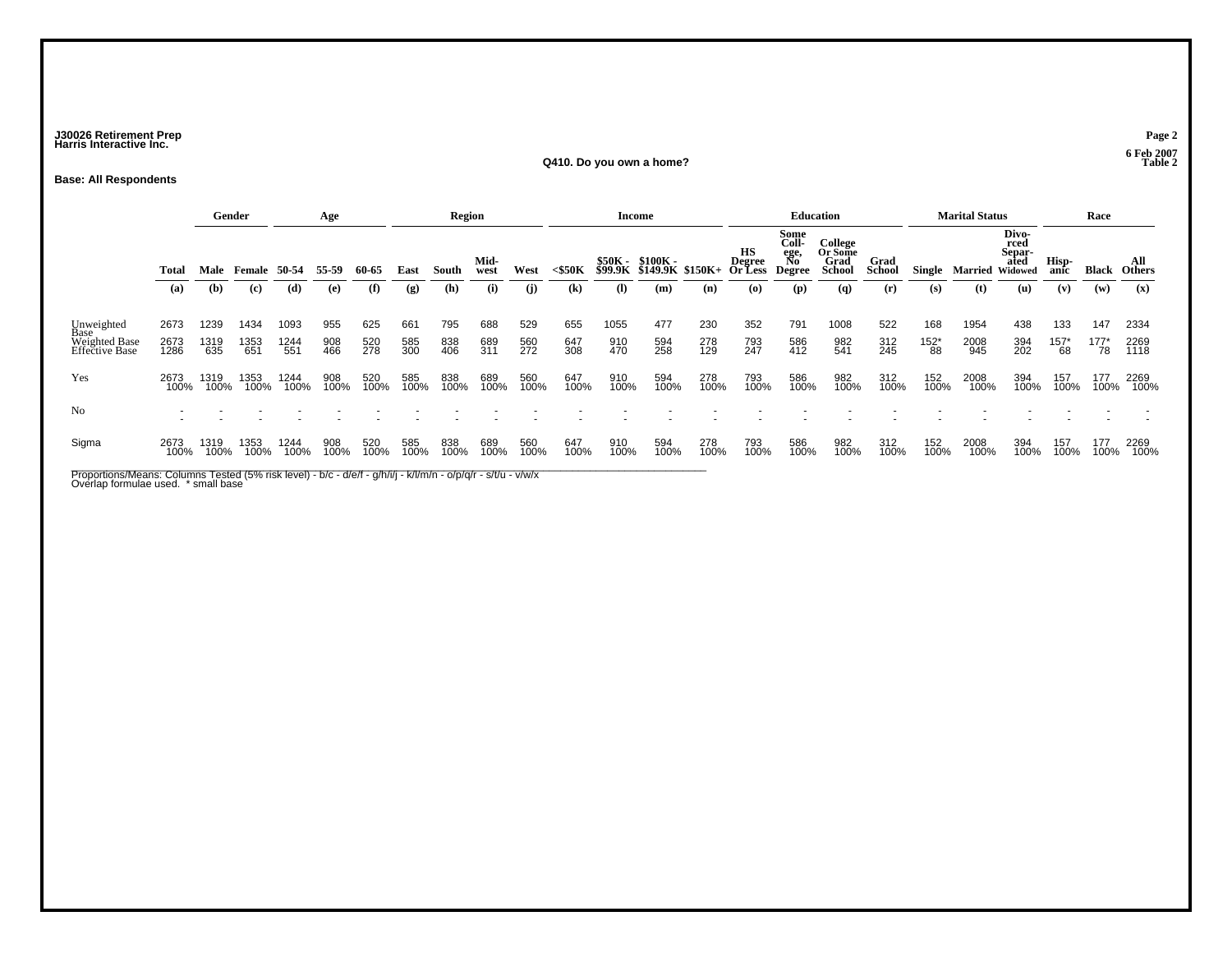### **J30026 Retirement Prep Page 3 Harris Interactive Inc.**

#### **Q415. Do you have a say in major financial decisions in your household? Table 3**

**Base: All Respondents**

|                                                       |                      |                                                        | Gender              |                     | Age               |                   |                   | <b>Region</b>     |                   |                   |                            |                                              | Income            |                                 |                                              |                                                    | <b>Education</b>      |                   |                             | <b>Marital Status</b>           |                   |                        | Race                   |                      |
|-------------------------------------------------------|----------------------|--------------------------------------------------------|---------------------|---------------------|-------------------|-------------------|-------------------|-------------------|-------------------|-------------------|----------------------------|----------------------------------------------|-------------------|---------------------------------|----------------------------------------------|----------------------------------------------------|-----------------------|-------------------|-----------------------------|---------------------------------|-------------------|------------------------|------------------------|----------------------|
|                                                       | <b>Total</b>         | Male Female 50-54<br>55-59<br>(b)<br>(c)<br>(d)<br>(e) |                     |                     | 60-65             | East              | South             | Mid-<br>west      | West              | <\$50K            |                            | \$50K - \$100K -<br>\$99.9K \$149.9K \$150K+ |                   | <b>Degree</b><br><b>Or Less</b> | Some<br>Coll-<br>ege,<br>No<br><b>Degree</b> | College<br>Or Some<br><b>Grad</b><br><b>School</b> | Grad<br><b>School</b> | Single            | <b>Married Widowed</b>      | Divo-<br>rced<br>Separ-<br>ated | Hisp-<br>anic     | Black                  | All<br><b>Others</b>   |                      |
|                                                       | (a)                  |                                                        |                     |                     |                   | (f)               | (g)               | (h)               | (i)               | (i)               | $\left( \mathbf{k}\right)$ | $\mathbf{I}$                                 | (m)               | (n)                             | $\boldsymbol{\left( \mathbf{0} \right)}$     | $(\mathbf{p})$                                     | $\mathbf{q}$          | (r)               | (s)                         | (t)                             | (u)               | (v)                    | (w)                    | (x)                  |
| Unweighted<br>Base<br>Weighted Base<br>Effective Base | 2673<br>2673<br>1286 | 1239<br>1319<br>635                                    | 1434<br>1353<br>651 | 1093<br>1244<br>551 | 955<br>908<br>466 | 625<br>520<br>278 | 661<br>585<br>300 | 795<br>838<br>406 | 688<br>689<br>311 | 529<br>560<br>272 | 655<br>647<br>308          | 1055<br>910<br>470                           | 477<br>594<br>258 | 230<br>278<br>129               | 352<br>793<br>247                            | 791<br>586<br>412                                  | 1008<br>982<br>541    | 522<br>312<br>245 | 168<br>$^{152^{\ast}}_{88}$ | 1954<br>2008<br>945             | 438<br>394<br>202 | 133<br>$^{157^*}_{68}$ | 147<br>$^{177^*}_{78}$ | 2334<br>2269<br>1118 |
| Yes                                                   | 2673<br>100%         | 1319<br>100%                                           | 1353<br>100%        | 1244<br>100%        | 908<br>100%       | 520<br>100%       | 585<br>100%       | 838<br>100%       | 689<br>100%       | 560<br>100%       | 647<br>100%                | 910<br>100%                                  | 594<br>100%       | 278<br>100%                     | 793<br>100%                                  | 586<br>100%                                        | 982<br>100%           | 312<br>100%       | 152<br>100%                 | 2008<br>100%                    | 394<br>100%       | 157<br>100%            | 177<br>100%            | 2269<br>100%         |
| N <sub>0</sub>                                        |                      |                                                        |                     |                     |                   |                   |                   |                   |                   |                   |                            |                                              |                   |                                 |                                              |                                                    |                       |                   |                             |                                 |                   |                        |                        |                      |
| Sigma                                                 | 2673<br>100%         | 1319<br>100%                                           | 1353<br>100%        | 1244<br>100%        | 908<br>100%       | 520<br>100%       | 585<br>100%       | 838<br>100%       | 689<br>100%       | 560<br>100%       | 647<br>100%                | 910<br>100%                                  | 594<br>100%       | 278<br>100%                     | 793<br>100%                                  | 586<br>100%                                        | 982<br>100%           | 312<br>100%       | 152<br>100%                 | 2008<br>100%                    | 394<br>100%       | 157<br>100%            | 177<br>100%            | 2269<br>100%         |

Proportions/Means: Columns Tested (5% risk level) - b/c - d/e/f - g/h/i/j - k/l/m/n - o/p/q/r - s/t/u - v/w/x<br>Overlap formulae used. \* small base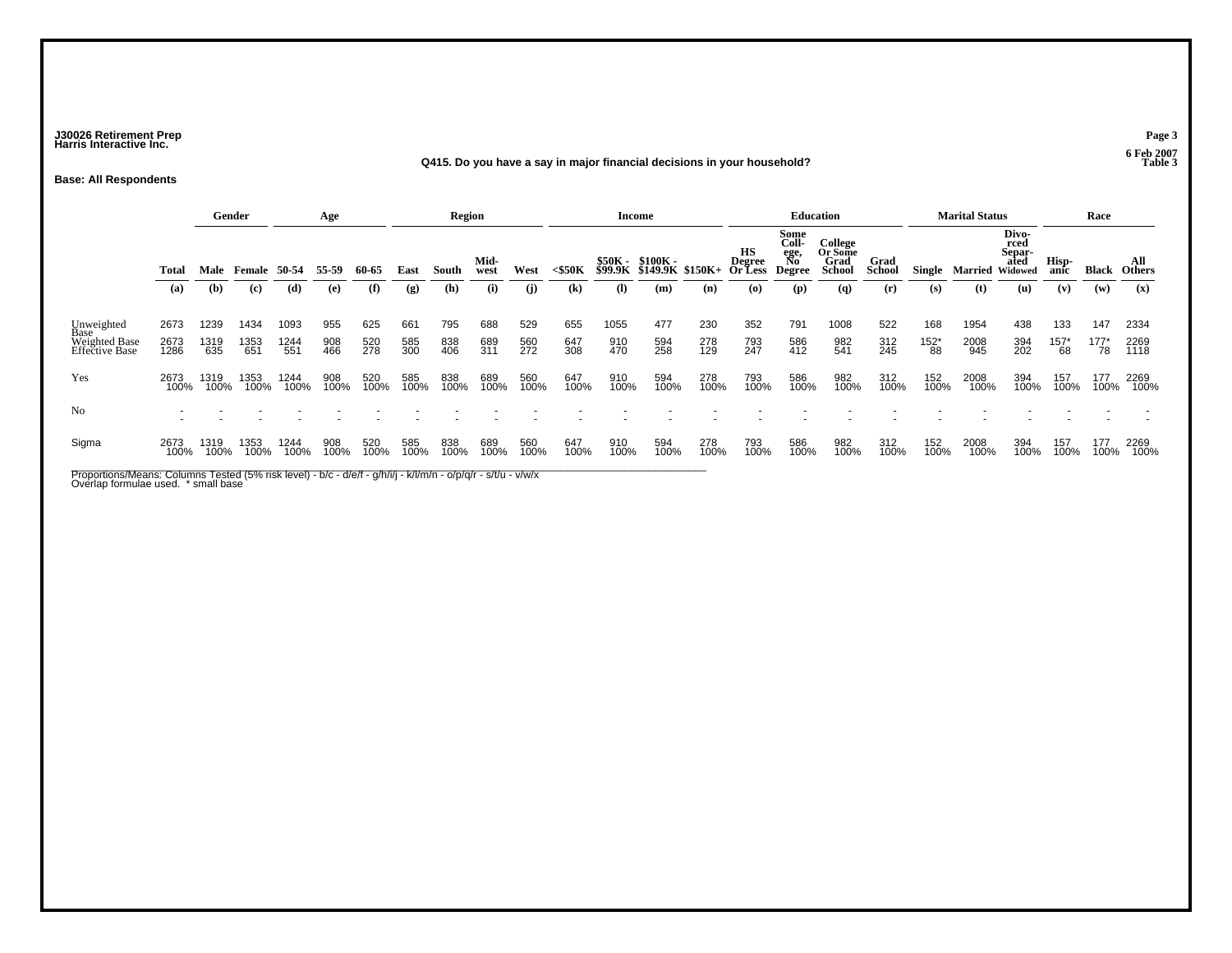**J30026 Retirement Prep Page 4 Harris Interactive Inc.**

**Q505. Do you or your spouse have a traditional defined benefit pension plan (i.e., a plan that will pay you a Table 4 steady income for life when you retire based on your earnings and work history)?**

**Base: All Respondents**

|                                         |              |              | Gender         |              | Age              |                 |                  | Region      |              |               |                            |                                  | Income                       |             |                                              |                                              | Education                                          |                       |                      | <b>Marital Status</b> |                                            |                      | Race            |                      |
|-----------------------------------------|--------------|--------------|----------------|--------------|------------------|-----------------|------------------|-------------|--------------|---------------|----------------------------|----------------------------------|------------------------------|-------------|----------------------------------------------|----------------------------------------------|----------------------------------------------------|-----------------------|----------------------|-----------------------|--------------------------------------------|----------------------|-----------------|----------------------|
|                                         | <b>Total</b> | Male         |                | 50-54        | 55-59            | 60-65           | East             | South       | Mid-<br>west | West          | $<$ \$50 $K$               | <b>\$50K -</b><br><b>\$99.9K</b> | $$100K -$<br><b>\$149.9K</b> | $$150K+$    | <b>HS</b><br><b>Degree</b><br><b>Or Less</b> | Some<br>Coll-<br>ege,<br>No<br><b>Degree</b> | <b>College</b><br>Or Some<br>Grad<br><b>School</b> | Grad<br><b>School</b> | Single               | <b>Married</b>        | Divo-<br>rced<br>Separ-<br>ated<br>Widowed | Hisp-<br>anic        | <b>Black</b>    | All<br><b>Others</b> |
|                                         | (a)          | (b)          | (c)            | (d)          | (e)              | (f)             | (g)              | (h)         | (i)          | (i)           | $\left( \mathbf{k}\right)$ | (I)                              | (m)                          | (n)         | (O)                                          | (p)                                          | (q)                                                | (r)                   | (s)                  | (t)                   | (u)                                        | (v)                  | (w)             | (x)                  |
| Unweighted                              | 2673         | 1239         | 1434           | 1093         | 955              | 625             | 661              | 795         | 688          | 529           | 655                        | 1055                             | 477                          | 230         | 352                                          | 791                                          | 1008                                               | 522                   | 168                  | 1954                  | 438                                        | 133                  | 147             | 2334                 |
| Base<br>Weighted Base<br>Effective Base | 2673<br>1286 | 1319<br>635  | 1353<br>651    | 1244<br>551  | 908<br>466       | 520<br>278      | 585<br>300       | 838<br>406  | 689<br>311   | 560<br>272    | 647<br>308                 | 910<br>470                       | 594<br>258                   | 278<br>129  | 793<br>247                                   | 586<br>412                                   | 982<br>541                                         | 312<br>245            | $^{152^{\ast}}_{88}$ | 2008<br>945           | 394<br>202                                 | $^{157^{\ast}}_{68}$ | $^{177^*}_{78}$ | 2269<br>1118         |
| Yes                                     | 1592<br>60%  | 842<br>64%   | 750<br>55%     | 721<br>58%   | 588<br>65%<br>df | 283<br>54%      | 371<br>63%       | 456<br>54%  | 420<br>61%   | 344<br>61%    | 257<br>40%                 | 597<br>66%                       | 423<br>71%                   | 179<br>64%  | 412<br>52%                                   | 348<br>59%                                   | 610<br>62%                                         | 221<br>71%<br>opq     | 62<br>41%            | 1271<br>63%<br>su     | 192<br>49%                                 | 119<br>76%           | 113<br>64%      | 1306<br>58%          |
| N <sub>0</sub>                          | 907<br>34%   | 422<br>32%   | 485<br>36%     | 429<br>35%   | 262<br>29%       | 216<br>41%<br>e | 175<br>30%       | 319<br>38%  | 220<br>32%   | 192<br>34%    | 338<br>52%<br>lmn          | 251<br>28%                       | 146<br>25%                   | 93<br>33%   | 295<br>37%                                   | 202<br>34%                                   | 325<br>33%                                         | 85<br>27%             | 80<br>53%            | 590<br>29%            | 192<br>49%                                 | 34<br>22%            | 46<br>26%       | 819<br>36%           |
| Not sure                                | 173<br>6%    | 56<br>4%     | $^{118}_{9\%}$ | 94<br>8%     | 58<br>6%         | $^{22}_{4\%}$   | $\frac{38}{7\%}$ | 62<br>7%    | 49<br>7%     | $^{24}_{4\%}$ | 52<br>8%                   | 62<br>7%                         | $^{25}_{4\%}$                | 2%          | 85<br>11%<br>pqr                             | 36<br>6%                                     | $^{47}_{\ 5\%}$                                    | $\frac{6}{2%}$        | $^{10}_{7\%}$        | 146<br>7%             | $^{10}_{3\%}$                              | 2%                   | 18<br>10%       | 143<br>6%            |
| Sigma                                   | 2673<br>100% | 1319<br>100% | 1353<br>100%   | 1244<br>100% | 908<br>100%      | 520<br>100%     | 585<br>100%      | 838<br>100% | 689<br>100%  | 560<br>100%   | 647<br>100%                | 910<br>100%                      | 594<br>100%                  | 278<br>100% | 793<br>100%                                  | 586<br>100%                                  | 982<br>100%                                        | 312<br>100%           | 152<br>100%          | 2008<br>100%          | 394<br>100%                                | 157<br>100%          | 177<br>100%     | 2269<br>100%         |

Proportions/Means: Columns Tested (5% risk level) - b/c - d/e/f - g/h/i/j - k/l/m/n - o/p/q/r - s/t/u - v/w/x<br>Overlap formulae used. \* small base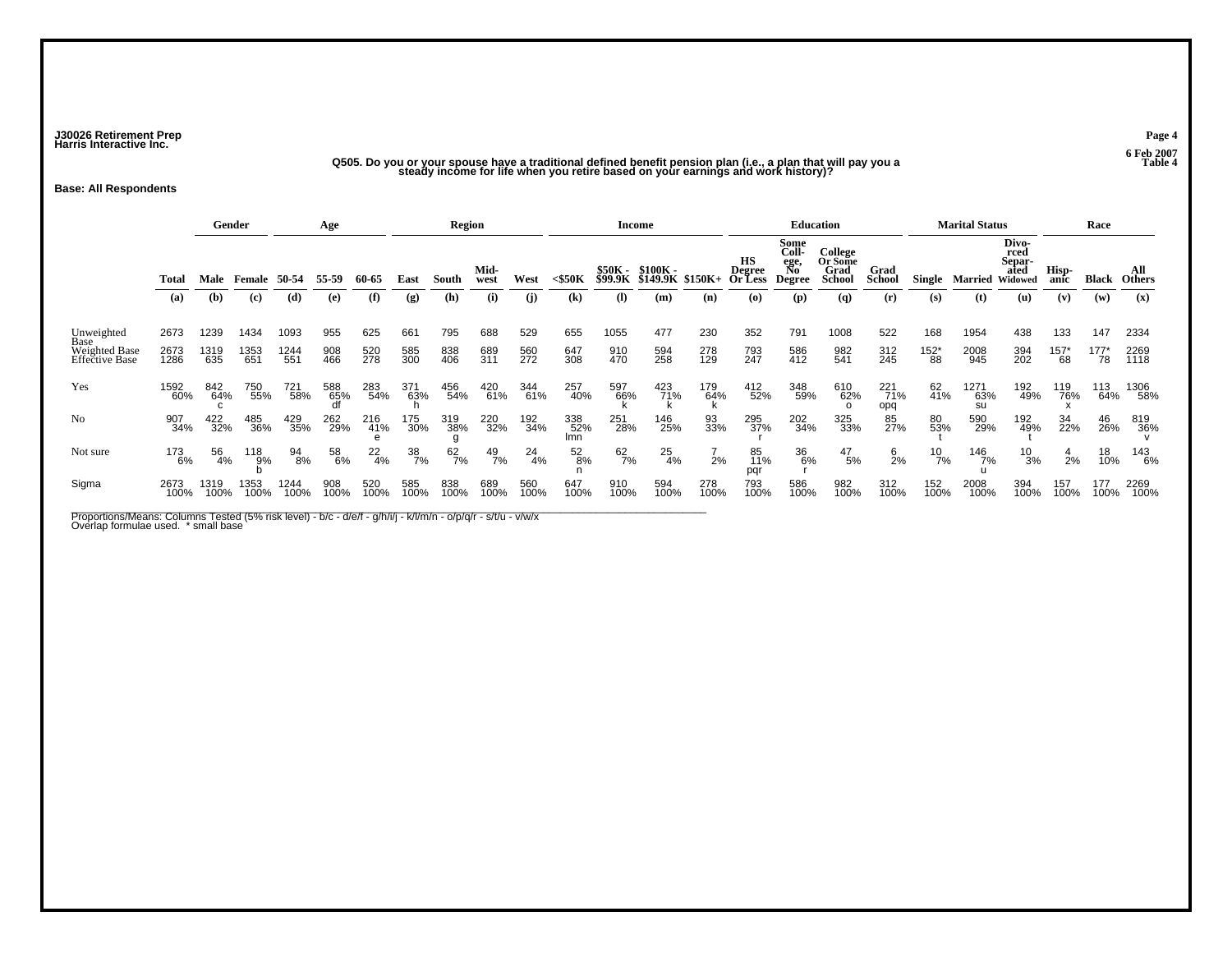### **J30026 Retirement Prep Page 5 Harris Interactive Inc.**

#### **Q510. Do you or your spouse have at least one 401(k) account or IRA?**

**Base: All Respondents**

|                                 |              |                  | Gender           |                  | Age         |             |               | <b>Region</b>    |              |             |                   |                    | <b>Income</b>                |                  |                                |                                              | <b>Education</b>                            |                       |                      | <b>Marital Status</b> |                                            |                 | Race            |                      |
|---------------------------------|--------------|------------------|------------------|------------------|-------------|-------------|---------------|------------------|--------------|-------------|-------------------|--------------------|------------------------------|------------------|--------------------------------|----------------------------------------------|---------------------------------------------|-----------------------|----------------------|-----------------------|--------------------------------------------|-----------------|-----------------|----------------------|
|                                 | Total        | Male             | Female           | 50-54            | 55-59       | 60-65       | East          | South            | Mid-<br>west | West        | $<$ \$50 $K$      | \$50K -<br>\$99.9K | \$100K -<br>\$149.9K \$150K+ |                  | нs<br><b>Degree</b><br>Or Less | Some<br>Coll-<br>ege,<br>No<br><b>Degree</b> | College<br>Or Some<br>Grad<br><b>School</b> | Grad<br><b>School</b> | Single               | Married               | Divo-<br>rced<br>Separ-<br>ated<br>Widowed | Hisp-<br>anic   | <b>Black</b>    | All<br><b>Others</b> |
|                                 | (a)          | (b)              | (c)              | (d)              | (e)         | (f)         | (g)           | (h)              | (i)          | (i)         | (k)               | (I)                | (m)                          | (n)              | (o)                            | (p)                                          | (q)                                         | (r)                   | (s)                  | (t)                   | (u)                                        | (v)             | (w)             | (x)                  |
| Unweighted<br>Base              | 2673         | 1239             | 1434             | 1093             | 955         | 625         | 661           | 795              | 688          | 529         | 655               | 1055               | 477                          | 230              | 352                            | 791                                          | 1008                                        | 522                   | 168                  | 1954                  | 438                                        | 133             | 147             | 2334                 |
| Weighted Base<br>Effective Base | 2673<br>1286 | 1319<br>635      | 1353<br>651      | 1244<br>551      | 908<br>466  | 520<br>278  | 585<br>300    | 838<br>406       | 689<br>311   | 560<br>272  | 647<br>308        | 910<br>470         | 594<br>258                   | 278<br>129       | 793<br>247                     | 586<br>412                                   | 982<br>541                                  | 312<br>245            | $^{152^{\ast}}_{88}$ | 2008<br>945           | 394<br>202                                 | $^{157^*}_{68}$ | $^{177^*}_{78}$ | 2269<br>1118         |
| Yes                             | 2130<br>80%  | 1089<br>83%      | 1041<br>77%      | 993<br>80%       | 735<br>81%  | 402<br>77%  | 479<br>82%    | 639<br>76%       | 574<br>83%   | 437<br>78%  | 370<br>57%        | 763<br>84%         | 541<br>91%<br>kl             | 265<br>95%<br>kl | 569<br>72%                     | 469<br>80%<br>$\Omega$                       | 814<br>83%<br>$\Omega$                      | 278<br>89%<br>opq     | 99<br>65%            | 1691<br>84%<br>su     | 240<br>61%                                 | 122<br>78%      | 133<br>75%      | 1818<br>80%          |
| N <sub>0</sub>                  | 508<br>19%   | 214<br>16%       | 294<br>22%       | 234<br>19%       | 161<br>18%  | 114<br>22%  | 94<br>16%     | 186<br>22%       | 108<br>16%   | 119<br>21%  | 271<br>42%<br>Imn | 131<br>14%<br>mn   | $^{48}_{\ 8\%}$              | $\frac{11}{4\%}$ | 212<br>27%<br>pqr              | 107<br>18%                                   | 157<br>16%                                  | 31<br>10%             | 50<br>33%            | 290<br>14%            | 151<br>38%                                 | 34<br>22%       | 42<br>24%       | 423<br>19%           |
| Not sure                        | 34<br>1%     | $\frac{16}{1\%}$ | $\frac{18}{1\%}$ | $\frac{17}{1\%}$ | 13<br>1%    | 4<br>1%     | $^{11}_{2\%}$ | $\frac{13}{1\%}$ | 6<br>1%      | 4<br>1%     | 6<br>1%           | $^{16}_{2\%}$      | $\mathbf{p}$<br>1%           | $^{2}_{1\%}$     | 11<br>1%                       | $^{10}_{2\%}$                                | 11<br>1%                                    | $^{2}_{1\%}$          | $\frac{3}{2\%}$      | $^{27}_{1\%}$         | $\frac{3}{1%}$                             | $\star$         | 1%              | 28<br>1%             |
| Sigma                           | 2673<br>100% | 1319<br>100%     | 1353<br>100%     | 1244<br>100%     | 908<br>100% | 520<br>100% | 585<br>100%   | 838<br>100%      | 689<br>100%  | 560<br>100% | 647<br>100%       | 910<br>100%        | 594<br>100%                  | 278<br>100%      | 793<br>100%                    | 586<br>100%                                  | 982<br>100%                                 | 312<br>100%           | 152<br>100%          | 2008<br>100%          | 394<br>100%                                | 157<br>100%     | 177<br>100%     | 2269<br>100%         |

Proportions/Means: Columns Tested (5% risk level) - b/c - d/e/f - g/h/i/j - k/l/m/n - o/p/q/r - s/t/u - v/w/x<br>Overlap formulae used. \* small base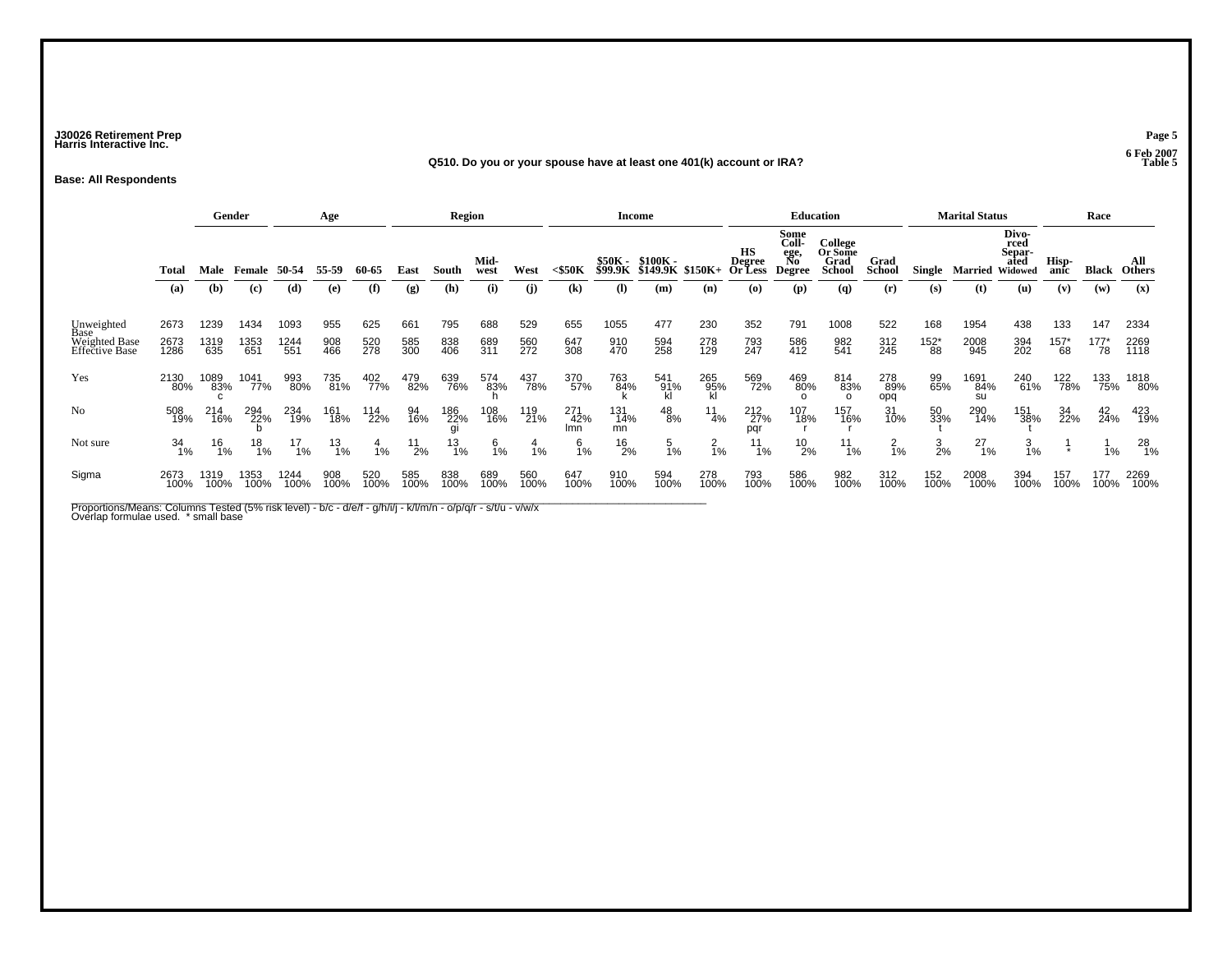### **J30026 Retirement Prep Page 6 Harris Interactive Inc.**

#### **Q515. What is the approximate account balance, in dollars, in all of your 401(k) and IRA accounts? Table 6**

**Base: Has 401(k) Or IRA**

|                                      |                                | Gender                         |                                             |                                | Age                           |                                |                               | Region                         |                                |                              |                                | <b>Income</b>                 |                              |                                |                                          |                                              | Education                                   |                               |                             | <b>Marital Status</b>          |                                            |                              | Race                         |                                |
|--------------------------------------|--------------------------------|--------------------------------|---------------------------------------------|--------------------------------|-------------------------------|--------------------------------|-------------------------------|--------------------------------|--------------------------------|------------------------------|--------------------------------|-------------------------------|------------------------------|--------------------------------|------------------------------------------|----------------------------------------------|---------------------------------------------|-------------------------------|-----------------------------|--------------------------------|--------------------------------------------|------------------------------|------------------------------|--------------------------------|
|                                      | Total                          | Male                           | Female                                      | 50-54                          | 55-59                         | 60-65                          | East                          | South                          | Mid-<br>west                   | West                         | $<$ \$50 $K$                   | \$50K -<br><b>\$99.9K</b>     | $$100K -$<br>\$149.9K        | \$150K+                        | HS<br><b>Degree</b><br>Or Less           | Some<br>Coll-<br>ege,<br>No<br><b>Degree</b> | College<br>Or Some<br>Grad<br><b>School</b> | Grad<br><b>School</b>         | Single                      | Married                        | Divo-<br>rced<br>Separ-<br>ated<br>Widowed | Hisp-<br>anic                | <b>Black</b>                 | All<br><b>Others</b>           |
|                                      | (a)                            | (b)                            | (c)                                         | (d)                            | (e)                           | (f)                            | (g)                           | (h)                            | (i)                            | (i)                          | (k)                            | $\mathbf{I}$                  | (m)                          | (n)                            | $\boldsymbol{\left( \mathbf{0}\right) }$ | (p)                                          | $\left( q\right)$                           | (r)                           | (s)                         | (t)                            | (u)                                        | (v)                          | (w)                          | (x)                            |
| Unweighted<br>Base                   | 2121                           | 1019                           | 1102                                        | 875                            | 754                           | 492                            | 555                           | 600                            | 551                            | 415                          | 382                            | 895                           | 431                          | 218                            | 243                                      | 604                                          | 832                                         | 442                           | 119                         | 1631                           | 275                                        | 108                          | 110                          | 1857                           |
| Weighted Base<br>Effective Base      | 2130<br>1031                   | 1089<br>529                    | 1041<br>502                                 | 993<br>443                     | 735<br>373                    | 402<br>224                     | 479<br>257                    | 639<br>315                     | 574<br>250                     | 437<br>215                   | 370<br>175                     | 763<br>411                    | 541<br>234                   | 265<br>121                     | 569<br>174                               | 469<br>309                                   | 814<br>452                                  | 278<br>213                    | $^{99*}_{63}$               | 1691<br>802                    | 240<br>125                                 | $^{122^{\star}}_{58}$        | $^{133^*}_{59}$              | 1818<br>898                    |
| $$0 - $49,999$                       | 297<br>14%                     | 137<br>13%                     | 160<br>15%                                  | 183<br>18%                     | 67<br>9%                      | 47<br>12%                      | 67<br>14%                     | 79<br>12%                      | 107<br>19%<br>hi               | 45<br>10%                    | 127<br>34%<br>Imn              | 112<br>15%<br>mn              | 34<br>6%                     | $\frac{18}{7%}$                | 118<br>21%<br>qr                         | 65<br>14%                                    | 93<br>11%                                   | $^{21}_{8\%}$                 | 31<br>31%                   | 188<br>11%                     | 61<br>26%                                  | 14<br>11%                    | 19<br>14%                    | 262<br>14%                     |
| \$50,000 -                           | 214<br>10%                     | 108<br>10%                     | 106<br>10%                                  | 102<br>10%                     | $62\atop8\%$                  | 50<br>12%                      | 49<br>10%                     | 79<br>12%                      | $^{50}_{9\%}$                  | 36<br>8%                     | $\frac{31}{8%}$<br>n.          | 106<br>14%<br>n               | 66<br>12%<br>n               | $\frac{7}{3}$ %                | 55<br>10%                                | 64<br>14%                                    | 80<br>10%                                   | $^{15}_{5\%}$                 | 7%                          | 175<br>10%                     | 24<br>10%                                  | 13<br>11%                    | $15$<br>$11%$                | 182<br>10%                     |
| \$100,000<br>\$199,999               | 248<br>12%                     | 155<br>14%<br>c                | 93<br>9%                                    | 141<br>14%                     | 75<br>10%                     | $\frac{32}{8\%}$               | 59<br>12%                     | 73<br>11%                      | 59<br>10%                      | 56<br>13%                    | $^{29}_{8\%}$                  | 118<br>15%                    | 72<br>13%                    | 28<br>10%                      | 57<br>10%                                | 45<br>10%                                    | 110<br>13%                                  | 37<br>13%                     | 9<br>9%                     | 191<br>11%                     | 38<br>16%                                  | 27<br>22%                    | 15<br>12%                    | 203<br>11%                     |
| \$200,000 -<br>\$499,999             | 311<br>15%                     | 205<br>19%<br>C                | 107<br>10%                                  | 126<br>13%                     | 116<br>16%                    | 69<br>17%                      | 77<br>16%                     | 88<br>14%                      | 86<br>15%                      | 60<br>14%                    | $^{25}_{7\%}$                  | 108<br>14%                    | 113<br>21%<br>kl             | 63<br>24%<br>kl                | $^{53}_{9\%}$                            | 68<br>15%                                    | 142<br>17%<br>$\Omega$                      | 49<br>18%<br>$\Omega$         | $\frac{7}{7\%}$             | 264<br>16%                     | 25<br>10%                                  | 19<br>16%                    | 5%                           | 275<br>15%<br>W                |
| \$500,000+                           | 236<br>11%                     | 172<br>16%<br>C                | 64<br>6%                                    | 88<br>9%                       | 103<br>14%<br>d               | 46<br>11%                      | 52<br>11%                     | 69<br>11%                      | $^{49}_{9\%}$                  | 66<br>15%                    | 2%                             | 45<br>6%                      | 84<br>15%<br>kl              | 97<br>37%<br>klm               | $^{29}_{5\%}$                            | $^{35}_{\,8\%}$                              | 105<br>13%<br>op                            | 67<br>24%<br>opq              | $\frac{9}{9\%}$<br>u        | 202<br>12%<br>u                | $\frac{6}{2}$ %                            | $\frac{4}{3}$ %              | 6%                           | 216<br>12%<br>$\mathsf{v}$     |
| Decline to<br>answer                 | 824<br>39%                     | 313<br>29%                     | 511<br>49%                                  | 354<br>36%                     | 311<br>42%                    | 158<br>39%                     | 176<br>37%                    | 251<br>39%                     | 223<br>39%                     | 174<br>40%                   | 150<br>41%<br>n                | 274<br>36%<br>n               | 173<br>32%<br>n              | 53<br>20%                      | 257<br>45%<br>ar                         | 191<br>41%                                   | 285<br>35%                                  | 90<br>32%                     | 36<br>37%                   | 671<br>40%                     | 86<br>36%                                  | 46<br>38%                    | 69<br>52%                    | 679<br>37%                     |
| <b>MEAN (IN</b><br><b>THOUSANDS)</b> | 457.5                          | 421.3                          | 510.7                                       | 417.4                          | 416.9                         | 633.5                          | 421.9                         | 643.2                          | 390.4                          | 314.9                        | 621.3                          | 312.1                         | 288.1                        | 937.6<br>Im                    | 623.7                                    | 378.9                                        | 391.1                                       | 484.9                         | 182.6                       | 533.7                          | 123.7                                      | 188.1                        | 166.9                        | 492.8                          |
| STD. DEV.<br>STD. ERR.<br>Sigma      | 2556.7<br>70.8<br>2130<br>100% | 1907.1<br>71.5<br>1089<br>100% | 3285.5<br>134.9<br>104 <sup>7</sup><br>100% | 2805.1<br>119.5<br>993<br>100% | 1039.8<br>49.1<br>735<br>100% | 3541.2<br>203.1<br>402<br>100% | 1307.8<br>70.7<br>479<br>100% | 3763.3<br>196.2<br>639<br>100% | 2657.0<br>145.2<br>574<br>100% | 390.6<br>24.3<br>437<br>100% | 4238.1<br>280.7<br>370<br>100% | 2202.9<br>91.3<br>763<br>100% | 279.1<br>16.0<br>541<br>100% | 3180.8<br>244.0<br>265<br>100% | 3606.4<br>318.8<br>569<br>100%           | 2887.6<br>154.6<br>469<br>100%               | 1904.3<br>81.7<br>814<br>100%               | 1169.8<br>69.4<br>278<br>100% | 272.0<br>32.7<br>99<br>100% | 2884.4<br>91.6<br>1691<br>100% | 180.7<br>13.5<br>240<br>100%               | 426.6<br>53.7<br>122<br>100% | 224.1<br>29.4<br>133<br>100% | 2732.8<br>80.1<br>1818<br>100% |

Proportions/Means: Columns Tested (5% risk level) - b/c - d/e/f - g/h/i/j - k/l/m/n - o/p/q/r - s/t/u - v/w/x<br>Overlap formulae used. \* small base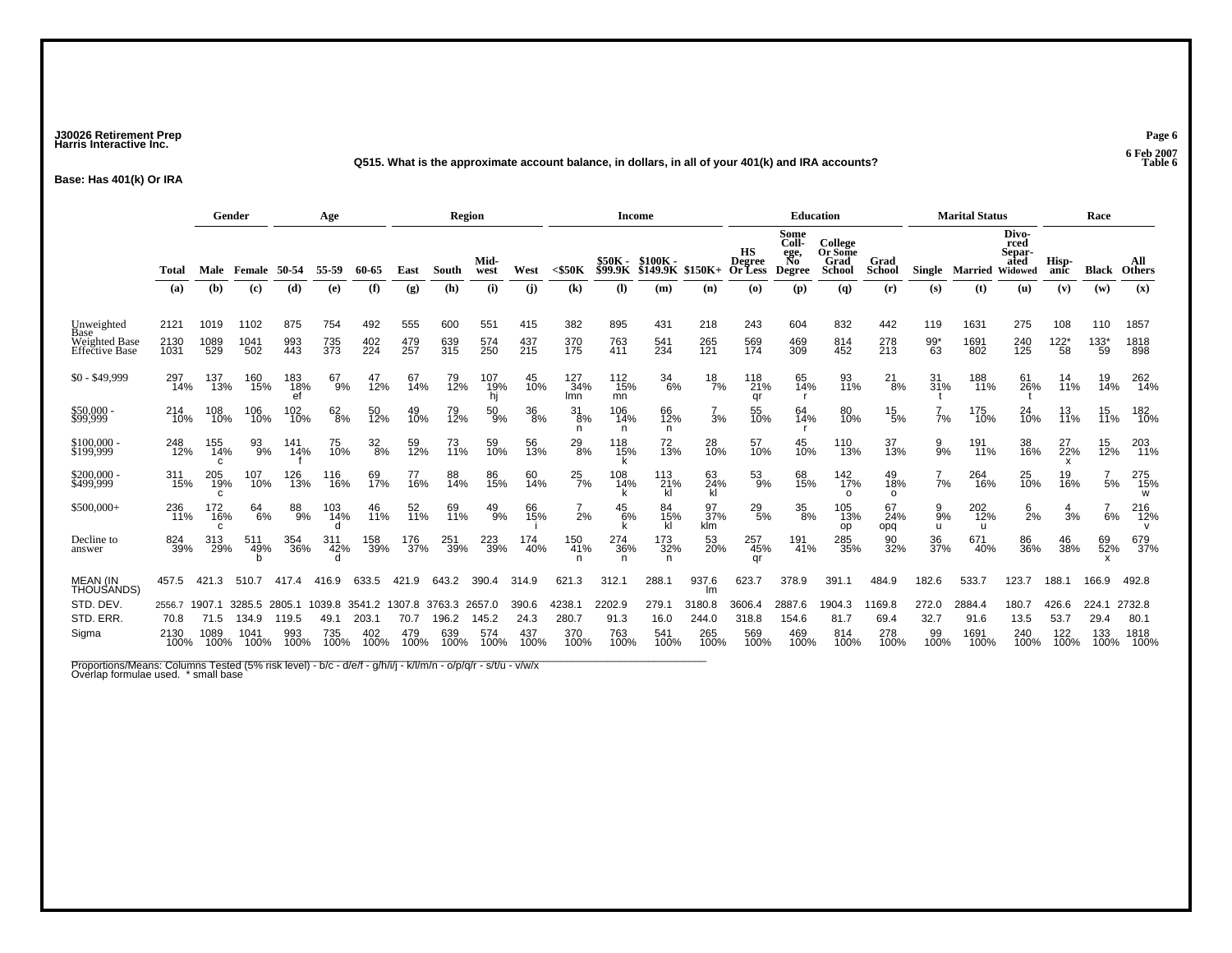**J30026 Retirement Prep Page 7 Harris Interactive Inc.**

# "Q520. Using any number from one to five, where one equals 'totally inadequate' and five equals 'very satisfactory,<br>how would you rate the retirement income you receive or expect to receive from Social Security, employer<br>p

**Base: All Respondents**

|                                                       |                      | Gender              |                     |                     | Age               |                   |                             | Region            |                   |                   |                   | <b>Income</b>      |                            |                         |                                | <b>Education</b>                             |                                             |                       |                     | <b>Marital Status</b>      |                                            |                        | Race              |                      |
|-------------------------------------------------------|----------------------|---------------------|---------------------|---------------------|-------------------|-------------------|-----------------------------|-------------------|-------------------|-------------------|-------------------|--------------------|----------------------------|-------------------------|--------------------------------|----------------------------------------------|---------------------------------------------|-----------------------|---------------------|----------------------------|--------------------------------------------|------------------------|-------------------|----------------------|
|                                                       | Total                | Male                | Female              | 50-54               | 55-59             | 60-65             | East                        | South             | Mid-<br>west      | West              | $<$ \$50 $K$      | \$50К -<br>\$99.9К | \$100K-<br><b>\$149.9K</b> | \$150K+                 | нs<br><b>Degree</b><br>Or Less | Some<br>Coll-<br>ege,<br>No<br><b>Degree</b> | College<br>Or Some<br>Grad<br><b>School</b> | Grad<br><b>School</b> | Single              | Married                    | Divo-<br>rced<br>Separ-<br>ated<br>Widowed | Hisp-<br>anic          | Black             | All<br><b>Others</b> |
|                                                       | (a)                  | (b)                 | (c)                 | (d)                 | (e)               | (f)               | $\left( \mathbf{g} \right)$ | (h)               | (i)               | (i)               | (k)               | $\bf{(l)}$         | (m)                        | (n)                     | (o)                            | (p)                                          | (q)                                         | (r)                   | (s)                 | (t)                        | (u)                                        | (v)                    | (w)               | (x)                  |
| Unweighted<br>Base<br>Weighted Base<br>Effective Base | 2673<br>2673<br>1286 | 1239<br>1319<br>635 | 1434<br>1353<br>651 | 1093<br>1244<br>551 | 955<br>908<br>466 | 625<br>520<br>278 | 661<br>585<br>300           | 795<br>838<br>406 | 688<br>689<br>311 | 529<br>560<br>272 | 655<br>647<br>308 | 1055<br>910<br>470 | 477<br>594<br>258          | 230<br>278<br>129       | 352<br>793<br>247              | 791<br>586<br>412                            | 1008<br>982<br>541                          | 522<br>312<br>245     | 168<br>$152*$<br>88 | 1954<br>2008<br>945        | 438<br>394<br>202                          | 133<br>$157*$<br>68    | 147<br>177'<br>78 | 2334<br>2269<br>1118 |
| <b>SATISFACTOR</b><br>Y (NET)                         | 445<br>17%           | 242<br>18%          | 203<br>15%          | 186<br>15%          | 166<br>18%        | 94<br>18%         | 109<br>19%                  | 138<br>17%        | 99<br>14%         | 100<br>18%        | $^{47}_{7\%}$     | 158<br>17%         | 117<br>20%<br>k            | 96<br>34%<br><b>klm</b> | 105<br>13%                     | 86<br>15%                                    | 172<br>17%                                  | 83<br>27%<br>opq      | $^{11}_{8\%}$       | 398<br>20%<br>su           | 26<br>6%                                   | 45<br>29%<br><b>WX</b> | 25<br>14%         | 369<br>16%           |
| 5 Very<br>satisfáctory                                | 137<br>5%            | $^{72}_{\ 5\%}$     | 65 <sub>%</sub>     | 55<br>4%            | $^{51}_{6\%}$     | $\frac{31}{6%}$   | 36<br>6%                    | $\frac{36}{4\%}$  | $^{22}_{3\%}$     | $^{43}_{8\%}$     | $^{20}_{3\%}$     | 55<br>6%           | $^{20}_{3\%}$              | 37<br>13%<br>klm        | $^{28}_{3\%}$                  | $^{21}_{4\%}$                                | $^{71}_{7\%}$<br>op                         | $^{18}_{6\%}$         | $\frac{4}{3}$ %     | 122<br>6%                  | $\frac{11}{3%}$                            | 16<br>10%              | 4%                | $^{113}_{-5\%}$      |
|                                                       | 308<br>12%           | 171<br>13%          | 138<br>10%          | 131<br>11%          | 115<br>13%        | 63<br>12%         | 73<br>13%                   | 102<br>12%        | 77<br>11%         | 56<br>10%         | $^{27}_{4\%}$     | 102<br>11%<br>k    | 98<br>16%<br>k             | 58<br>21%<br>kl         | 77<br>10%                      | 65<br>11%                                    | 101<br>10%                                  | 65<br>21%<br>opq      | $\frac{8}{5%}$      | 275<br>14%<br>su           | $\frac{15}{4\%}$                           | 29<br>18%              | 18<br>10%         | 256<br>11%           |
| 3 Enough to<br>maintain living<br>standards           | 997<br>37%           | 542<br>41%<br>C     | 455<br>34%          | 437<br>35%          | 373<br>41%        | 187<br>36%        | 228<br>39%                  | 276<br>33%        | 277<br>40%        | 215<br>38%        | 189<br>29%        | 331<br>36%         | 289<br>49%<br>kln          | 97<br>35%               | 304<br>38%                     | 210<br>36%                                   | 351<br>36%                                  | 132<br>42%            | 55<br>36%           | 777<br>39%<br>$\mathbf{u}$ | 116<br>29%                                 | 54<br>34%              | 86<br>49%<br>x    | 825<br>36%           |
| <b>INADEOUATE</b><br>(NET)                            | 1230<br>46%          | 534<br>41%          | 696<br>51%          | 622<br>50%<br>e     | 369<br>41%        | 239<br>46%        | 248<br>42%                  | 424<br>51%<br>g   | 313<br>45%        | 246<br>44%        | 410<br>63%<br>Imn | 421<br>46%<br>mn   | 187<br>32%                 | 85<br>31%               | 384<br>48%                     | 290<br>49%                                   | 460<br>47%                                  | 97<br>31%             | 85<br>56%           | 833<br>41%                 | 253<br>64%                                 | 58<br>37%              | 65<br>37%         | 1074<br>47%          |
|                                                       | 793<br>30%           | 380<br>29%          | 413<br>31%          | 406<br>33%          | 234<br>26%        | 154<br>30%        | 163<br>28%                  | 273<br>33%        | 199<br>29%        | 158<br>28%        | 231<br>36%<br>mn  | 293<br>32%<br>mn   | 127<br>21%                 | 59<br>21%               | 233<br>29%                     | 182<br>31%                                   | 316<br>32%                                  | 63<br>20%             | 44<br>29%           | 562<br>28%                 | 151<br>38%                                 | 36<br>23%              | 50<br>28%         | 686<br>30%           |
| 1 Totally<br>inadequate                               | 437<br>16%           | 154<br>12%          | 283<br>21%          | 216<br>17%          | 136<br>15%        | 86<br>16%         | 84<br>14%                   | 150<br>18%        | 114<br>17%        | 88<br>16%         | 179<br>28%<br>lmn | 128<br>14%         | 60<br>10%                  | 26<br>10%               | 151<br>19%                     | 108<br>18%                                   | 143<br>15%                                  | 34<br>11%             | 41<br>27%           | 271<br>13%                 | 102<br>26%                                 | $^{22}_{14\%}$         | $^{15}_{9\%}$     | 388<br>17%<br>W      |
| Sigma                                                 | 2673<br>100%         | 1319<br>100%        | 1353<br>100%        | 1244<br>100%        | 908<br>100%       | 520<br>100%       | 585<br>100%                 | 838<br>100%       | 689<br>100%       | 560<br>100%       | 647<br>100%       | 910<br>100%        | 594<br>100%                | 278<br>100%             | 793<br>100%                    | 586<br>100%                                  | 982<br>100%                                 | 312<br>100%           | 152<br>100%         | 2008<br>100%               | 394<br>100%                                | 157<br>100%            | 177<br>100%       | 2269<br>100%         |

Proportions/Means: Columns Tested (5% risk level) - b/c - d/e/f - g/h/i/j - k/l/m/n - o/p/q/r - s/t/u - v/w/x<br>Overlap formulae used. \* small base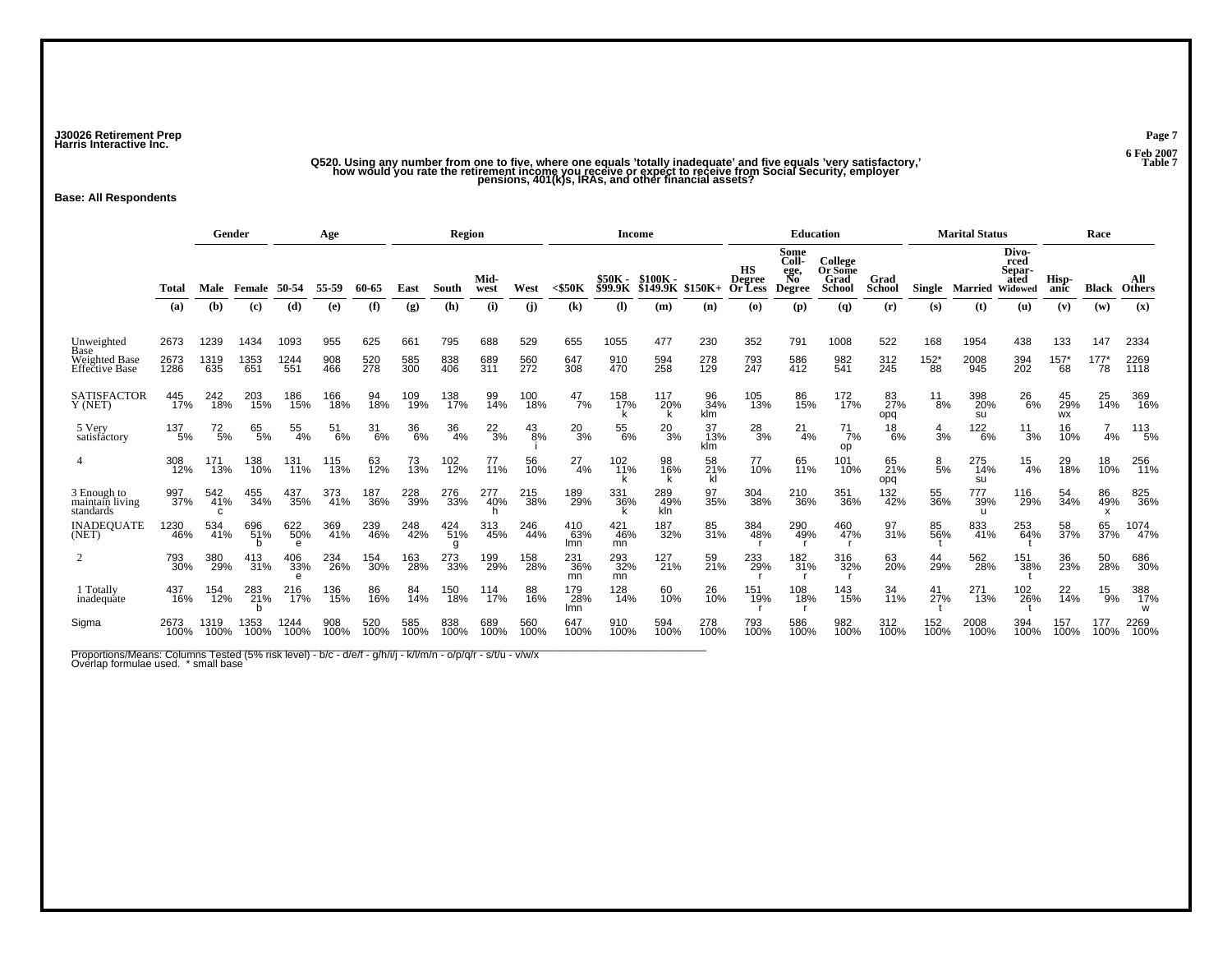### **J30026 Retirement Prep Page 8 Harris Interactive Inc.**

#### **Q610. How much is your house worth, in dollars? Table 8**

**Base: All Respondents**

|                                                       |                                | Gender<br>Age                  |                                |                                |                               |                               | Region                        |                                |                               |                               | Income                        |                                  |                              |                               | <b>Education</b>                                                                         |                                                     |                                             |                              | <b>Marital Status</b>         |                               |                                                   | Race                           |                               |                                |
|-------------------------------------------------------|--------------------------------|--------------------------------|--------------------------------|--------------------------------|-------------------------------|-------------------------------|-------------------------------|--------------------------------|-------------------------------|-------------------------------|-------------------------------|----------------------------------|------------------------------|-------------------------------|------------------------------------------------------------------------------------------|-----------------------------------------------------|---------------------------------------------|------------------------------|-------------------------------|-------------------------------|---------------------------------------------------|--------------------------------|-------------------------------|--------------------------------|
|                                                       | Total<br>(a)                   | Male<br>(b)                    | Female<br>(c)                  | 50-54<br>(d)                   | 55-59<br>(e)                  | 60-65<br>(f)                  | East<br>$\left( g\right)$     | South<br>(h)                   | Mid-<br>west<br>(i)           | West<br>(i)                   | $<$ \$50 $K$<br>(k)           | \$50K -<br><b>\$99.9K</b><br>(I) | $$100K -$<br>\$149.9K<br>(m) | $$150K+$<br>(n)               | <b>HS</b><br><b>Degree</b><br><b>Or Less</b><br>$\boldsymbol{\left( \mathbf{0}\right) }$ | Some<br>Coll-<br>ege,<br>No<br><b>Degree</b><br>(p) | College<br>Or Some<br>Grad<br>School<br>(q) | Grad<br><b>School</b><br>(r) | Single<br>(s)                 | <b>Married</b><br>(t)         | Divo-<br>rced<br>Separ-<br>ated<br>Widowed<br>(u) | Hisp-<br>anic<br>(v)           | <b>Black</b><br>(w)           | All<br><b>Others</b><br>(x)    |
| Unweighted<br>Base<br>Weighted Base<br>Effective Base | 2673<br>2673<br>1286           | 1239<br>1319<br>635            | 1434<br>1353<br>651            | 1093<br>1244<br>551            | 955<br>908<br>466             | 625<br>520<br>278             | 661<br>585<br>300             | 795<br>838<br>406              | 688<br>689<br>311             | 529<br>560<br>272             | 655<br>647<br>308             | 1055<br>910<br>470               | 477<br>594<br>258            | 230<br>278<br>129             | 352<br>793<br>247                                                                        | 791<br>586<br>412                                   | 1008<br>982<br>541                          | 522<br>312<br>245            | 168<br>$^{152^{\ast}}_{88}$   | 1954<br>2008<br>945           | 438<br>394<br>202                                 | 133<br>$157*$<br>68            | 147<br>177<br>78              | 2334<br>2269<br>1118           |
| $$0 - $149,999$                                       | 682<br>26%                     | 298<br>23%                     | 385<br>28%                     | 364<br>29%                     | 208<br>23%                    | 111<br>21%                    | 116<br>20%                    | 251<br>30%<br>gj               | 259<br>38%<br>ghj             | 57<br>10%                     | 321<br>50%<br>Imn             | 262<br>29%<br>mn                 | 49<br>8%                     | $\frac{9}{3%}$                | 277<br>35%<br>pqr                                                                        | 147<br>25%                                          | 225<br>23%                                  | 33<br>11%                    | 59<br>39%                     | 448<br>22%                    | 143<br>36%                                        | 31<br>20%                      | 52<br>29%                     | 589<br>26%                     |
| \$150,000 -<br>\$249,999                              | 511<br>19%                     | 260<br>20%                     | 251<br>19%                     | 225<br>18%                     | 176<br>19%                    | 110<br>21%                    | 97<br>17%                     | 183<br>22%                     | 142<br>21%                    | 89<br>16%                     | 129<br>20%                    | 238<br>26%<br>kmn                | 95<br>16%                    | $\frac{32}{12\%}$             | 158<br>20%                                                                               | 108<br>18%                                          | 195<br>20%                                  | 51<br>16%                    | 33<br>22%                     | 388<br>19%                    | 73<br>19%                                         | 23<br>14%                      | 23<br>13%                     | 457<br>20%                     |
| $$250,000+$                                           | 1047<br>39%                    | 577<br>44%<br>$\mathbf{C}$     | 470<br>35%                     | 445<br>36%                     | 378<br>42%                    | 224<br>43%                    | 254<br>43%                    | 271<br>32%                     | 174<br>25%                    | 348<br>62%<br>ghi             | 90<br>14%                     | 306<br>34%                       | 395<br>67%                   | 213<br>77%<br>klm             | 222<br>28%                                                                               | 233<br>40%<br>$\Omega$                              | 411<br>42%<br>$\Omega$                      | 181<br>58%<br>opq            | 38<br>25%                     | 836<br>42%<br>su              | 117<br>30%                                        | 81<br>51%<br><b>WX</b>         | 52<br>29%                     | 892<br>39%                     |
| Decline to<br>answer                                  | 432<br>16%                     | 184<br>14%                     | 248<br>18%                     | 211<br>17%                     | 147<br>16%                    | 74<br>14%                     | 118<br>20%                    | 133<br>16%                     | 115<br>17%                    | 66<br>12%                     | 106<br>16%<br>Imn             | 103<br>11%                       | 54<br>9%                     | $^{24}_{9\%}$                 | 136<br>17%                                                                               | 99<br>17%                                           | 151<br>15%                                  | 47<br>15%                    | $^{21}_{14\%}$                | 336<br>17%                    | 61<br>15%                                         | 23<br>15%                      | 50<br>28%<br><b>VX</b>        | 331<br>15%                     |
| <b>MEAN (IN</b><br>THOUSANDS)                         | 514.4                          | 476.                           | 553.8                          |                                | 579.                          | 589.6                         | 440.3                         | 626.4                          | 301.5                         | 672.2                         | 316.4                         | 450.6                            | 484.5                        | 894.7<br>klm                  | 408.7                                                                                    | 488.1                                               | 634.3                                       | 449.0                        | 406.4                         | 565.5                         | 342.2                                             | 632.7                          | 458.9                         | 513.6                          |
| STD, DEV.<br>STD. ERR.<br>Sigma                       | 1933.6<br>40.9<br>2673<br>100% | 1539.1<br>47.3<br>1319<br>100% | 2268.6<br>66.3<br>1353<br>100% | 1623.2<br>53.9<br>1244<br>100% | 2413.1<br>85.2<br>908<br>100% | 1650.5<br>72.2<br>520<br>100% | 1506.6<br>65.5<br>585<br>100% | 2590.0<br>100.7<br>838<br>100% | 1208.8<br>50.4<br>689<br>100% | 1859.9<br>87.0<br>560<br>100% | 1338.0<br>56.6<br>647<br>100% | 2079.0<br>68.3<br>910<br>100%    | 255.<br>60.2<br>594<br>100%  | 2063.<br>142.7<br>278<br>100% | 1529.6<br>90.6<br>793<br>100%                                                            | 1639.0<br>64.2<br>586<br>100%                       | 2565.3<br>87.6<br>982<br>100%               | 424.3<br>20.3<br>312<br>100% | 1144.2<br>96.7<br>152<br>100% | 2166.<br>53.7<br>2008<br>100% | 969.6<br>50.2<br>394<br>100%                      | 2860.5<br>267.9<br>157<br>100% | 160.1<br>110.6<br>177<br>100% | 1915.4<br>43.1<br>2269<br>100% |

Proportions/Means: Columns Tested (5% risk level) - b/c - d/e/f - g/h/i/j - k/l/m/n - o/p/q/r - s/t/u - v/w/x<br>Overlap formulae used. \* small base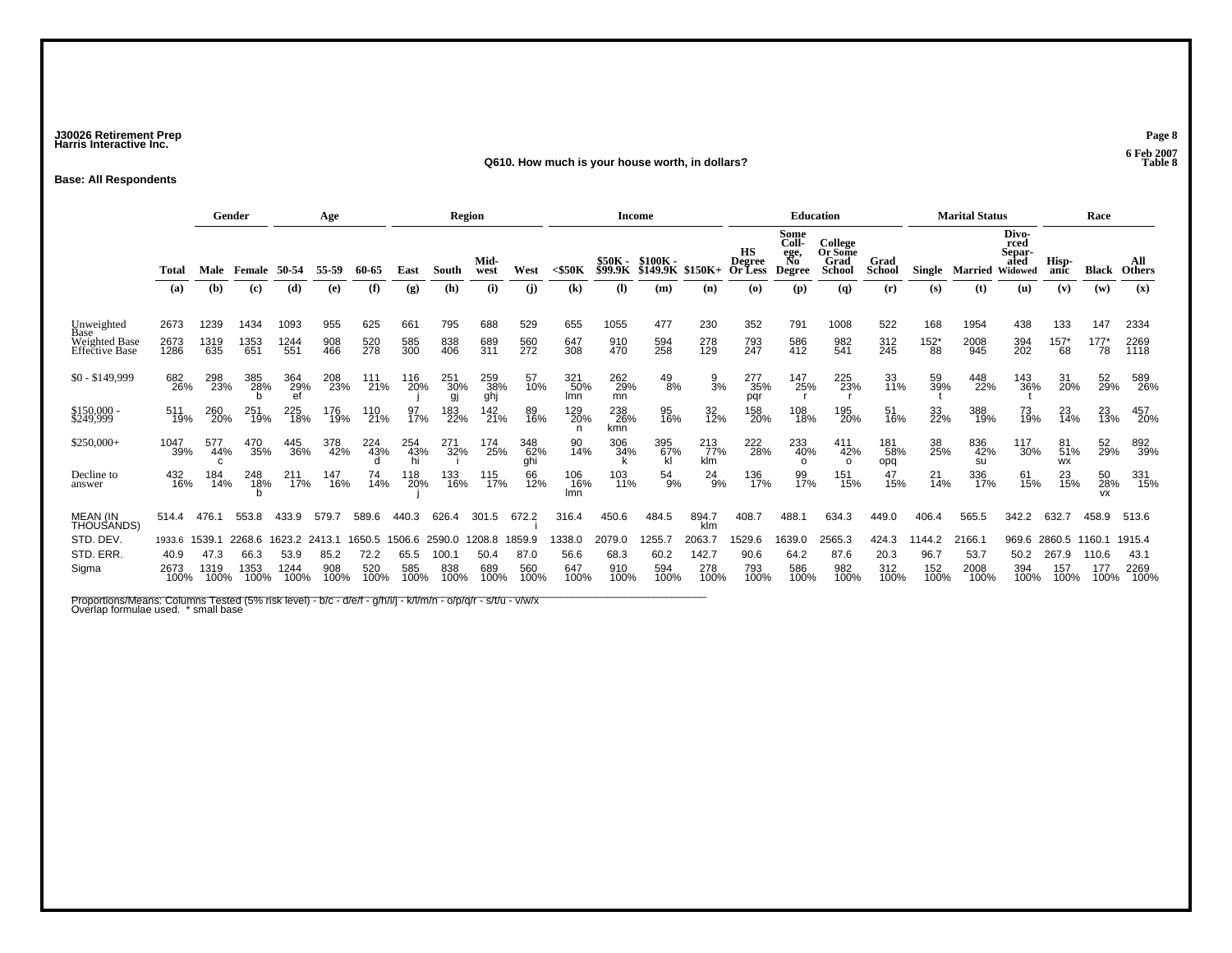### **J30026 Retirement Prep Page 9 Harris Interactive Inc.**

#### **Q615. What is the amount of your mortgage, in dollars?**

**Base: All Respondents**

|                                                                     |                               |                              | Gender                        |                               | Age                          |                             |                             | Region                       |                              |                              |                              | <b>Income</b>                |                             |                              |                                              | <b>Education</b>                             |                                             |                              |                              | <b>Marital Status</b>         |                                            |                              | Race                         |                               |
|---------------------------------------------------------------------|-------------------------------|------------------------------|-------------------------------|-------------------------------|------------------------------|-----------------------------|-----------------------------|------------------------------|------------------------------|------------------------------|------------------------------|------------------------------|-----------------------------|------------------------------|----------------------------------------------|----------------------------------------------|---------------------------------------------|------------------------------|------------------------------|-------------------------------|--------------------------------------------|------------------------------|------------------------------|-------------------------------|
|                                                                     | Total                         |                              | Male Female 50-54             |                               | 55-59                        | 60-65                       | East                        | South                        | Mid-<br>west                 | West                         | $<$ \$50K                    | <b>\$50K -<br/>\$99.9K</b>   | $$100K -$<br>\$149.9K       | \$150K+                      | <b>HS</b><br><b>Degree</b><br><b>Or Less</b> | Some<br>Coll-<br>ege,<br>No<br><b>Degree</b> | College<br>Or Some<br>Grad<br><b>School</b> | Grad<br><b>School</b>        | Single                       | Married                       | Divo-<br>rced<br>Separ-<br>ated<br>Widowed | Hisp-<br>anic                | <b>Black</b>                 | All<br><b>Others</b>          |
|                                                                     | (a)                           | (b)                          | $\left( \mathbf{c} \right)$   | (d)                           | (e)                          | (f)                         | (g)                         | (h)                          | (i)                          | (i)                          | (k)                          | (1)                          | (m)                         | (n)                          | $\boldsymbol{\left( \mathbf{0}\right) }$     | (p)                                          | $\mathbf{q}$                                | (r)                          | (s)                          | (t)                           | (u)                                        | (v)                          | (w)                          | (x)                           |
| Unweighted<br>Base<br><b>Weighted Base</b><br><b>Effective Base</b> | 2673<br>2673<br>1286          | 1239<br>1319<br>635          | 1434<br>1353<br>651           | 1093<br>1244<br>551           | 955<br>908<br>466            | 625<br>520<br>278           | 661<br>585<br>300           | 795<br>838<br>406            | 688<br>689<br>311            | 529<br>560<br>272            | 655<br>647<br>308            | 1055<br>910<br>470           | 477<br>594<br>258           | 230<br>278<br>129            | 352<br>793<br>247                            | 791<br>586<br>412                            | 1008<br>982<br>541                          | 522<br>312<br>245            | 168<br>$^{152^{\ast}}_{88}$  | 1954<br>2008<br>945           | 438<br>394<br>202                          | 133<br>$^{157^*}_{68}$       | 147<br>$^{177^*}_{78}$       | 2334<br>2269<br>1118          |
| \$0                                                                 | 575<br>22%                    | 280<br>21%                   | 295<br>22%                    | 224<br>18%                    | 205<br>23%                   | 146<br>28%                  | 140<br>24%                  | 178<br>21%                   | 156<br>23%                   | 100<br>18%                   | 194<br>30%<br>Im             | 172<br>19%                   | 95<br>16%                   | 65<br>23%                    | 179<br>23%                                   | 141<br>24%<br>q                              | 184<br>19%                                  | 71<br>23%                    | 60<br>39%<br>tu              | 385<br>19%                    | 105<br>27%                                 | 29<br>18%                    | 29<br>16%                    | 505<br>22%                    |
| $$1 - $49,999$                                                      | 491<br>18%                    | 226<br>17%                   | 265<br>20%                    | 262<br>21%                    | 150<br>17%                   | 78<br>15%                   | 117<br>20%                  | 156<br>19%                   | 146<br>21%                   | 72<br>13%                    | 184<br>28%<br>Imn            | 180<br>20%<br>mn             | 72 <sub>%</sub>             | 25<br>9%                     | 170<br>22%                                   | 101<br>17%                                   | 188<br>19%                                  | 32<br>10%                    | 34<br>22%                    | 339<br>17%                    | 88<br>22%                                  | 26<br>17%                    | 39<br>22%                    | 417<br>18%                    |
| \$50,000<br>\$99,999                                                | 447<br>17%                    | 245<br>19%                   | 202<br>15%                    | 219<br>18%                    | 140<br>15%                   | 88<br>17%                   | 89<br>15%                   | 147<br>18%                   | 144<br>21%                   | 67<br>12%                    | 113<br>17%<br>n              | 192<br>21%<br>n              | 93<br>16%                   | 27<br>10%                    | 157<br>20%                                   | 88<br>15%                                    | 160<br>16%                                  | 41<br>13%                    | 15<br>10%                    | 345<br>17%                    | 66<br>17%                                  | 23<br>15%                    | 10<br>6%                     | 408<br>18%<br>w               |
| \$100,000 - \$249,999                                               | 533<br>20%                    | 282<br>21%                   | 251<br>19%                    | 246<br>20%                    | 176<br>19%                   | 111<br>21%                  | 101<br>17%                  | 166<br>20%                   | 113<br>16%                   | 154<br>27%<br>qhi            | 63<br>10%                    | 195<br>21%                   | 198<br>33%<br>kln           | 60<br>22%<br>k               | 120<br>15%                                   | 123<br>21%                                   | 201<br>20%                                  | 89<br>29%<br>opq             | 20<br>13%                    | 422<br>21%                    | 67<br>17%                                  | 31<br>20%                    | 34<br>19%                    | 457<br>20%                    |
| $$250,000+$                                                         | 197/7%                        | 116<br>9%                    | $^{81}_{6\%}$                 | 106<br>9%                     | 58<br>6%                     | $\frac{32}{6\%}$            | 35<br>6%                    | $^{47}_{6\%}$                | $^{23}_{3\%}$                | 92<br>16%<br>ghi             | 1%                           | $^{43}_{\ 5\%}$<br>k         | 62<br>10%<br>kl             | 77<br>28%<br>klm             | $^{20}_{3\%}$                                | $^{42}_{7\%}$<br>$\Omega$                    | 97<br>10%<br>$\Omega$                       | 38<br>12%<br>op              | $6\over 4%$                  | 175<br>9%<br>$\mathbf{u}$     | $\frac{12}{3%}$                            | 17<br>11%                    | $^{14}_{8\%}$                | 164<br>7%                     |
| Decline to<br>answer                                                | 430<br>16%                    | 170<br>13%                   | 260<br>19%                    | 187<br>15%                    | 178<br>20%                   | 65<br>12%                   | 104<br>18%                  | 145<br>17%                   | 107<br>16%                   | 75<br>13%                    | 86<br>13%                    | 127<br>14%                   | 73<br>12%                   | $^{24}_{9\%}$                | 145<br>18%                                   | 92<br>16%                                    | 153<br>16%                                  | 40<br>13%                    | 17<br>11%                    | 342<br>17%                    | 57<br>14%                                  | 31<br>20%                    | 51<br>29%                    | 318<br>14%                    |
| <b>MEAN (IN</b><br>THOUSANDS)                                       | 112.6                         | 110.6                        | 114.8                         | 125.1                         | 109.9                        | 88.1                        | 76.6                        | 107.5                        | 121.4                        | 145.2<br>g                   | 74.8                         | 116.6                        | 122.5                       | 176.5<br>m                   | 104.5                                        | 108.3                                        | 115.2                                       | 132.0                        | 104.0                        | 125.5                         | 64.2                                       | 177.3                        | 88.8                         | 110.6                         |
| STD. DEV.<br>STD. ERR.<br>Sigma                                     | 502.6<br>10.6<br>2673<br>100% | 323.0<br>9.9<br>1319<br>100% | 639.3<br>18.7<br>1353<br>100% | 624.5<br>20.6<br>1244<br>100% | 437.1<br>15.6<br>908<br>100% | 179.2<br>7.7<br>520<br>100% | 138.7<br>5.9<br>585<br>100% | 399.8<br>15.6<br>838<br>100% | 847.6<br>35.2<br>689<br>100% | 238.7<br>11.3<br>560<br>100% | 748.5<br>31.5<br>647<br>100% | 522.2<br>17.3<br>910<br>100% | 196.7<br>9.5<br>594<br>100% | 210.9<br>14.5<br>278<br>100% | 797.7<br>47.1<br>793<br>100%                 | 342.0<br>13.3<br>586<br>100%                 | 302.9<br>10.4<br>982<br>100%                | 278.9<br>13.2<br>312<br>100% | 722.1<br>60.2<br>152<br>100% | 542.2<br>13.4<br>2008<br>100% | 114.2<br>5.9<br>394<br>100%                | 665.8<br>63.5<br>157<br>100% | 114.7<br>11.1<br>177<br>100% | 510.4<br>11.4<br>2269<br>100% |
|                                                                     |                               |                              |                               |                               |                              |                             |                             |                              |                              |                              |                              |                              |                             |                              |                                              |                                              |                                             |                              |                              |                               |                                            |                              |                              |                               |

Proportions/Means: Columns Tested (5% risk level) - b/c - d/e/f - g/h/i/j - k/l/m/n - o/p/q/r - s/t/u - v/w/x<br>Overlap formulae used. \* small base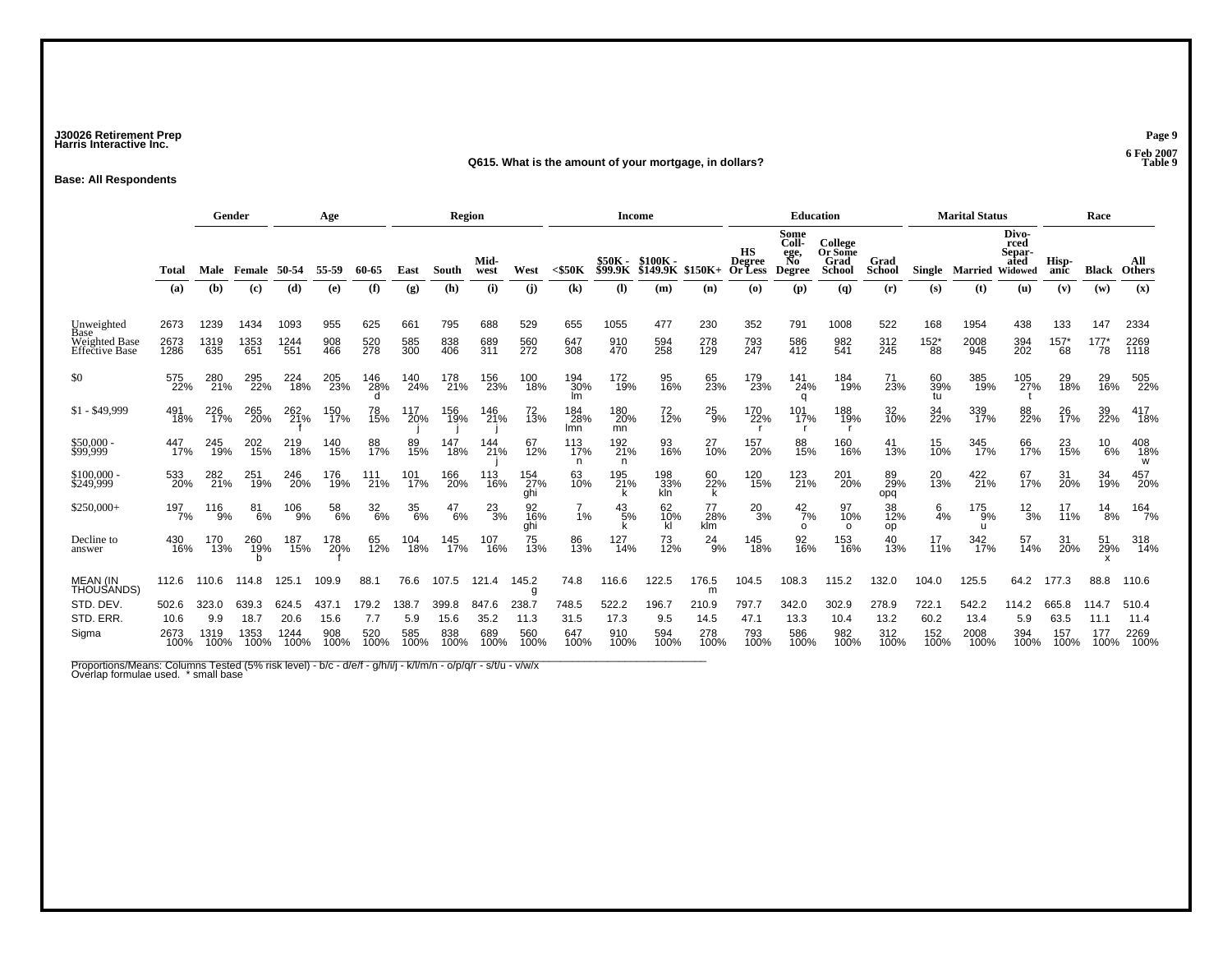### **J30026 Retirement Prep Page 10 Harris Interactive Inc.**

#### **Q620. Do you plan to pay off your mortgage before you retire? Table 10**

**Base: All Respondents**

|                                 |              |              | Gender                      |              | Age         |             |             | <b>Region</b> |              |             |                            |             | Income                                       |             |                         |                                              | <b>Education</b>                            |                       |                      | <b>Marital Status</b> |                                            |                      | Race            |                      |
|---------------------------------|--------------|--------------|-----------------------------|--------------|-------------|-------------|-------------|---------------|--------------|-------------|----------------------------|-------------|----------------------------------------------|-------------|-------------------------|----------------------------------------------|---------------------------------------------|-----------------------|----------------------|-----------------------|--------------------------------------------|----------------------|-----------------|----------------------|
|                                 | <b>Total</b> |              | Male Female 50-54           |              | 55-59       | 60-65       | East        | South         | Mid-<br>west | West        | $<$ \$50K                  |             | \$50K - \$100K -<br>\$99.9K \$149.9K \$150K+ |             | нs<br>Degree<br>Or Less | Some<br>Coll-<br>ege,<br>No<br><b>Degree</b> | College<br>Or Some<br>Grad<br><b>School</b> | Grad<br><b>School</b> | Single               | Married               | Divo-<br>rced<br>Separ-<br>ated<br>Widowed | Hisp-<br>anic        | Black           | All<br><b>Others</b> |
|                                 | (a)          | (b)          | $\left( \mathbf{c} \right)$ | (d)          | (e)         | (f)         | (g)         | (h)           | (i)          | (i)         | $\left( \mathbf{k}\right)$ | (I)         | (m)                                          | (n)         | (O)                     | (p)                                          | (q)                                         | (r)                   | (s)                  | (t)                   | (u)                                        | (v)                  | (w)             | (x)                  |
| Unweighted<br>Base              | 2673         | 1239         | 1434                        | 1093         | 955         | 625         | 661         | 795           | 688          | 529         | 655                        | 1055        | 477                                          | 230         | 352                     | 791                                          | 1008                                        | 522                   | 168                  | 1954                  | 438                                        | 133                  | 147             | 2334                 |
| Weighted Base<br>Effective Base | 2673<br>1286 | 1319<br>635  | 1353<br>651                 | 1244<br>551  | 908<br>466  | 520<br>278  | 585<br>300  | 838<br>406    | 689<br>311   | 560<br>272  | 647<br>308                 | 910<br>470  | 594<br>258                                   | 278<br>129  | 793<br>247              | 586<br>412                                   | 982<br>541                                  | 312<br>245            | $^{152^{\ast}}_{88}$ | 2008<br>945           | 394<br>202                                 | $^{157^{\ast}}_{68}$ | $^{177^*}_{78}$ | 2269<br>1118         |
| Yes                             | 1475<br>55%  | 755<br>57%   | 720<br>53%                  | 748<br>60%   | 489<br>54%  | 238<br>46%  | 335<br>57%  | 477<br>57%    | 392<br>57%   | 271<br>48%  | 346<br>54%                 | 499<br>55%  | 328<br>55%                                   | 167<br>60%  | 452<br>57%              | 312<br>53%                                   | 534<br>54%                                  | 177<br>57%            | 82<br>54%            | 1130<br>56%           | 183<br>46%                                 | 91<br>58%            | 106<br>60%      | 1236<br>54%          |
| No                              | 698<br>26%   | 333<br>25%   | 365<br>27%                  | 265<br>21%   | 235<br>26%  | 198<br>38%  | 134<br>23%  | 210<br>25%    | 193<br>28%   | 162<br>29%  | 181<br>28%                 | 244<br>27%  | 161<br>27%                                   | 64<br>23%   | 219<br>28%              | 155<br>26%                                   | 235<br>24%                                  | 90<br>29%             | 36<br>24%            | 503<br>25%            | 134<br>34%                                 | 46<br>29%            | 29<br>16%       | 610<br>27%           |
| Not sure                        | 499<br>19%   | 231<br>17%   | 269<br>20%                  | 231<br>19%   | 184<br>20%  | 84<br>16%   | 116<br>20%  | 152<br>18%    | 104<br>15%   | 128<br>23%  | 119<br>18%                 | 166<br>18%  | 106<br>18%                                   | 47<br>17%   | 122<br>15%              | 119<br>20%                                   | 213<br>22%                                  | 45<br>14%             | 33<br>22%            | 375<br>19%            | 77<br>20%                                  | 20<br>13%            | 43<br>24%       | 422<br>19%           |
| Sigma                           | 2673<br>100% | 1319<br>100% | 1353<br>100%                | 1244<br>100% | 908<br>100% | 520<br>100% | 585<br>100% | 838<br>100%   | 689<br>100%  | 560<br>100% | 647<br>100%                | 910<br>100% | 594<br>100%                                  | 278<br>100% | 793<br>100%             | 586<br>100%                                  | 982<br>100%                                 | 312<br>100%           | 152<br>100%          | 2008<br>100%          | 394<br>100%                                | 157<br>100%          | 177<br>100%     | 2269<br>100%         |

Proportions/Means: Columns Tested (5% risk level) - b/c - d/e/f - g/h/i/j - k/l/m/n - o/p/q/r - s/t/u - v/w/x<br>Overlap formulae used. \* small base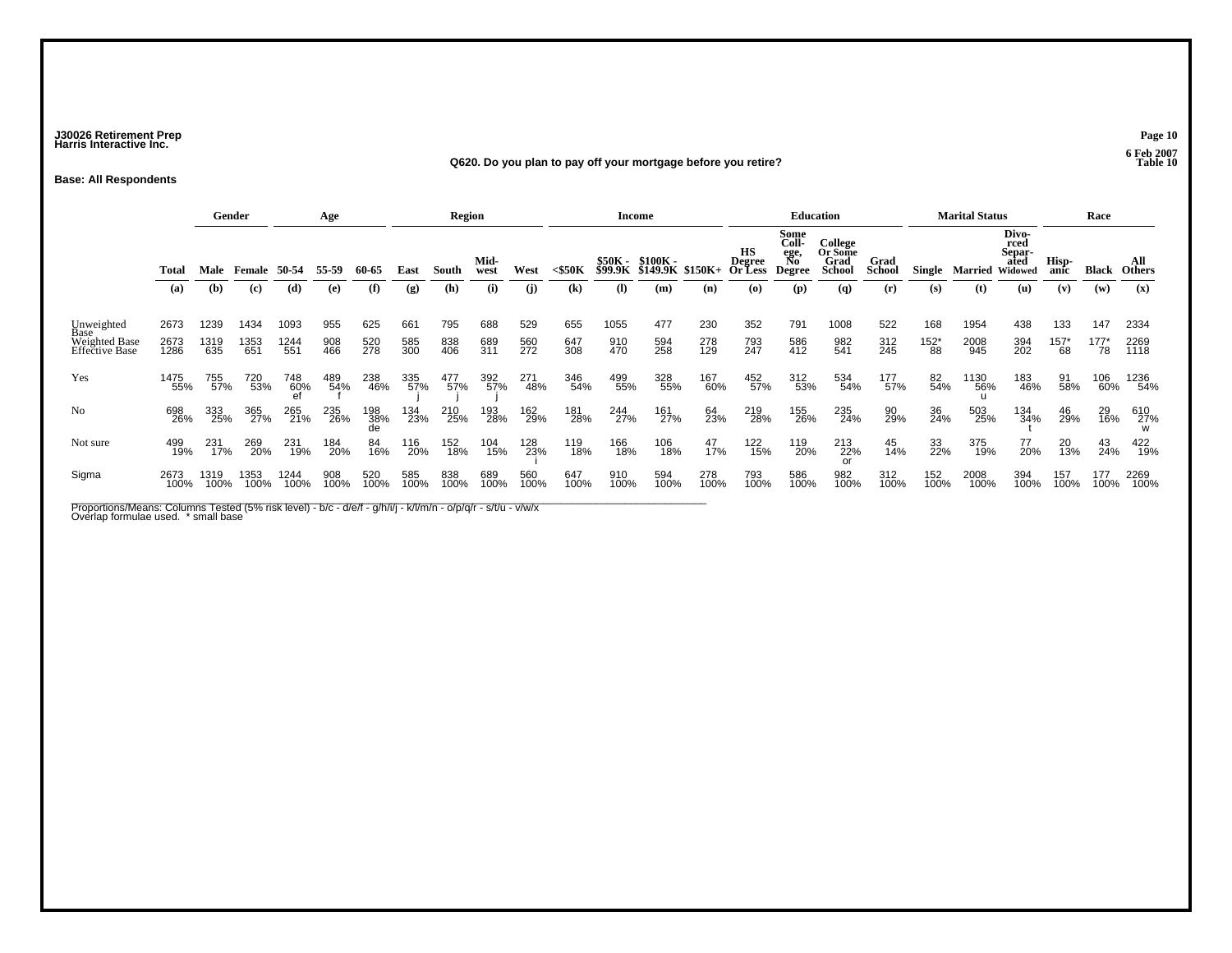**J30026 Retirement Prep Page 11 Harris Interactive Inc.**

## **Q625. Are you planning to use any of your home equity to finance ordinary living expenses during retirement Table 11 (such as food, clothing, and travel)?**

**Base: All Respondents**

|                                                       |              |              | Gender                      |              | Age         |             |               | <b>Region</b>    |                  |                |                   |                    | <b>Income</b>        |                   |                                | Education                             |                                             |                       |                      | <b>Marital Status</b> |                                            |                 | Race            |                      |
|-------------------------------------------------------|--------------|--------------|-----------------------------|--------------|-------------|-------------|---------------|------------------|------------------|----------------|-------------------|--------------------|----------------------|-------------------|--------------------------------|---------------------------------------|---------------------------------------------|-----------------------|----------------------|-----------------------|--------------------------------------------|-----------------|-----------------|----------------------|
|                                                       | Total        | Male         |                             | 50-54        | 55-59       | 60-65       | East          | South            | Mid-<br>west     | West           | $<$ \$50K         | \$50K -<br>\$99.9K | \$100K -<br>\$149.9K | \$150K+           | НS<br><b>Degree</b><br>Or Less | Some<br>Coll-<br>ege,<br>No<br>Degree | College<br>Or Some<br>Grad<br><b>School</b> | Grad<br><b>School</b> | Single               | Married               | Divo-<br>rced<br>Separ-<br>ated<br>Widowed | Hisp-<br>anic   | <b>Black</b>    | All<br><b>Others</b> |
|                                                       | (a)          | (b)          | $\left( \mathbf{c} \right)$ | (d)          | (e)         | (f)         | (g)           | (h)              | (i)              | (i)            | (k)               | (I)                | (m)                  | (n)               | (O)                            | (p)                                   | (q)                                         | (r)                   | (s)                  | (t)                   | (u)                                        | (v)             | (w)             | (x)                  |
| Unweighted<br>Base<br>Weighted Base<br>Effective Base | 2673         | 1239         | 1434                        | 1093         | 955         | 625         | 661           | 795              | 688              | 529            | 655               | 1055               | 477                  | 230               | 352                            | 791                                   | 1008                                        | 522                   | 168                  | 1954                  | 438                                        | 133             | 147             | 2334                 |
|                                                       | 2673<br>1286 | 1319<br>635  | 1353<br>651                 | 1244<br>551  | 908<br>466  | 520<br>278  | 585<br>300    | 838<br>406       | 689<br>311       | 560<br>272     | 647<br>308        | 910<br>470         | 594<br>258           | 278<br>129        | 793<br>247                     | 586<br>412                            | 982<br>541                                  | 312<br>245            | $^{152^{\ast}}_{88}$ | 2008<br>945           | 394<br>202                                 | $^{157^*}_{68}$ | $^{177^*}_{78}$ | 2269<br>1118         |
| Yes                                                   | 158<br>6%    | 85<br>6%     | $^{73}_{\ 5\%}$             | 67<br>5%     | 61<br>7%    | 31<br>6%    | $^{40}_{7\%}$ | $\frac{38}{5\%}$ | $\frac{30}{4\%}$ | 50<br>9%<br>hi | 36<br>6%          | $^{43}_{\ 5\%}$    | 33<br>6%             | 27<br>10%         | $^{46}_{6\%}$                  | $^{27}_{5\%}$                         | 56<br>6%                                    | 29<br>9%              | 14<br>9%             | 110<br>5%             | $^{24}_{6\%}$                              | 21<br>13%       | 16<br>9%        | 120<br>5%            |
| N <sub>0</sub>                                        | 1917<br>72%  | 984<br>75%   | 933<br>69%                  | 854<br>69%   | 662<br>73%  | 401<br>77%  | 412<br>70%    | 607<br>72%       | 511<br>74%       | 386<br>69%     | 424<br>66%        | 673<br>74%         | 443<br>75%           | 217<br>78%<br>՝ հ | 552<br>70%                     | 420<br>72%                            | 707<br>72%                                  | 238<br>77%            | 99<br>65%            | 1472<br>73%           | 263<br>67%                                 | 106<br>67%      | 101<br>57%      | 1654<br>73%          |
| Not sure                                              | 597<br>22%   | 250<br>19%   | 348<br>26%                  | 324<br>26%   | 185<br>20%  | 89<br>17%   | 133<br>23%    | 192<br>23%       | 148<br>22%       | 124<br>22%     | 187<br>29%<br>lmn | 194<br>21%<br>ո    | 118<br>20%           | 33<br>12%         | 195<br>25%                     | 139<br>24%                            | 219<br>22%                                  | 44<br>14%             | 38<br>25%            | 426<br>21%            | 108<br>27%                                 | 30<br>19%       | 59<br>34%       | 494<br>22%           |
| Sigma                                                 | 2673<br>100% | 1319<br>100% | 1353<br>100%                | 1244<br>100% | 908<br>100% | 520<br>100% | 585<br>100%   | 838<br>100%      | 689<br>100%      | 560<br>100%    | 647<br>100%       | 910<br>100%        | 594<br>100%          | 278<br>100%       | 793<br>100%                    | 586<br>100%                           | 982<br>100%                                 | 312<br>100%           | 152<br>100%          | 2008<br>100%          | 394<br>100%                                | 157<br>100%     | 177<br>100%     | 2269<br>100%         |

Proportions/Means: Columns Tested (5% risk level) - b/c - d/e/f - g/h/i/j - k//m/n - o/p/q/r - s/t/u - v/w/x<br>Overlap formulae used. \* small base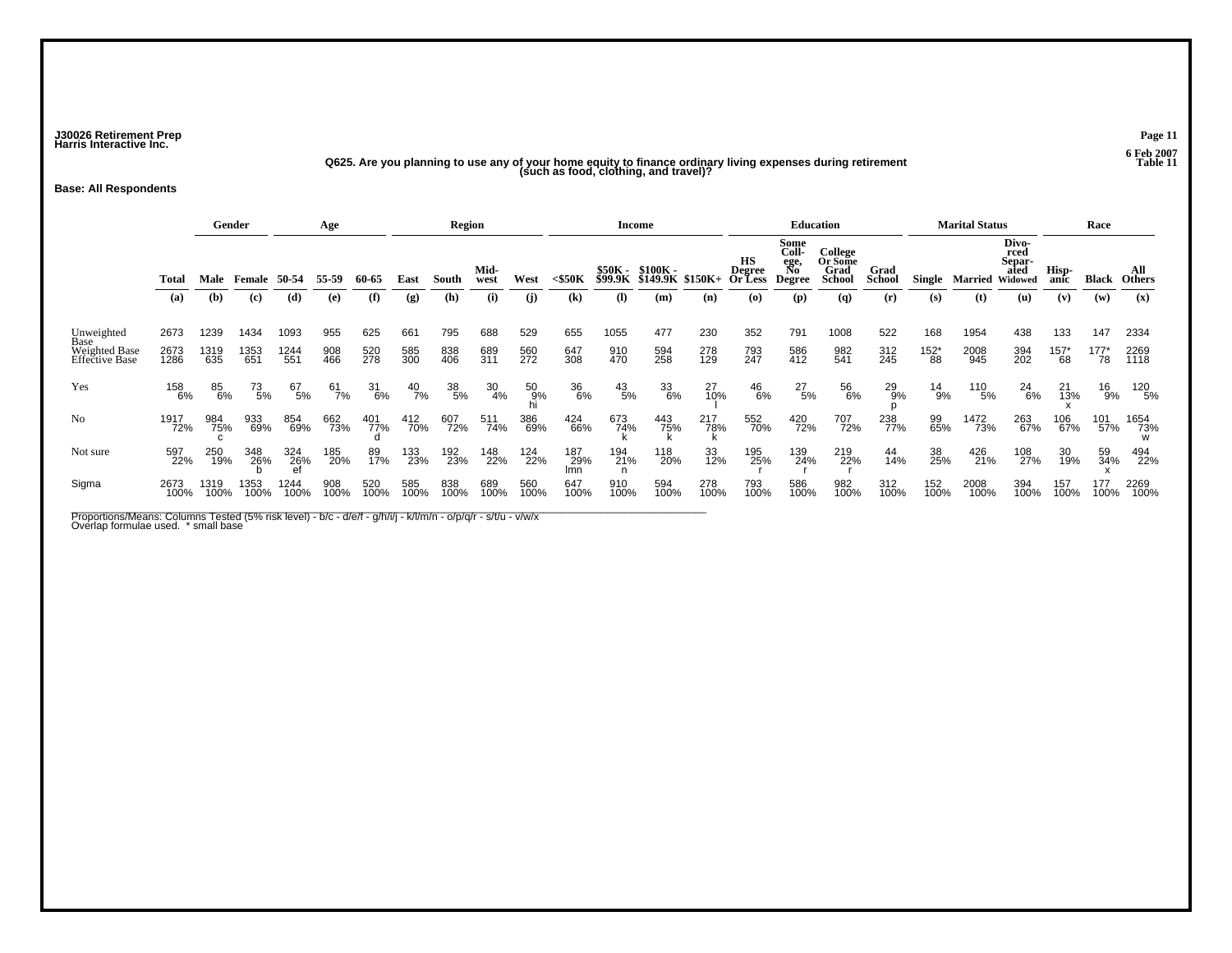### **J30026 Retirement Prep Page 12 Harris Interactive Inc.**

#### **Q630. Which way are you most likely to access your housing equity in retirement?**

**Base: Will Use Some Home Equity For Living Expenses**

|                                         |                     |                 | Gender            |                | Age             |                  |                | <b>Region</b>   |                     |                |                                            |                           | <b>Income</b>               |                 |                                       |                                                                       | <b>Education</b>                                                 |                              |                      | <b>Marital Status</b> |                                                   |                          | Race                |                             |
|-----------------------------------------|---------------------|-----------------|-------------------|----------------|-----------------|------------------|----------------|-----------------|---------------------|----------------|--------------------------------------------|---------------------------|-----------------------------|-----------------|---------------------------------------|-----------------------------------------------------------------------|------------------------------------------------------------------|------------------------------|----------------------|-----------------------|---------------------------------------------------|--------------------------|---------------------|-----------------------------|
|                                         | <b>Total</b><br>(a) | Male<br>(b)     | Female<br>(c)     | 50-54<br>(d)   | 55-59<br>(e)    | 60-65<br>(f)     | East<br>(g)    | South<br>(h)    | Mid-<br>west<br>(i) | West<br>(i)    | $<$ \$50 $K$<br>$\left( \mathbf{k}\right)$ | \$50K -<br>\$99.9K<br>(I) | \$100K -<br>\$149.9K<br>(m) | \$150K+<br>(n)  | НS<br><b>Degree</b><br>Or Less<br>(o) | Some<br><b>Coll-</b><br>ege,<br>No<br><b>Degree</b><br>$(\mathbf{p})$ | College<br>Or Some<br>Grad<br><b>School</b><br>$\left( q\right)$ | Grad<br><b>School</b><br>(r) | <b>Single</b><br>(s) | Married<br>(t)        | Divo-<br>rced<br>Separ-<br>ated<br>Widowed<br>(u) | Hisp-<br>anic<br>(v)     | <b>Black</b><br>(w) | All<br><b>Others</b><br>(x) |
|                                         |                     |                 |                   |                |                 |                  |                |                 |                     |                |                                            |                           |                             |                 |                                       |                                                                       |                                                                  |                              |                      |                       |                                                   |                          |                     |                             |
| Unweighted                              | 159                 | 85              | 74                | 61             | 60              | 38               | 53             | 33              | 25                  | 48             | 34                                         | 57                        | 30                          | 23              | 14                                    | 42                                                                    | 58                                                               | 45                           | 13                   | 114                   | 23                                                | 12                       | 11                  | 134                         |
| Base<br>Weighted Base<br>Effective Base | $158^{*}_{73}$      | $^{85}_{47}$    | $73^{**}_{28}$    | $67^{**}_{30}$ | $61^{**}_{29}$  | $31^{**}$<br>14  | $^{40^*}_{35}$ | $38^{**}$<br>14 | $30^{**}_{10}$      | $50^{**}_{24}$ | $36^{**}_{14}$                             | $43^{**}$<br>21           | $33^{**}$<br>17             | $27^{**}_{15}$  | $^{46}_{11}$                          | $27^{**}_{29}$                                                        | $^{56}_{32}$                                                     | $29^{**}_{26}$               | $14^{**}$<br>9       | $110*$<br>52          | $24**$<br>8                                       | $21**$<br>$\overline{ }$ | $16**$<br>8         | $^{120^{\ast}}_{59}$        |
| Downsizing                              | 87<br>55%           | 50<br>58%       | 38<br>51%         | 36<br>54%      | 33<br>54%       | 18<br>60%        | 19<br>48%      | 22<br>57%       | 15<br>50%           | 32<br>63%      | 14<br>39%                                  | 27<br>62%                 | 19<br>57%                   | 17<br>62%       | 25<br>54%                             | 15<br>54%                                                             | 32<br>57%                                                        | 16<br>54%                    | $\frac{3}{24\%}$     | 59<br>54%             | 20<br>83%                                         | 12<br>59%                | 13%                 | 71<br>60%                   |
| Taking out a<br>reverse mortgage        | 23<br>15%           | $\frac{6}{7}$ % | 17<br>23%         | 11<br>16%      | $11$<br>$17%$   | $\frac{2}{5%}$   | 15%            | 12%             | 3/11%               | 38%            | 20%                                        | $\frac{9}{20\%}$          | 16%                         | $^{2}_{6%}$     | 17%                                   | 5%                                                                    | 17%                                                              | 16%                          | $\frac{5}{38\%}$     | $\frac{12}{11\%}$     | 2%                                                | 10%                      | 27%                 | $^{17}_{14\%}$              |
| Taking out a<br>home equity loan        | 18<br>11%           | 10<br>12%       | 8<br>11%          | $rac{4}{6%}$   | $\frac{8}{13%}$ | $\frac{6}{20\%}$ | $^{6}_{16\%}$  | 18%             | $\frac{2}{7\%}$     | $\frac{2}{5%}$ | 4%                                         | $\frac{3}{7\%}$           | 19%                         | 25%             | 5<br>11%                              | $\frac{3}{11\%}$                                                      | 12%                                                              | 3/12%                        | 10%                  | 15<br>13%             | 5%                                                | 5<br>24%                 | 3<br>19%            | 10<br>8%                    |
| Not sure                                | 30<br>19%           | 19<br>23%       | $\frac{11}{15\%}$ | $16_{25\%}$    | 15%             | 15%              | 22%            | 13%             | 10<br>32%           | 14%            | 13<br>37%                                  | 10%                       | $\frac{3}{8\%}$             | $\frac{2}{7}$ % | 9<br>18%                              | 8<br>30%                                                              | 15%                                                              | 18%                          | $^{4}_{29\%}$        | 24<br>22%             | $\frac{2}{9%}$                                    | $\frac{2}{8%}$           | 41%                 | $^{22}_{18\%}$              |
| Sigma                                   | 158<br>100%         | 85<br>100%      | $^{73}_{100\%}$   | 67<br>100%     | 61<br>100%      | 31<br>100%       | 40<br>100%     | 38<br>100%      | 30<br>100%          | 50<br>100%     | 36<br>100%                                 | 43<br>100%                | 33<br>100%                  | 27<br>100%      | 46<br>100%                            | 27<br>100%                                                            | 56<br>100%                                                       | 29<br>100%                   | $14$<br>$100\%$      | 110<br>100%           | 24<br>100%                                        | $^{21}_{100\%}$          | 16<br>100%          | 120<br>100%                 |

Proportions/Means: Columns Tested (5% risk level) - b/c - d/e/f - g/h/i/j - k/l/m/n - o/p/q/r - s/t/u - v/w/x<br>Overlap formulae used. \* small base; \*\* very small base (under 30) ineligible for sig testing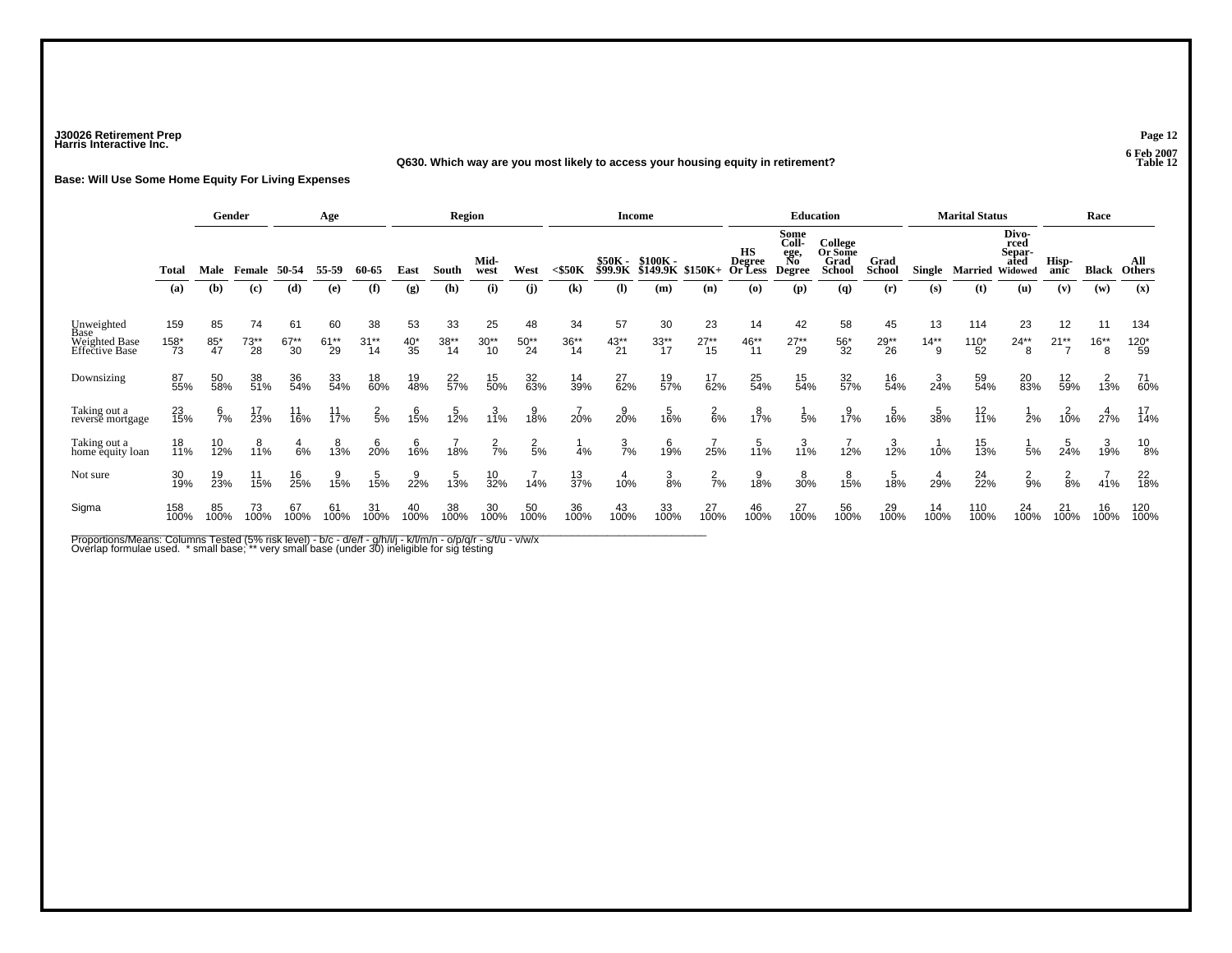**J30026 Retirement Prep Page 13 Harris Interactive Inc.**

# **Q632. What do you think of as the main purpose for any home equity that you do not plan to use for current Table 13 living expenses in retirement?**

**Base: Will Use Some Home Equity For Living Expenses**

|                                                                                         |                       |                    | Gender               |                      | Age                  |                         |                      | <b>Region</b>         |                     |                      |                                            | <b>Income</b>                                     |                                    |                      |                                |                                                     | <b>Education</b>                            |                              |                      | <b>Marital Status</b>  |                                                   |                                | Race                |                             |
|-----------------------------------------------------------------------------------------|-----------------------|--------------------|----------------------|----------------------|----------------------|-------------------------|----------------------|-----------------------|---------------------|----------------------|--------------------------------------------|---------------------------------------------------|------------------------------------|----------------------|--------------------------------|-----------------------------------------------------|---------------------------------------------|------------------------------|----------------------|------------------------|---------------------------------------------------|--------------------------------|---------------------|-----------------------------|
|                                                                                         | Total<br>(a)          | Male<br>(b)        | Female<br>(c)        | 50-54<br>(d)         | 55-59<br>(e)         | 60-65<br>(f)            | East<br>(g)          | South<br>(h)          | Mid-<br>west<br>(i) | West<br>(i)          | $<$ \$50 $K$<br>$\left( \mathbf{k}\right)$ | \$50К -<br>\$99.9К<br>$\left( \mathbf{I} \right)$ | \$100K -<br><b>\$149.9K</b><br>(m) | $$150K+$<br>(n)      | НS<br>Degree<br>Or Less<br>(o) | Some<br>Coll-<br>ege,<br>No<br><b>Degree</b><br>(p) | College<br>Or Some<br>Grad<br>School<br>(q) | Grad<br><b>School</b><br>(r) | <b>Single</b><br>(s) | <b>Married</b><br>(t)  | Divo-<br>rced<br>Separ-<br>ated<br>Widowed<br>(u) | Hisp-<br>anic<br>(v)           | <b>Black</b><br>(w) | All<br><b>Others</b><br>(x) |
| Unweighted<br>Base<br>Weighted Base<br>Effective Base                                   | 159<br>$158^{*}_{73}$ | 85<br>$^{85}_{47}$ | 74<br>$73^{**}_{28}$ | 61<br>$67^{**}_{30}$ | 60<br>$61^{**}_{29}$ | 38<br>$31^{**}$<br>$14$ | 53<br>$^{40^*}_{35}$ | 33<br>$38^{**}$<br>14 | 25<br>$30**$<br>10  | 48<br>$50^{**}_{24}$ | 34<br>$36^{**}$<br>14                      | 57<br>$43^{**}$<br>21                             | 30<br>$33^{**}$<br>$17$            | 23<br>$27^{**}_{15}$ | 14<br>$^{46^{**}}$<br>11       | 42<br>$27^{**}_{29}$                                | 58<br>$^{56*}_{32}$                         | 45<br>$29^{**}_{26}$         | 13<br>$14**$<br>່ 9  | 114<br>$^{110^*}_{52}$ | 23<br>$24**$<br>8                                 | 12<br>$21**$<br>$\overline{7}$ | 11<br>$16**$<br>8   | 134<br>$^{120^{\ast}}_{59}$ |
| Use it as a last<br>resort for living<br>expenses if I/we<br>run out of other<br>funds. | 86<br>54%             | 53<br>63%          | 33<br>45%            | 42<br>63%            | 32<br>53%            | 12<br>39%               | 24<br>59%            | 22<br>58%             | $^{21}_{71\%}$      | 20<br>39%            | 22<br>61%                                  | 18<br>41%                                         | 17<br>51%                          | 17.61%               | 20<br>43%                      | 15<br>57%                                           | 36<br>64%                                   | 15<br>52%                    | 8<br>58%             | 63<br>57%              | 10<br>44%                                         | 12<br>59%                      | 10<br>61%           | 64<br>53%                   |
| Leave it to<br>my/our children<br>as a bequest.                                         | $^{14}_{9\%}$         | 8%                 | 10%                  | $rac{2}{4%}$         | $rac{4}{6%}$         | 26%                     | $\frac{3}{9%}$       | 13%                   |                     | $10^{6}$             | 3%                                         | $\frac{1}{2}$ %                                   | 25%                                | $\frac{2}{8}$ %      | $\frac{5}{11%}$                | $\frac{3}{9%}$                                      | $\frac{4}{7}$ %                             | $\frac{3}{9%}$               | 4%                   | 13/12%                 | 2%                                                | $\frac{5}{24%}$                | 8%                  | 6%                          |
| Use it to finance<br>nursing home<br>care or other<br>health<br>emergencies.            | $^{13}_{8\%}$         | 8%                 | $\frac{6}{8\%}$      | $\frac{3}{5\%}$      | 9<br>15%             | 3%                      | $\frac{3}{8%}$       | 4%                    | 4%                  | 14%                  | $\frac{2}{6\%}$                            | $^{6}_{14\%}$                                     | $^{2}_{6\%}$                       | $\frac{2}{9\%}$      | $\frac{2}{3%}$                 | $\frac{2}{9%}$                                      | 13%                                         | $^{2}_{6\%}$                 | 16%                  | $^{10}_{9\%}$          | 1%                                                | 3<br>12%                       | 3<br>19%            | 6%                          |
| Other                                                                                   | 19<br>12%             | 8%                 | 12<br>16%            | $^{8}_{12\%}$        | $\frac{5}{8%}$       | $^{6}_{18\%}$           | $\frac{3}{7}$ %      | 17%                   | 19%                 | $\frac{4}{8%}$       | 18%                                        | 18%                                               | $\sim$                             | 14%                  | $^{10}_{21\%}$                 | $\frac{2}{6}$ %                                     | $\frac{3}{6\%}$                             | $14\%$                       | 8%                   | 6%                     | $\frac{11}{47%}$                                  | 5%                             | 3%                  | 17<br>14%                   |
| Not sure                                                                                | 26<br>16%             | 11<br>13%          | $\frac{15}{20\%}$    | 11<br>16%            | 11<br>18%            | $\frac{4}{13%}$         | 17%                  | $\frac{3}{9%}$        | $rac{2}{6}$ %       | 14<br>28%            | $1^{4}_{2\%}$                              | $11$<br>25%                                       | 6<br>18%                           | $\frac{2}{8%}$       | $10^{10}_{21\%}$               | $15/19$ %                                           | 10%                                         | 18%                          | 14%                  | $\frac{17}{16\%}$      | 6%                                                |                                | $\frac{2}{9%}$      | 24<br>20%                   |
| Sigma                                                                                   | 158<br>100%           | 85<br>100%         | 73<br>100%           | 67<br>100%           | 61<br>100%           | $31$<br>$100\%$         | 40<br>100%           | 38<br>100%            | 30<br>100%          | 50<br>100%           | 36<br>100%                                 | 43<br>100%                                        | 33<br>100%                         | $^{27}_{100\%}$      | 46<br>100%                     | 27<br>100%                                          | 56<br>100%                                  | 29<br>100%                   | 14<br>100%           | 110<br>100%            | $^{24}_{100\%}$                                   | $^{21}_{100\%}$                | 16<br>100%          | 120<br>100%                 |

Proportions/Means: Columns Tested (5% risk level) - b/c - d/e/f - g/h/i/j - k/l/m/n - o/p/q/r - s/t/u - v/w/x<br>Overlap formulae used. \* small base; \*\* very small base (under 30) ineligible for sig testing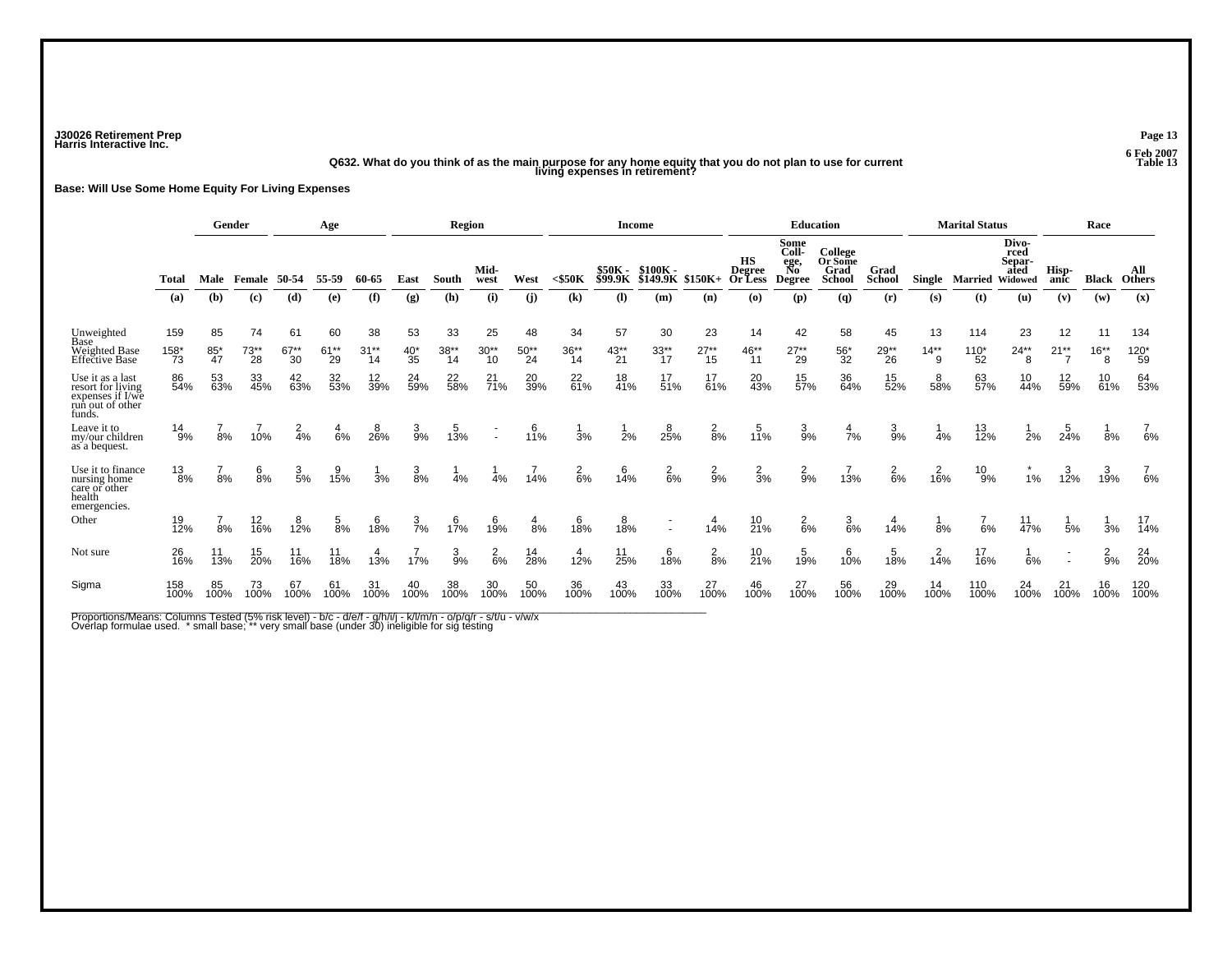### **J30026 Retirement Prep Page 14 Harris Interactive Inc.**

#### **Q635. What do you think of as the main purpose for your home equity in retirement?**

**Base: Will Not Use Some Home Equity For Living Expenses**

|                                                                                         |              |              | Gender                      |                | Age           |             |               | Region      |              |               |                            | <b>Income</b>              |                              |               |                         |                                 | <b>Education</b>                                   |                       |                  | <b>Marital Status</b> |                                            |                 | Race           |                      |
|-----------------------------------------------------------------------------------------|--------------|--------------|-----------------------------|----------------|---------------|-------------|---------------|-------------|--------------|---------------|----------------------------|----------------------------|------------------------------|---------------|-------------------------|---------------------------------|----------------------------------------------------|-----------------------|------------------|-----------------------|--------------------------------------------|-----------------|----------------|----------------------|
|                                                                                         | Total        | Male         | Female                      | 50-54          | 55-59         | 60-65       | East          | South       | Mid-<br>west | West          | $<$ \$50 $K$               | $$50K -$<br><b>\$99.9K</b> | $$100K -$<br><b>\$149.9K</b> | \$150K+       | HS<br>Degree<br>Or Less | Some<br>Coll-<br>ege,<br>Degree | <b>College</b><br>Or Some<br>Grad<br><b>School</b> | Grad<br><b>School</b> | Single           | <b>Married</b>        | Divo-<br>rced<br>Separ-<br>ated<br>Widowed | Hisp-<br>anic   | Black          | All<br><b>Others</b> |
|                                                                                         | (a)          | (b)          | $\left( \mathbf{c} \right)$ | (d)            | (e)           | (f)         | (g)           | (h)         | (i)          | (i)           | $\left( \mathbf{k}\right)$ | (I)                        | (m)                          | (n)           | (o)                     | (p)                             | $\left( q\right)$                                  | (r)                   | (s)              | (t)                   | (u)                                        | (v)             | (w)            | (x)                  |
| Unweighted<br>Base                                                                      | 2514         | 1154         | 1360                        | 1032           | 895           | 587         | 608           | 762         | 663          | 481           | 621                        | 998                        | 447                          | 207           | 338                     | 749                             | 950                                                | 477                   | 155              | 1840                  | 415                                        | 121             | 136            | 2200                 |
| <b>Weighted Base</b><br><b>Effective Base</b>                                           | 2514<br>1213 | 1234<br>589  | 1280<br>625                 | 1177<br>521    | 848<br>437    | 489<br>264  | 545<br>272    | 800<br>393  | 659<br>303   | 510<br>247    | 611<br><b>295</b>          | 867<br>448                 | 561<br>242                   | 251<br>115    | 746<br>237              | 559<br>387                      | 926<br>509                                         | 283<br>219            | $\frac{138}{79}$ | 1898<br>893           | 370<br>196                                 | $^{136^*}_{63}$ | $160^{*}_{70}$ | 2149<br>1059         |
| Use it as a last<br>resort for living<br>expenses if I/we<br>run out of other<br>funds. | 937<br>37%   | 494<br>40%   | 444<br>35%                  | 394<br>33%     | 353<br>42%    | 190<br>39%  | 192<br>35%    | 279<br>35%  | 257<br>39%   | 209<br>41%    | 221<br>36%                 | 330<br>38%                 | 215<br>38%                   | 98<br>39%     | 251<br>34%              | 194<br>35%                      | 381<br>41%<br>op                                   | 111<br>39%            | 58<br>42%        | 693<br>37%            | 131<br>35%                                 | 41<br>30%       | 58<br>36%      | 816<br>38%           |
| Leave it to<br>my/our children<br>as a bequest.                                         | 491<br>20%   | 265<br>21%   | 226<br>18%                  | 241<br>20%     | 161<br>19%    | 89<br>18%   | 109<br>20%    | 165<br>21%  | 104<br>16%   | 112<br>22%    | 111<br>18%                 | 172<br>20%                 | 106<br>19%                   | 65<br>26%     | 123<br>16%              | 127<br>23%                      | 178<br>19%                                         | 63<br>22%             | 14<br>10%        | 392<br>21%            | 72<br>19%                                  | 33<br>24%       | 39<br>24%      | 405<br>19%           |
| Use it to finance<br>nursing home<br>care or other<br>health<br>emergencies.            | 176<br>7%    | 80<br>6%     | 97<br>8%                    | 86<br>7%       | $^{46}_{5\%}$ | 44<br>9%    | $^{46}_{8\%}$ | 53<br>7%    | 37<br>6%     | $^{41}_{8\%}$ | 36<br>6%                   | 65<br>8%                   | 51<br>9%                     | $^{14}_{6\%}$ | $^{43}_{6\%}$           | 39<br>7%                        | 75<br>8%                                           | $^{19}_{7\%}$         | 16<br>12%        | 131<br>7%             | $^{26}_{7\%}$                              | $8\%$           | $^{12}_{7\%}$  | 154<br>7%            |
| Other                                                                                   | 234<br>9%    | 130<br>10%   | 104<br>8%                   | $^{102}_{9\%}$ | 70<br>8%      | 63<br>13%   | $^{42}_{8\%}$ | 97<br>12%   | 53<br>8%     | $^{42}_{8\%}$ | $^{49}_{8\%}$              | 66<br>8%                   | 68<br>12%                    | 30<br>12%     | 58<br>8%                | 60<br>11%                       | 88<br>10%                                          | 28<br>10%             | $\frac{12}{8%}$  | 171<br>9%             | 38<br>10%                                  | 21<br>16%       | $^{12}_{8\%}$  | 190<br>9%            |
| Not sure                                                                                | 676<br>27%   | 267<br>22%   | 409<br>32%                  | 355<br>30%     | 217<br>26%    | 104<br>21%  | 155<br>28%    | 206<br>26%  | 209<br>32%   | 107<br>21%    | 195<br>32%<br>mn           | 233<br>27%<br>n.           | 121<br>22%                   | 43<br>17%     | 271<br>36%<br>pqr       | 138<br>25%                      | 204<br>22%                                         | 62 <sub>%</sub>       | 37 <sub>%</sub>  | 511<br>27%            | 104<br>28%                                 | 34<br>25%       | 40<br>25%      | 584<br>27%           |
| Sigma                                                                                   | 2514<br>100% | 1234<br>100% | 1280<br>100%                | 1177<br>100%   | 848<br>100%   | 489<br>100% | 545<br>100%   | 800<br>100% | 659<br>100%  | 510<br>100%   | 611<br>100%                | 867<br>100%                | 561<br>100%                  | 251<br>100%   | 746<br>100%             | 559<br>100%                     | 926<br>100%                                        | 283<br>100%           | 138<br>100%      | 1898<br>100%          | 370<br>100%                                | 136<br>100%     | 160<br>100%    | 2149<br>100%         |

Proportions/Means: Columns Tested (5% risk level) - b/c - d/e/f - g/h/i/j - k/l/m/n - o/p/q/r - s/t/u - v/w/x<br>Overlap formulae used. \* small base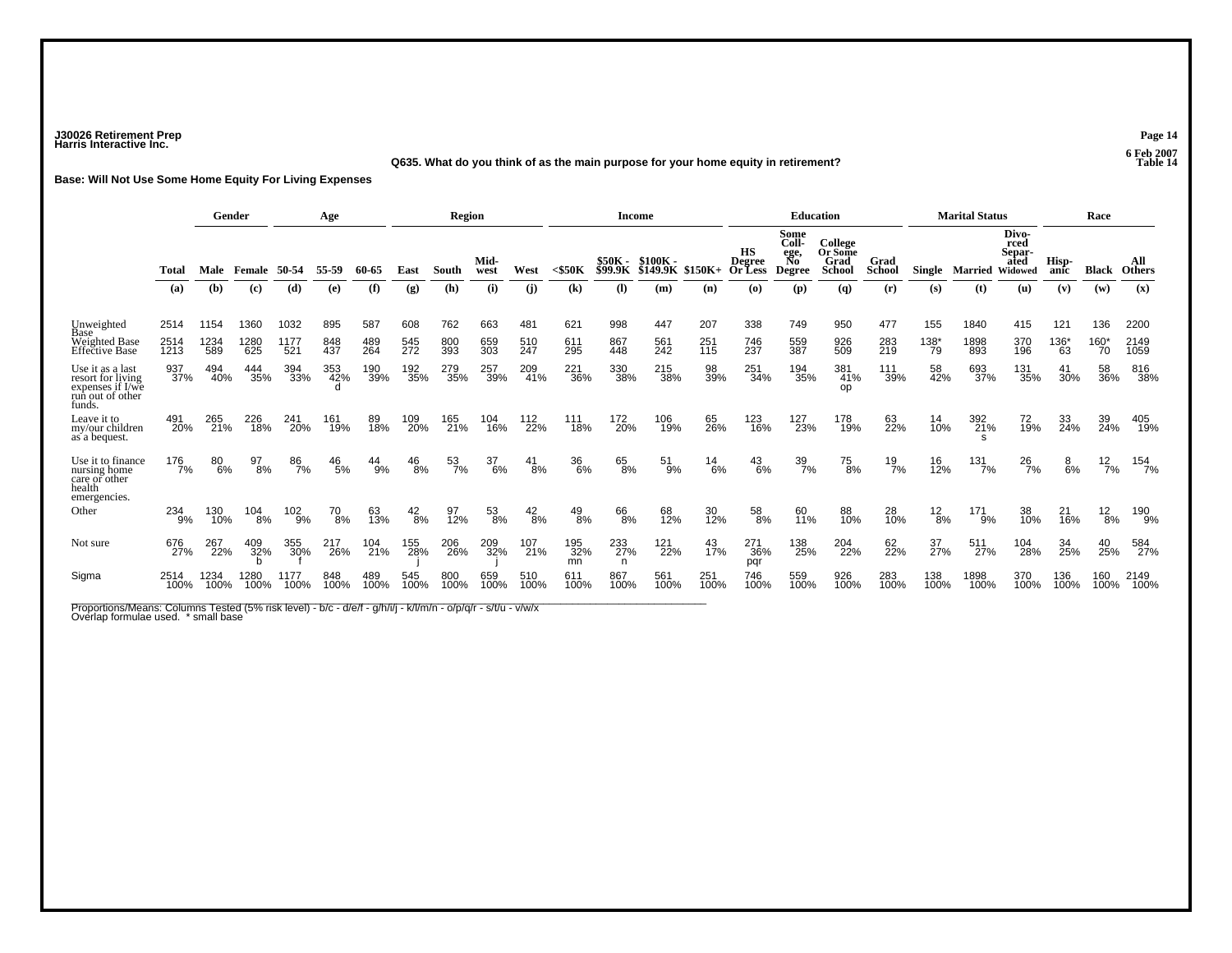### **J30026 Retirement Prep Page 15 Harris Interactive Inc.**

#### **Q640. Is your house worth more or less than a year ago?**

**Base: All Respondents**

|                                                       |                      | Gender<br>Age       |                     |                     |                   |                   | <b>Region</b>               |                   |                   |                   | Income                     |                           |                             |                   | <b>Education</b>                         |                                              |                                             |                   | <b>Marital Status</b>       |                     |                                            | Race              |                   |                      |
|-------------------------------------------------------|----------------------|---------------------|---------------------|---------------------|-------------------|-------------------|-----------------------------|-------------------|-------------------|-------------------|----------------------------|---------------------------|-----------------------------|-------------------|------------------------------------------|----------------------------------------------|---------------------------------------------|-------------------|-----------------------------|---------------------|--------------------------------------------|-------------------|-------------------|----------------------|
|                                                       | Total                | Male                | Female              | 50-54               | 55-59             | 60-65             | East                        | South             | Mid-<br>west      | West              | $<$ \$50 $K$               | \$50K -<br><b>\$99.9K</b> | \$100K -<br><b>\$149.9K</b> | $$150K+$          | <b>HS</b><br><b>Degree</b><br>Or Less    | Some<br>Coll-<br>ege,<br>No<br><b>Degree</b> | College<br>Or Some<br>Grad<br><b>School</b> | Grad<br>School    | Single                      | Married             | Divo-<br>rced<br>Separ-<br>ated<br>Widowed | Hisp-<br>anic     | Black             | All<br>Others        |
|                                                       | (a)                  | (b)                 | (c)                 | (d)                 | (e)               | (f)               | $\left( \mathbf{g} \right)$ | (h)               | (i)               | (i)               | $\left( \mathbf{k}\right)$ | $\mathbf{I}$              | (m)                         | (n)               | $\boldsymbol{\left( \mathbf{0}\right) }$ | (p)                                          | $\left( q\right)$                           | (r)               | (s)                         | (t)                 | (u)                                        | (v)               | (w)               | (x)                  |
| Unweighted<br>Base<br>Weighted Base<br>Effective Base | 2673<br>2673<br>1286 | 1239<br>1319<br>635 | 1434<br>1353<br>651 | 1093<br>1244<br>551 | 955<br>908<br>466 | 625<br>520<br>278 | 661<br>585<br>300           | 795<br>838<br>406 | 688<br>689<br>311 | 529<br>560<br>272 | 655<br>647<br>308          | 1055<br>910<br>470        | 477<br>594<br>258           | 230<br>278<br>129 | 352<br>793<br>247                        | 791<br>586<br>412                            | 1008<br>982<br>541                          | 522<br>312<br>245 | 168<br>$^{152^{\ast}}_{88}$ | 1954<br>2008<br>945 | 438<br>394<br>202                          | 133<br>157'<br>68 | 147<br>177'<br>78 | 2334<br>2269<br>1118 |
| MORE (NET)                                            | 1883<br>70%          | 947<br>72%          | 936<br>69%          | 856<br>69%          | 658<br>72%        | 369<br>71%        | 391<br>67%                  | 624<br>74%<br>g   | 479<br>69%        | 389<br>69%        | 426<br>66%                 | 675<br>74%                | 427<br>72%                  | 193<br>69%        | 579<br>73%                               | 412<br>70%                                   | 673<br>69%                                  | 219<br>70%        | 102<br>67%                  | 1444<br>72%         | 260<br>66%                                 | 124<br>79%        | 127<br>72%        | 1582<br>70%          |
| A lot more                                            | 472<br>18%           | 190<br>14%          | 282<br>21%          | 237<br>19%          | 155<br>17%        | 81<br>15%         | 93<br>16%                   | 172<br>21%        | 84<br>12%         | 122<br>22%        | 104<br>16%                 | 173<br>19%                | 114<br>19%                  | 49<br>18%         | 154<br>19%                               | 112<br>19%                                   | 157<br>16%                                  | 49<br>16%         | 22<br>14%                   | 376<br>19%<br>u     | 44<br>11%                                  | 46<br>29%<br>X    | 33<br>19%         | 385<br>17%           |
| A little more                                         | 1411<br>53%          | 757<br>57%<br>c     | 654<br>48%          | 619<br>50%          | 503<br>55%        | 288<br>55%        | 298<br>51%                  | 452<br>54%        | 394<br>57%        | 267<br>48%        | 322<br>50%                 | 502<br>55%                | 314<br>53%                  | 144<br>52%        | 425<br>54%                               | 299<br>51%                                   | 516<br>53%                                  | 170<br>55%        | 80<br>53%                   | 1068<br>53%         | 216<br>55%                                 | 78<br>50%         | 94<br>53%         | 1197<br>53%          |
| No less or no<br>more                                 | 410<br>15%           | 185<br>14%          | 226<br>17%          | 189<br>15%          | 147<br>16%        | 74<br>14%         | 86<br>15%                   | 126<br>15%        | 118<br>17%        | 80<br>14%         | 117<br>18%                 | 126<br>14%                | 84<br>14%                   | 48<br>17%         | 107<br>13%                               | 97<br>17%                                    | 162<br>16%                                  | 44<br>14%         | $^{21}_{14\%}$              | 289<br>14%          | 76<br>19%                                  | 16<br>10%         | $^{14}_{8\%}$     | 371<br>16%           |
| LESS (NET)                                            | 274<br>10%           | 148<br>11%          | 126<br>9%           | 132<br>11%          | 78<br>9%          | 63<br>12%         | 84<br>14%                   | $^{54}_{6\%}$     | $^{58}_{\ 8\%}$   | 78<br>14%         | 67<br>10%                  | $^{78}_{9%}$              | 71<br>12%                   | 33<br>12%         | $^{72}_{9%}$                             | 57<br>10%                                    | 108<br>11%                                  | 37<br>12%         | 19<br>13%                   | 196<br>10%          | 44<br>11%                                  | $^{14}_{9\%}$     | 26<br>15%         | 223<br>10%           |
| A little less                                         | 246<br>9%            | 135<br>10%          | $^{111}_{8\%}$      | 110<br>9%           | <sup>76</sup> 8%  | 60<br>11%         | 78<br>13%                   | $^{49}_{6\%}$     | $^{48}_{7\%}$     | 71<br>13%         | 54<br>8%                   | $^{74}_{8\%}$             | 68<br>11%                   | 28<br>10%         | 58<br>7%                                 | $^{52}_{9\%}$                                | 102<br>10%                                  | 34<br>11%         | 18<br>12%                   | 177<br>9%           | 38<br>10%                                  | $^{12}_{8\%}$     | 24<br>13%         | 199<br>9%            |
| A lot less                                            | $^{27}_{1%}$         | $^{13}_{1\%}$       | $^{15}_{1\%}$       | $^{22}_{2\%}$<br>e  | $\frac{2}{\ast}$  | $\frac{3}{1\%}$   | $\frac{6}{1\%}$             | 1%                | $^{10}_{1\%}$     | 1%                | $^{13}_{2\%}$              | $\frac{5}{1\%}$           | $\frac{3}{4}$               | $\frac{5}{2}$ %   | $^{15}_{2\%}$                            | $\frac{5}{1\%}$                              | $\frac{5}{1%}$                              | $\frac{3}{1\%}$   | 1%                          | $^{19}_{1\%}$       | 2%                                         | 1%                | $\frac{3}{1\%}$   | $^{24}_{1\%}$        |
| Not sure                                              | 106<br>4%            | $^{40}_{3\%}$       | 66<br>5%            | 67<br>5%            | $^{25}_{3\%}$     | $\frac{14}{3%}$   | 23<br>4%                    | $\frac{35}{4\%}$  | $\frac{34}{5\%}$  | $\frac{14}{2%}$   | 37<br>6%<br>mn             | $\frac{31}{3%}$           | $^{11}_{2\%}$               | 4<br>1%           | 34<br>4%                                 | $^{21}_{4\%}$                                | $^{40}_{4\%}$                               | $\frac{12}{4%}$   | $\frac{9}{6\%}$             | 78<br>4%            | 14<br>3%                                   | $\frac{3}{2\%}$   | $\frac{9}{5%}$    | $\frac{92}{4\%}$     |
| Sigma                                                 | 2673<br>100%         | 1319<br>100%        | 1353<br>100%        | 1244<br>100%        | 908<br>100%       | 520<br>100%       | 585<br>100%                 | 838<br>100%       | 689<br>100%       | 560<br>100%       | 647<br>100%                | 910<br>100%               | 594<br>100%                 | 278<br>100%       | 793<br>100%                              | 586<br>100%                                  | 982<br>100%                                 | 312<br>100%       | 152<br>100%                 | 2008<br>100%        | 394<br>100%                                | 157<br>100%       | 177<br>100%       | 2269<br>100%         |

Proportions/Means: Columns Tested (5% risk level) - b/c - d/e/f - g/h/i/j - k/l/m/n - o/p/q/r - s/t/u - v/w/x<br>Overlap formulae used. \* small base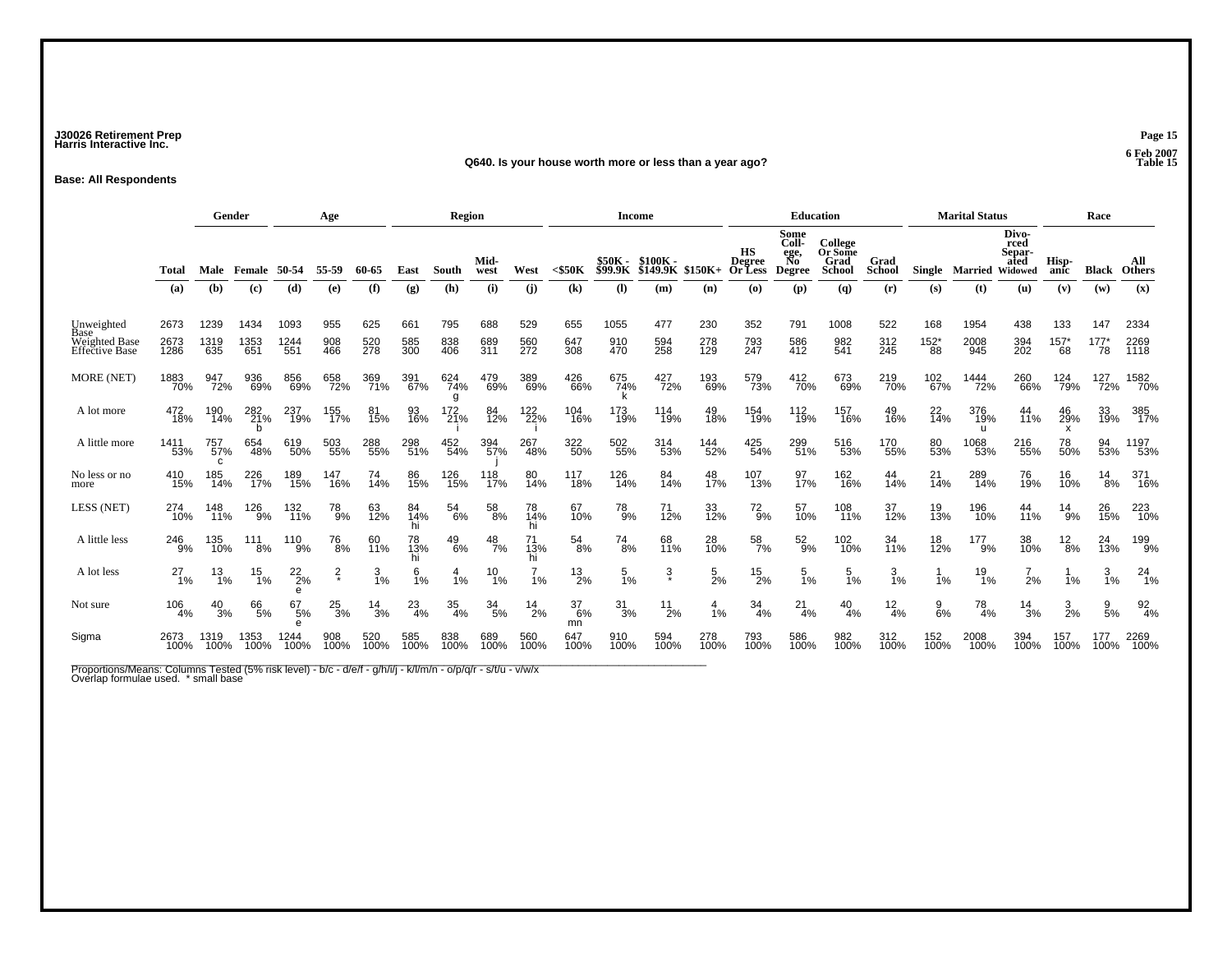### **J30026 Retirement Prep Page 16 Harris Interactive Inc.**

#### **Q645. Do you think this change in value might affect your retirement plans?**

**Base: House Is Worth More Or Less**

|                                                       |                      |                     | Gender              |                   | Age               |                   |                   | <b>Region</b>     |                   |                   |                   |                    | <b>Income</b>                |                |                                        |                                              | <b>Education</b>                            |                       |                        | <b>Marital Status</b> |                                            |                        | Race                        |                      |
|-------------------------------------------------------|----------------------|---------------------|---------------------|-------------------|-------------------|-------------------|-------------------|-------------------|-------------------|-------------------|-------------------|--------------------|------------------------------|----------------|----------------------------------------|----------------------------------------------|---------------------------------------------|-----------------------|------------------------|-----------------------|--------------------------------------------|------------------------|-----------------------------|----------------------|
|                                                       | Total                | Male                | Female              | 50-54             | 55-59             | 60-65             | East              | South             | Mid-<br>west      | West              | <\$50K            | \$50K -<br>\$99.9K | \$100K -<br>\$149.9K \$150K+ |                | <b>HS</b><br><b>Degree<br/>Or Less</b> | Some<br>Coll-<br>ege,<br>No<br><b>Degree</b> | College<br>Or Some<br>Grad<br><b>School</b> | Grad<br><b>School</b> | Single                 | Married               | Divo-<br>rced<br>Separ-<br>ated<br>Widowed | Hisp-<br>anic          | <b>Black</b>                | All<br><b>Others</b> |
|                                                       | (a)                  | (b)                 | (c)                 | (d)               | (e)               | (f)               | (g)               | (h)               | (i)               | (i)               | $\mathbf{(k)}$    | (I)                | (m)                          | (n)            | (O)                                    | (p)                                          | (q)                                         | (r)                   | (s)                    | (t)                   | (u)                                        | (v)                    | (w)                         | (x)                  |
| Unweighted<br>Base<br>Weighted Base<br>Effective Base | 2125<br>2156<br>1011 | 1021<br>1094<br>519 | 1104<br>1062<br>492 | 858<br>988<br>429 | 760<br>736<br>366 | 507<br>432<br>222 | 515<br>476<br>230 | 633<br>677<br>321 | 537<br>537<br>239 | 440<br>467<br>222 | 489<br>493<br>227 | 851<br>753<br>373  | 395<br>499<br>214            | 193<br>226     | 274<br>651<br>195                      | 631<br>468<br>322                            | 803<br>781<br>429                           | 417<br>256<br>202     | 128<br>$^{121^*}_{68}$ | 1578<br>1641<br>752   | 333<br>304<br>152                          | 115<br>$^{137^*}_{58}$ | 119<br>$^{153^{\ast}}_{62}$ | 1843<br>1805<br>875  |
| Yes                                                   | 95<br>4%             | $\frac{32}{3%}$     | 63<br>6%            | $^{42}_{4\%}$     | $\frac{30}{4\%}$  | 23<br>5%          | $\frac{15}{3%}$   | $\frac{37}{5\%}$  | $^{16}_{3\%}$     | $^{27}_{6\%}$     | 29<br>6%          | $\frac{31}{4\%}$   | $^{22}_{4\%}$                | $\frac{8}{4%}$ | $^{27}_{4\%}$                          | 30<br>6%                                     | 34<br>4%                                    | $\frac{4}{2\%}$       | 6/5%                   | 66<br>4%              | 20<br>6%                                   | $\frac{9}{7\%}$        | $^{10}_{7\%}$               | 75<br>4%             |
| No                                                    | 1772<br>82%          | 960<br>88%          | 812<br>76%          | 786<br>80%        | 612<br>83%        | 375<br>87%        | 399<br>84%        | 555<br>82%        | 448<br>83%        | 370<br>79%        | 375<br>76%        | 620<br>82%         | 429<br>86%                   | 196<br>87%     | 514<br>79%                             | 383<br>82%                                   | 642<br>82%                                  | 235<br>92%<br>opq     | 88<br>73%              | 1371<br>84%           | 236<br>78%                                 | 111<br>81%             | 102<br>67%                  | 1507<br>83%          |
| Not sure                                              | 289<br>13%           | 102<br>9%           | 187<br>18%          | 160<br>16%        | 94<br>13%         | 34<br>8%          | 61<br>13%         | 86<br>13%         | 72<br>13%         | 70<br>15%         | 89<br>18%<br>mn   | 102<br>14%         | 48<br>10%                    | 22<br>10%      | 111<br>17%                             | 56<br>12%                                    | 105<br>13%                                  | 17<br>7%              | 27<br>22%              | 203<br>12%            | 48<br>16%                                  | 17<br>13%              | 40<br>26%                   | 223<br>12%           |
| Sigma                                                 | 2156<br>100%         | 1094<br>100%        | 1062<br>100%        | 988<br>100%       | 736<br>100%       | 432<br>100%       | 476<br>100%       | 677<br>100%       | 537<br>100%       | 467<br>100%       | 493<br>100%       | 753<br>100%        | 499<br>100%                  | 226<br>100%    | 651<br>100%                            | 468<br>100%                                  | 781<br>100%                                 | 256<br>100%           | 121<br>100%            | 1641<br>100%          | 304<br>100%                                | 137<br>100%            | 153<br>100%                 | 1805<br>100%         |

Proportions/Means: Columns Tested (5% risk level) - b/c - d/e/f - g/h/i/j - k//m/n - o/p/q/r - s/t/u - v/w/x<br>Overlap formulae used. \* small base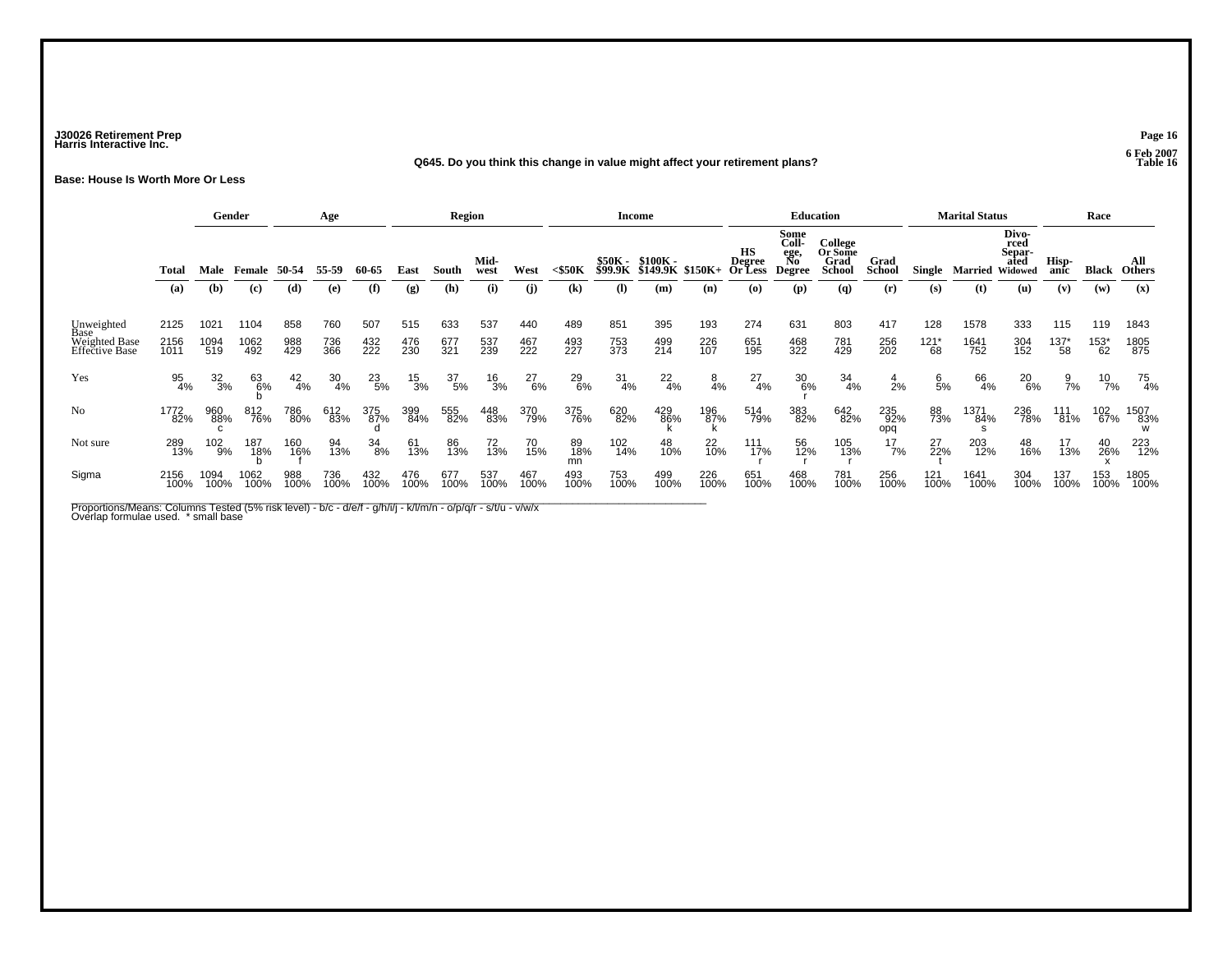### **J30026 Retirement Prep Page 17 Harris Interactive Inc.**

**Q102. Gender**

### **Base: All Respondents**

|                                                       |                      |                     | Gender                                               |                     | Age               |                   |                   | <b>Region</b>     |                   |                   |                   |                            | Income                                       |                   |                                 |                                              | <b>Education</b>                     |                       |                             | <b>Marital Status</b> |                                                           |                        | Race                   |                      |
|-------------------------------------------------------|----------------------|---------------------|------------------------------------------------------|---------------------|-------------------|-------------------|-------------------|-------------------|-------------------|-------------------|-------------------|----------------------------|----------------------------------------------|-------------------|---------------------------------|----------------------------------------------|--------------------------------------|-----------------------|-----------------------------|-----------------------|-----------------------------------------------------------|------------------------|------------------------|----------------------|
|                                                       | Total                | Male                | Female                                               | 50-54               | 55-59             | 60-65             | East              | South             | Mid-<br>west      | West              | $<$ \$50K         |                            | \$50K - \$100K -<br>\$99.9K \$149.9K \$150K+ |                   | нs<br><b>Degree<br/>Or Less</b> | Some<br>Coll-<br>ege,<br>No<br><b>Degree</b> | College<br>Or Some<br>Grad<br>School | Grad<br><b>School</b> | Single                      |                       | Divo-<br>rced<br>Separ-<br>ated<br><b>Married Widowed</b> | Hisp-<br>anic          | <b>Black</b>           | All<br><b>Others</b> |
|                                                       | (a)                  | (b)                 | (c)                                                  | (d)                 | (e)               | (f)               | (g)               | (h)               | (i)               | (i)               | $\mathbf{(k)}$    | $\left( \mathbf{l}\right)$ | (m)                                          | (n)               | $\boldsymbol{\omega}$           | (p)                                          | (q)                                  | (r)                   | (S)                         | (t)                   | (u)                                                       | (v)                    | (w)                    | $(\mathbf{x})$       |
| Unweighted<br>Base<br>Weighted Base<br>Effective Base | 2673<br>2673<br>1286 | 1239<br>1319<br>635 | 1434<br>1353<br>651                                  | 1093<br>1244<br>551 | 955<br>908<br>466 | 625<br>520<br>278 | 661<br>585<br>300 | 795<br>838<br>406 | 688<br>689<br>311 | 529<br>560<br>272 | 655<br>647<br>308 | 1055<br>910<br>470         | 477<br>594<br>258                            | 230<br>278<br>129 | 352<br>793<br>247               | 791<br>586<br>412                            | 1008<br>982<br>541                   | 522<br>312<br>245     | 168<br>$^{152^{\ast}}_{88}$ | 1954<br>2008<br>945   | 438<br>394<br>202                                         | 133<br>$^{157^*}_{68}$ | 147<br>$^{177^*}_{78}$ | 2334<br>2269<br>1118 |
| Male                                                  | 1319<br>49%          | 1319<br>100%        | $\overline{\phantom{a}}$<br>$\overline{\phantom{a}}$ | 605<br>49%          | 486<br>53%        | 229<br>44%        | 304<br>52%        | 399<br>48%        | 330<br>48%        | 286<br>51%        | 228<br>35%        | 448<br>49%                 | 354<br>60%                                   | 189<br>68%        | 257<br>32%                      | 297<br>51%                                   | 551<br>56%<br>$\Omega$               | 214<br>69%<br>opq     | 82<br>54%                   | 1047<br>52%           | 127<br>32%                                                | 74<br>47%              | 105<br>59%             | 1088<br>48%          |
| Female                                                | 1353<br>51%          |                     | 1353<br>100%                                         | 639<br>51%          | 423<br>47%        | 291<br>56%        | 281<br>48%        | 440<br>52%        | 359<br>52%        | 274<br>49%        | 418<br>65%<br>Imn | 462<br>51%<br>mn           | 240<br>40%                                   | 89<br>32%         | 536<br>68%<br>pqr               | 289<br>49%                                   | 431<br>44%                           | 98<br>31%             | 70<br>46%                   | 961<br>48%            | 267<br>68%                                                | 83<br>53%              | $^{72}_{41\%}$         | 1181<br>52%          |
| Sigma                                                 | 2673<br>100%         | 1319<br>100%        | 1353<br>100%                                         | 1244<br>100%        | 908<br>100%       | 520<br>100%       | 585<br>100%       | 838<br>100%       | 689<br>100%       | 560<br>100%       | 647<br>100%       | 910<br>100%                | 594<br>100%                                  | 278<br>100%       | 793<br>100%                     | 586<br>100%                                  | 982<br>100%                          | 312<br>100%           | 152<br>100%                 | 2008<br>100%          | 394<br>100%                                               | 157<br>100%            | 177<br>100%            | 2269<br>100%         |

Proportions/Means: Columns Tested (5% risk level) - b/c - d/e/f - g/h/i/j - k/l/m/n - o/p/q/r - s/t/u - v/w/x<br>Overlap formulae used. \* small base

 **6 Feb 2007 Table 17**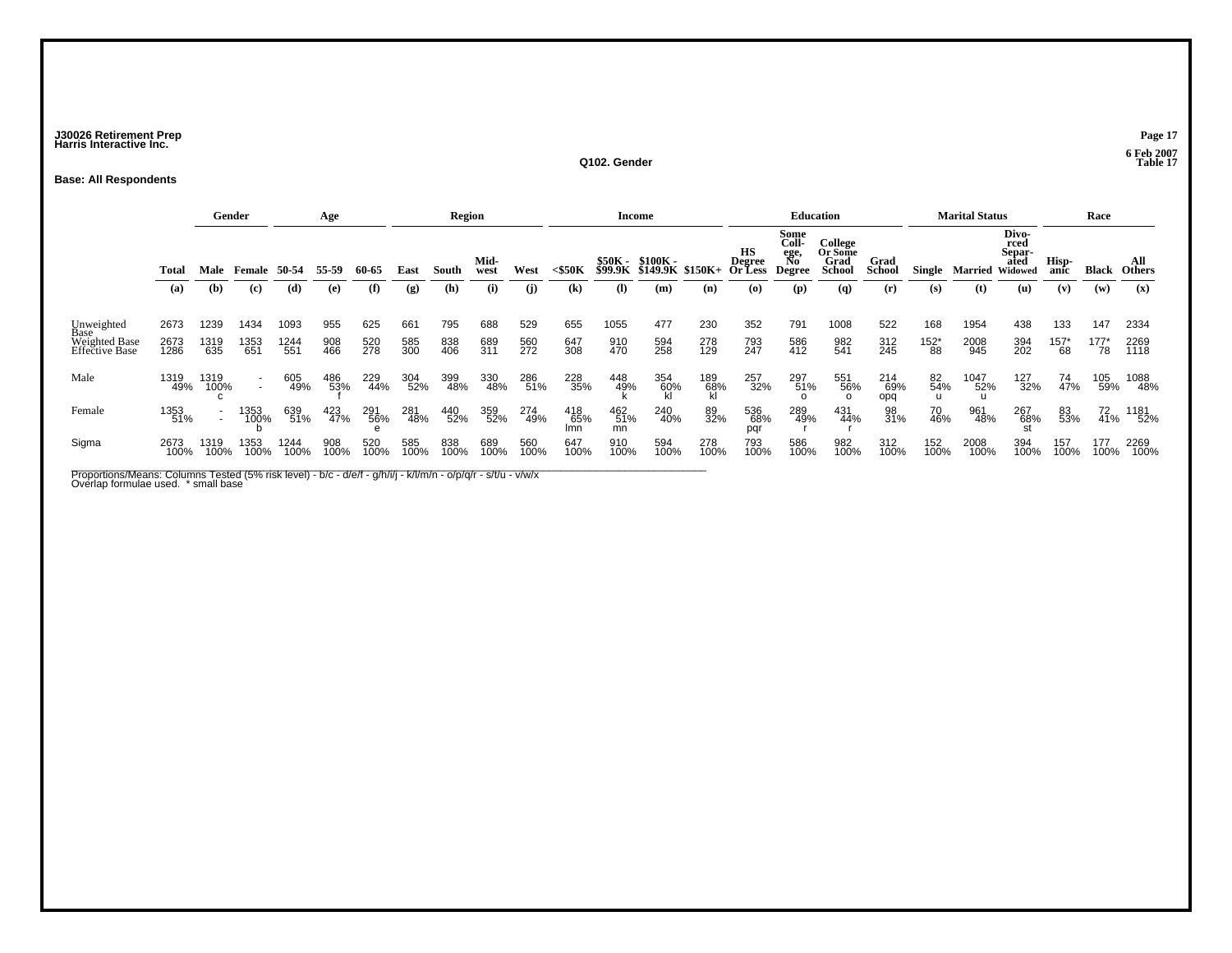### **J30026 Retirement Prep Page 18 Harris Interactive Inc.**

#### **Q106. Respondent Age**

### **Base: All Respondents**

|                                                       |                              | Gender<br>Age                |                              |                              |                             |                                    | Region                      |                             |                             |                             | Income                      |                                  |                                     |                             | <b>Education</b>                                               |                                                     |                                                                  |                              | <b>Marital Status</b>       |                              |                                                   | Race                        |                             |                              |
|-------------------------------------------------------|------------------------------|------------------------------|------------------------------|------------------------------|-----------------------------|------------------------------------|-----------------------------|-----------------------------|-----------------------------|-----------------------------|-----------------------------|----------------------------------|-------------------------------------|-----------------------------|----------------------------------------------------------------|-----------------------------------------------------|------------------------------------------------------------------|------------------------------|-----------------------------|------------------------------|---------------------------------------------------|-----------------------------|-----------------------------|------------------------------|
|                                                       | Total<br>(a)                 | Male<br>(b)                  | Female<br>(c)                | 50-54<br>(d)                 | 55-59<br>(e)                | 60-65<br>(f)                       | East<br>(g)                 | South<br>(h)                | Mid-<br>west<br>(i)         | West<br>(i)                 | $<$ \$50 $K$<br>(k)         | \$50K -<br><b>\$99.9K</b><br>(1) | $$100K -$<br><b>\$149.9K</b><br>(m) | $$150K+$<br>(n)             | <b>HS</b><br><b>Degree</b><br>Or Less<br>$\boldsymbol{\omega}$ | Some<br>Coll-<br>ege,<br>No<br><b>Degree</b><br>(p) | College<br>Or Some<br>Grad<br><b>School</b><br>$\left( q\right)$ | Grad<br><b>School</b><br>(r) | <b>Single</b><br>(s)        | Married<br>(t)               | Divo-<br>rced<br>Separ-<br>ated<br>Widowed<br>(u) | Hisp-<br>anic<br>(v)        | <b>Black</b><br>(w)         | All<br><b>Others</b><br>(x)  |
| Unweighted<br>Base<br>Weighted Base<br>Effective Base | 2673<br>2673<br>1286         | 1239<br>1319<br>635          | 1434<br>1353<br>651          | 1093<br>1244<br>551          | 955<br>908<br>466           | 625<br>520<br>278                  | 661<br>585<br>300           | 795<br>838<br>406           | 688<br>689<br>311           | 529<br>560<br>272           | 655<br>647<br>308           | 1055<br>910<br>470               | 477<br>594<br>258                   | 230<br>278<br>129           | 352<br>793<br>247                                              | 791<br>586<br>412                                   | 1008<br>982<br>541                                               | 522<br>312<br>245            | 168<br>$^{152^{\ast}}_{88}$ | 1954<br>2008<br>945          | 438<br>394<br>202                                 | 133<br>157'<br>68           | 147<br>177'<br>78           | 2334<br>2269<br>1118         |
| $50 - 54$                                             | 1244<br>47%                  | 605<br>46%                   | 639<br>47%                   | 1244<br>100%                 |                             |                                    | 290<br>50%                  | 396<br>47%                  | 321<br>47%                  | 237<br>42%                  | 304<br>47%                  | 463<br>51%<br>m                  | 241<br>41%                          | 124<br>45%                  | 386<br>49%                                                     | 294<br>50%                                          | 452<br>46%                                                       | 113<br>36%                   | 88<br>58%                   | 925<br>46%                   | 178<br>45%                                        | 87<br>56%                   | 115<br>65%                  | 1007<br>44%                  |
| $55 - 59$                                             | 908<br>34%                   | 486<br>37%<br>$\mathbf{C}$   | 423<br>31%                   |                              | 908<br>100%<br>U            | $\overline{\phantom{a}}$<br>$\sim$ | 179<br>31%                  | 270<br>32%                  | 244<br>35%                  | 215<br>38%<br>g             | 191<br>29%                  | 294<br>32%                       | 238<br>40%<br>kl                    | 99<br>36%                   | 230<br>29%                                                     | 179<br>31%                                          | 357<br>36%<br>$\circ$                                            | 143<br>46%<br>opq            | 47<br>31%                   | 701<br>35%                   | 114<br>29%                                        | 54<br>34%                   | 46<br>26%                   | 780<br>34%                   |
| $60 - 64$                                             | 475<br>18%                   | 197<br>15%                   | 277<br>20%                   |                              |                             | 475<br>91%<br>de                   | 108<br>19%                  | 161<br>19%                  | 116<br>17%                  | 90<br>16%                   | 142<br>22%                  | 143<br>16%                       | 102<br>17%                          | 46<br>17%                   | 170<br>21%<br>n                                                | 103<br>18%                                          | 150<br>15%                                                       | 51<br>16%                    | 16<br>11%                   | 348<br>17%                   | 92<br>23%<br>st                                   | 16<br>10%                   | 16<br>9%                    | 436<br>19%<br>W              |
| 65 and over                                           | $^{45}_{2\%}$                | $^{31}_{2\%}$                | 14<br>1%                     |                              |                             | $^{45}_{.9\%}$<br>de               | 1%                          | $\frac{12}{1%}$             | 8<br>1%                     | $\frac{19}{3%}$             | $^{10}_{2\%}$               | $\frac{9}{1\%}$                  | $^{13}_{2\%}$                       | $\frac{9}{3%}$              | 8<br>1%                                                        | $\frac{9}{2}$ %                                     | $^{24}_{2\%}$                                                    | $\frac{5}{2}$ %              |                             | 34<br>2%                     | $^{10}_{3\%}$                                     |                             |                             | $^{45}_{2\%}$                |
| <b>MEAN</b>                                           | 55.6                         | 55.6                         | 55.6                         | 52.1                         | 56.9<br>d                   | 61.9<br>de                         | 55.5                        | 55.6                        | 55.5                        | 55.9                        | 55.7                        | 55.3                             | 55.7                                | 55.9                        | 55.6                                                           | 55.4                                                | 55.5                                                             | 56.1<br>pq                   | 54.7                        | 55.6<br>s                    | 56.0<br><b>S</b>                                  | 54.6                        | 54.1                        | 55.8<br><b>VW</b>            |
| STD. DEV.<br>STD. ERR.<br>Sigma                       | 4.01<br>0.08<br>2673<br>100% | 4.02<br>0.11<br>1319<br>100% | 4.00<br>0.11<br>1353<br>100% | 1.37<br>0.04<br>1244<br>100% | 1.41<br>0.05<br>908<br>100% | 1.65<br>0.07<br>520<br>100%        | 4.06<br>0.16<br>585<br>100% | 4.08<br>0.14<br>838<br>100% | 3.91<br>0.15<br>689<br>100% | 3.96<br>0.17<br>560<br>100% | 4.20<br>0.16<br>647<br>100% | 3.86<br>0.12<br>910<br>100%      | 3.92<br>0.18<br>594<br>100%         | 4.14<br>0.27<br>278<br>100% | 4.12<br>0.22<br>793<br>100%                                    | 4.01<br>0.14<br>586<br>100%                         | 3.97<br>0.13<br>982<br>100%                                      | 3.82<br>0.17<br>312<br>100%  | 3.52<br>0.27<br>152<br>100% | 3.99<br>0.09<br>2008<br>100% | 4.31<br>0.21<br>394<br>100%                       | 3.54<br>0.31<br>157<br>100% | 3.06<br>0.25<br>177<br>100% | 4.08<br>0.08<br>2269<br>100% |

Proportions/Means: Columns Tested (5% risk level) - b/c - d/e/f - g/h/i/j - k/l/m/n - o/p/q/r - s/t/u - v/w/x<br>Overlap formulae used. \* small base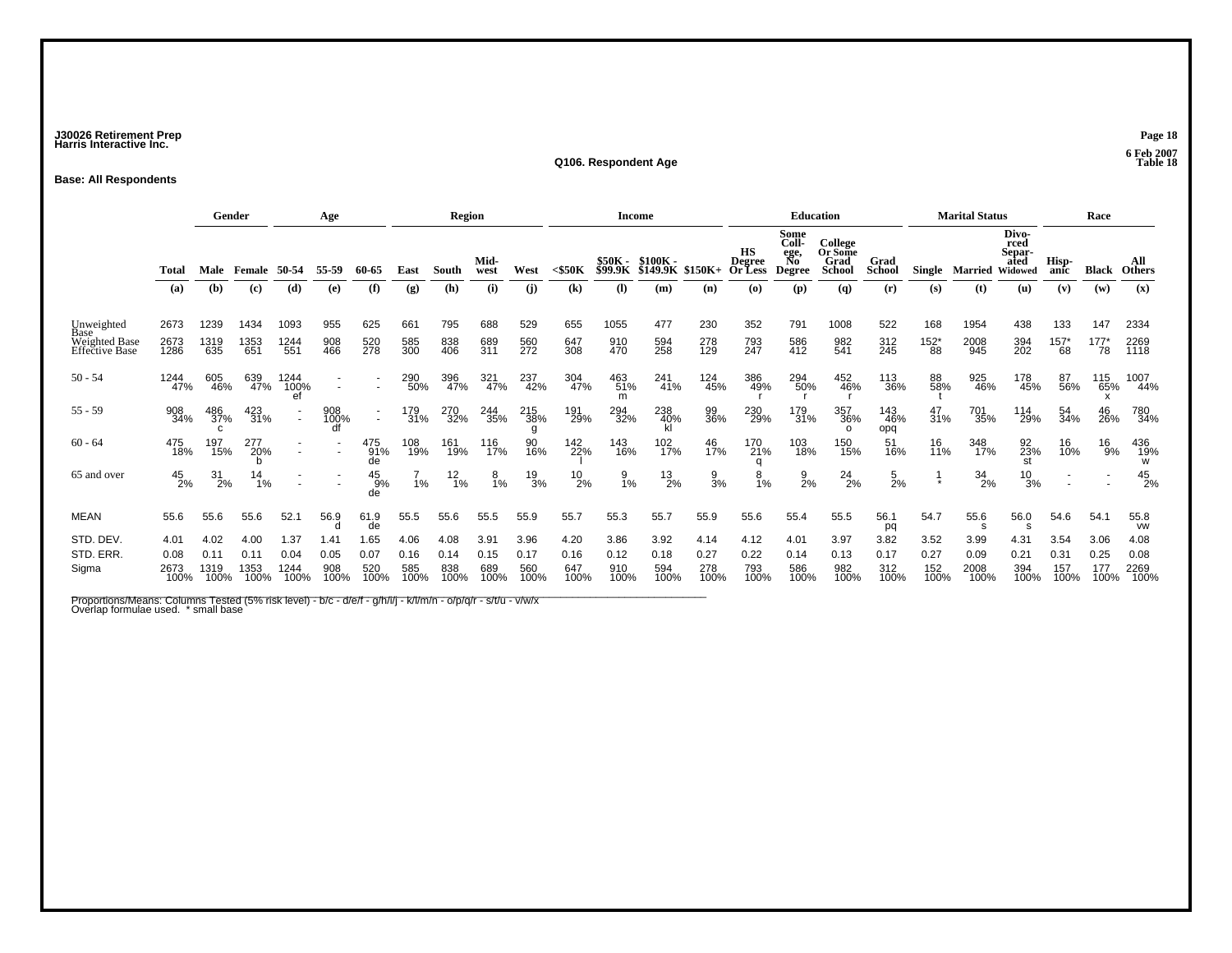### **J30026 Retirement Prep Page 19 Harris Interactive Inc.**

#### **Q107. Sex and Age categories combined Table 19**

**Base: All Respondents**

|                                                       |                      | Gender<br>Age                 |                      |                     |                   |                          | Region            |                   |                   |                      | <b>Income</b>              |                            |                     |                   | Education                                |                                              |                                             |                       | <b>Marital Status</b>       |                     |                                            | Race                          |                           |                      |
|-------------------------------------------------------|----------------------|-------------------------------|----------------------|---------------------|-------------------|--------------------------|-------------------|-------------------|-------------------|----------------------|----------------------------|----------------------------|---------------------|-------------------|------------------------------------------|----------------------------------------------|---------------------------------------------|-----------------------|-----------------------------|---------------------|--------------------------------------------|-------------------------------|---------------------------|----------------------|
|                                                       | Total                | Male                          | Female               | 50-54               | 55-59             | 60-65                    | East              | South             | Mid-<br>west      | West                 | $<$ \$50 $K$               | \$50K -<br>\$99.9K         | \$100K-<br>\$149.9K | $$150K+$          | НS<br>Degree<br><b>Or Less</b>           | Some<br>Coll-<br>ege,<br>No<br><b>Degree</b> | College<br>Or Some<br>Grad<br><b>School</b> | Grad<br><b>School</b> | Single                      | <b>Married</b>      | Divo-<br>rced<br>Separ-<br>ated<br>Widowed | Hisp-<br>anic                 | Black                     | All<br><b>Others</b> |
|                                                       | (a)                  | (b)                           | (c)                  | (d)                 | (e)               | (f)                      | (g)               | (h)               | (i)               | (i)                  | $\left( \mathbf{k}\right)$ | $\left( \mathbf{l}\right)$ | (m)                 | (n)               | $\boldsymbol{\left( \mathbf{0} \right)}$ | (p)                                          | (q)                                         | (r)                   | (s)                         | (t)                 | (u)                                        | (v)                           | (w)                       | (x)                  |
| Unweighted<br>Base<br>Weighted Base<br>Effective Base | 2673<br>2673<br>1286 | 1239<br>1319<br>635           | 1434<br>1353<br>651  | 1093<br>1244<br>551 | 955<br>908<br>466 | 625<br>520<br>278        | 661<br>585<br>300 | 795<br>838<br>406 | 688<br>689<br>311 | 529<br>560<br>272    | 655<br>647<br>308          | 1055<br>910<br>470         | 477<br>594<br>258   | 230<br>278<br>129 | 352<br>793<br>247                        | 791<br>586<br>412                            | 1008<br>982<br>541                          | 522<br>312<br>245     | 168<br>$^{152^{\ast}}_{88}$ | 1954<br>2008<br>945 | 438<br>394<br>202                          | 133<br>$^{157^{\ast}}_{68}$   | 147<br>$^{177^\ast}_{78}$ | 2334<br>2269<br>1118 |
| Male 50-54                                            | 605<br>23%           | 605<br>46%<br>C.              | ٠<br>$\sim$          | 605<br>49%<br>ef    |                   | $\overline{\phantom{a}}$ | 149<br>25%        | 191<br>23%        | 159<br>23%        | 106<br>19%           | 122<br>19%                 | 228<br>25%<br>k            | 137<br>23%          | 77<br>28%<br>k    | 136<br>17%                               | 172<br>29%<br>oq                             | 226<br>23%                                  | 72<br>23%             | 43<br>28%                   | 464<br>23%          | 73<br>18%                                  | 49<br>31%<br>$\boldsymbol{x}$ | 71<br>40%<br>X            | 459<br>20%           |
| Male 55-59                                            | 486<br>18%           | 486<br>37%<br>C               | ٠                    |                     | 486<br>53%<br>df  | $\overline{\phantom{a}}$ | 105<br>18%        | 135<br>16%        | 127<br>18%        | 118<br>21%           | 60<br>9%                   | 159<br>17%                 | 150<br>25%<br>kĪ    | 77<br>28%<br>kl   | 81<br>10%                                | 77<br>13%                                    | 223<br>23%<br>op                            | 104<br>33%<br>opq     | 29<br>19%<br>u              | 395<br>20%<br>u     | $33\over 8\%$                              | 22 <sub>0%</sub>              | 27<br>15%                 | 413<br>18%           |
| Male 60-64                                            | 197<br>7%            | 197<br>15%<br>C               | ٠                    |                     |                   | 197<br>38%<br>de         | $^{48}_{8\%}$     | 63<br>7%          | 39<br>6%          | $^{47}_{8\%}$        | $^{43}_{7\%}$              | 53<br>6%                   | 55<br>9%            | 30<br>11%         | $\frac{37}{5\%}$                         | $^{43}_{7\%}$                                | $\frac{82}{8%}$                             | 34<br>11%<br>$\Omega$ | $^{10}_{6\%}$               | 162<br>8%<br>u      | $\frac{16}{4%}$                            | 4<br>2%                       | $6\over 4%$               | 184<br>8%            |
| Male 65 and<br>over                                   | 31<br>1%             | $^{31}_{2\%}$<br>$\mathsf{C}$ |                      |                     |                   | 31<br>6%<br>de           | $\frac{2}{\ast}$  | $^{10}_{1\%}$     | $\frac{5}{1%}$    | $\frac{15}{3%}$<br>g | 3<br>1%                    | $\frac{9}{1%}$             | $^{11}_{2\%}$       | $\frac{5}{2%}$    | $\ddot{3}$                               | 4<br>1%                                      | $^{19}_{2\%}$                               | 4<br>1%               |                             | $^{25}_{1\%}$       | 5<br>1%                                    |                               |                           | 31<br>-1%            |
| Female 50-54                                          | 639<br>24%           |                               | 639<br>47%<br>h      | 639<br>51%<br>ef    |                   |                          | 142<br>24%        | 205<br>24%        | 162<br>24%        | 131<br>23%           | 182<br>28%<br>mn           | 236<br>26%<br>mn           | 104<br>17%          | 47<br>17%         | 250<br>32%<br>pqr                        | 122<br>21%                                   | 226<br>23%                                  | 42<br>13%             | 45<br>29%                   | 460<br>23%          | 105<br>27%                                 | 39<br>25%                     | 44<br>25%                 | 548<br>24%           |
| Female 55-59                                          | 423<br>16%           |                               | $^{423}_{31\%}$<br>h | $\sim$              | 423<br>47%        | $\sim$                   | 74<br>13%         | 135<br>16%        | 117<br>17%        | 97<br>17%            | 130<br>20%                 | 135<br>15%<br>n            | 88<br>15%           | $^{23}_{8\%}$     | 148<br>19%                               | 102<br>17%                                   | 134<br>14%                                  | 39<br>12%             | 19<br>12%                   | 306<br>15%          | 81 <sub>%</sub>                            | 31<br>20%                     | 19<br>11%                 | 367<br>16%           |
| Female 60-64                                          | 277<br>10%           |                               | 277<br>20%           |                     |                   | 277<br>53%<br>de         | 60<br>10%         | 98<br>12%         | 77<br>11%         | $^{42}_{8\%}$        | 99<br>15%<br><b>Imn</b>    | 90<br>10%                  | $^{46}_{8\%}$       | $^{16}_{6\%}$     | 133<br>17%<br>pqr                        | 60<br>10%                                    | 68<br>7%                                    | $^{17}_{\ 5\%}$       | 4%                          | 186<br>9%           | 76<br>19%<br>st                            | $^{12}_{8\%}$                 | $\frac{9}{5\%}$           | 252<br>11%           |
| Female 65 and<br>over                                 | 14<br>1%             |                               | 14<br>1%             |                     |                   | $\frac{14}{3%}$<br>de    | $\frac{5}{1\%}$   | $\frac{2}{x}$     | $\frac{3}{\pi}$   | $\frac{4}{1%}$       | 1%                         |                            | $\frac{2}{x}$       | 4<br>1%           | 1%                                       | 5<br>1%                                      | 4<br>$\star$                                |                       |                             | $\frac{9}{4}$       | 5<br>1%                                    |                               |                           | $\frac{14}{1%}$      |
| Sigma                                                 | 2673<br>100%         | 1319<br>100%                  | 1353<br>100%         | 1244<br>100%        | 908<br>100%       | 520<br>100%              | 585<br>100%       | 838<br>100%       | 689<br>100%       | 560<br>100%          | 647<br>100%                | 910<br>100%                | 594<br>100%         | 278<br>100%       | 793<br>100%                              | 586<br>100%                                  | 982<br>100%                                 | 312<br>100%           | 152<br>100%                 | 2008<br>100%        | 394<br>100%                                | 157<br>100%                   | 177<br>100%               | 2269<br>100%         |

Proportions/Means: Columns Tested (5% risk level) - b/c - d/e/f - g/h/i/j - k/l/m/n - o/p/q/r - s/t/u - v/w/x<br>Overlap formulae used. \* small base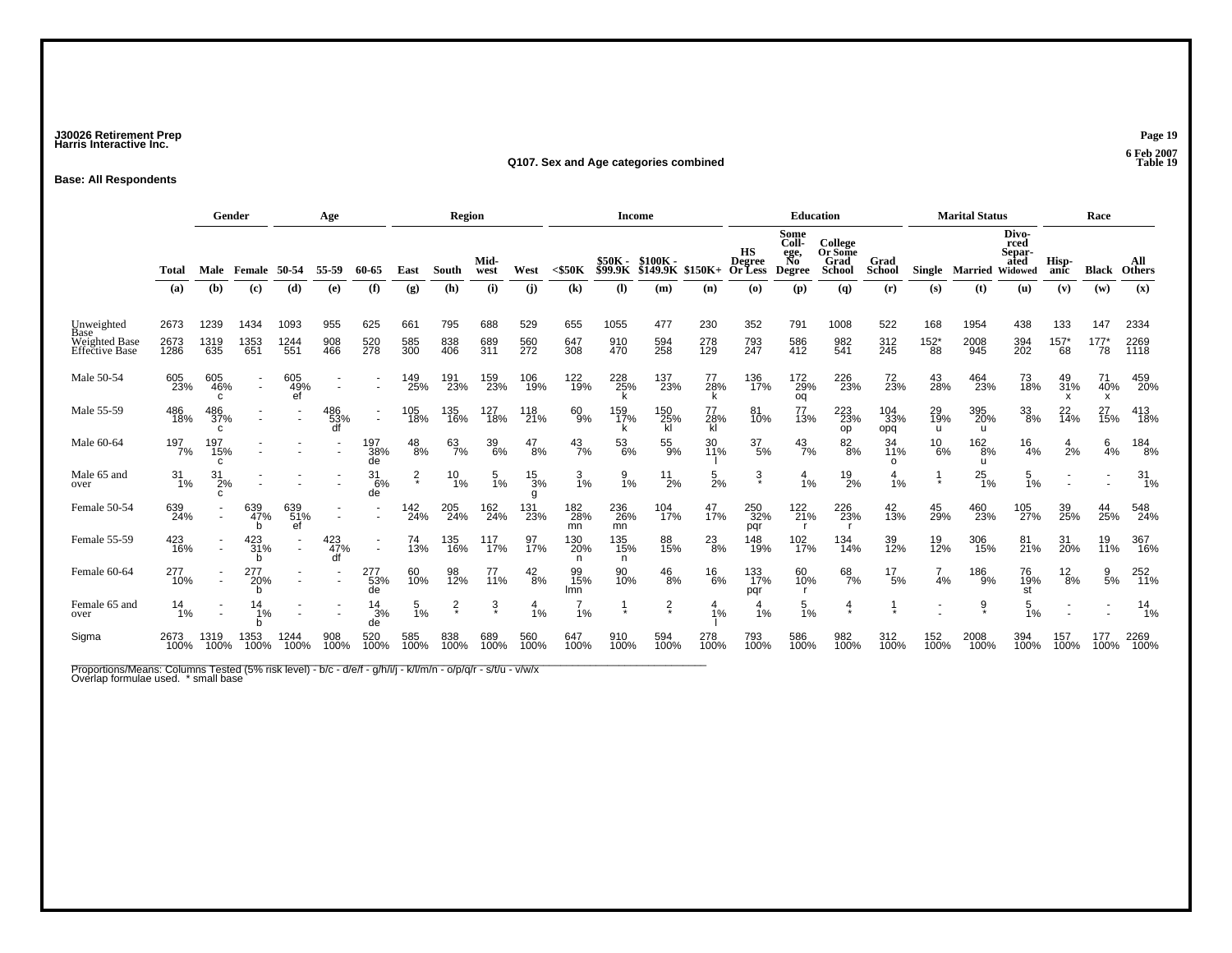### **J30026 Retirement Prep Page 20 Harris Interactive Inc.**

#### **Q172. In what state/province or territory do you currently reside?**

**Base: All Respondents**

|                                                                     |                      | Gender<br>Age       |                     |                     |                   |                        | Region                 |                   |                   |                   |                      | <b>Income</b>      |                                         |                   |                                          | <b>Education</b>                             |                                      |                       | <b>Marital Status</b>       |                        |                                 | Race                   |                          |                      |
|---------------------------------------------------------------------|----------------------|---------------------|---------------------|---------------------|-------------------|------------------------|------------------------|-------------------|-------------------|-------------------|----------------------|--------------------|-----------------------------------------|-------------------|------------------------------------------|----------------------------------------------|--------------------------------------|-----------------------|-----------------------------|------------------------|---------------------------------|------------------------|--------------------------|----------------------|
|                                                                     | Total                | Male                | Female              | 50-54               | 55-59             | 60-65                  | East                   | South             | Mid-<br>west      | West              | $<$ \$50K            | \$50K<br>\$99.9K   | $$100K -$<br>$$I49.9K$ $$150K+$ Or Less |                   | HS<br><b>Degree</b>                      | Some<br>Coll-<br>ege,<br>No<br><b>Degree</b> | College<br>Or Some<br>Grad<br>School | Grad<br><b>School</b> | Single                      | <b>Married Widowed</b> | Divo-<br>rced<br>Separ-<br>ated | Hisp-<br>anic          | Black                    | All<br><b>Others</b> |
|                                                                     | (a)                  | (b)                 | (c)                 | (d)                 | (e)               | (f)                    | (g)                    | (h)               | (i)               | (i)               | (k)                  | (1)                | (m)                                     | (n)               | $\boldsymbol{\left( \mathbf{0} \right)}$ | (p)                                          | (q)                                  | (r)                   | (s)                         | (t)                    | (u)                             | (v)                    | (w)                      | (x)                  |
| Unweighted<br>Base<br><b>Weighted Base</b><br><b>Effective Base</b> | 2673<br>2673<br>1286 | 1239<br>1319<br>635 | 1434<br>1353<br>651 | 1093<br>1244<br>551 | 955<br>908<br>466 | 625<br>520<br>278      | 661<br>585<br>300      | 795<br>838<br>406 | 688<br>689<br>311 | 529<br>560<br>272 | 655<br>647<br>308    | 1055<br>910<br>470 | 477<br>594<br>258                       | 230<br>278<br>129 | 352<br>793<br>247                        | 791<br>586<br>412                            | 1008<br>982<br>541                   | 522<br>312<br>245     | 168<br>$^{152^{\ast}}_{88}$ | 1954<br>2008<br>945    | 438<br>394<br>202               | 133<br>$^{157^*}_{68}$ | 147<br>$^{177^*}_{78}$   | 2334<br>2269<br>1118 |
| Alabama                                                             | 35<br>1%             | 16<br>1%            | 19<br>1%            | 16<br>1%            | 1%                | 12<br>$\overline{2}\%$ | $\sim$                 | 35<br>4%<br>gij   |                   |                   | $\frac{3}{4}$        | $\frac{13}{1\%}$   | $^{12}_{2\%}$                           | $\frac{2}{1%}$    | 5<br>1%                                  | $\frac{3}{\ast}$                             | 21<br>2%<br>р                        | 6<br>2%               | 3<br>2%                     | 30<br>1%               | $\overline{1}\%$                |                        | $\frac{2}{1%}$           | $\frac{32}{1\%}$     |
| Alaska                                                              |                      |                     |                     |                     |                   |                        |                        |                   |                   |                   |                      |                    |                                         |                   |                                          |                                              |                                      |                       |                             |                        |                                 |                        |                          |                      |
| Arizona                                                             | $^{60}_{2\%}$        | 37<br>3%            | $^{24}_{2\%}$       | $^{23}_{2\%}$       | 21<br>2%          | 17<br>3%               |                        |                   |                   | 60<br>11%<br>ghi  | 8<br>1%              | $^{19}_{2\%}$      | 29<br>5%<br>kln                         | $\frac{2}{1%}$    | 10<br>1%                                 | $^{15}_{2\%}$                                | $^{29}_{3\%}$                        | $\overline{7}$<br>2%  | 4<br>3%                     | 38<br>2%               | 6<br>2%                         | 15<br>10%<br>WX        | $\overline{\phantom{a}}$ | $^{45}_{2\%}$        |
| Arkansas                                                            | $^{26}_{1\%}$        | $^{18}_{1\%}$       | 8<br>1%             | $^{13}_{1\%}$       | 8<br>1%           | $\frac{5}{1\%}$        |                        | $^{26}_{3\%}$     |                   |                   | 6<br>1%              | $\frac{9}{1\%}$    | 9<br>1%                                 | $\frac{2}{1%}$    | 1%                                       | $\frac{6}{1%}$                               | 9<br>1%                              | $\frac{4}{1%}$        | 1%                          | $^{22}_{1\%}$          | $\frac{3}{1\%}$                 |                        | $\frac{2}{1%}$           | $^{24}_{1\%}$        |
| California                                                          | 276<br>10%           | 140<br>$11\%$       | 135<br>10%          | $114_{9\%}$         | 111<br>12%        | 51<br>10%              |                        | gij               |                   | 276<br>49%<br>ghi | $\frac{35}{5\%}$     | 83<br>9%           | 96<br>16%<br>kĺ                         | 40<br>14%<br>k    | $^{21}_{3\%}$                            | 81<br>14%<br>$\circ$                         | 134<br>14%<br>$\circ$                | 39<br>12%<br>$\circ$  | $^{21}_{14\%}$              | 201<br>10%             | 39<br>10%                       | $^{42}_{27\%}$<br>WX   | $^{12}_{7\%}$            | 214<br>9%            |
| Colorado                                                            | $^{54}_{2\%}$        | 28 <sub>2%</sub>    | $^{26}_{2\%}$       | $^{30}_{2\%}$       | $^{18}_{2\%}$     | 6<br>1%                |                        |                   |                   | 54<br>10%<br>ghi  | $^{10}_{2\%}$        | $^{19}_{2\%}$      | 10<br>2%                                | 5<br>2%           | $^{13}_{2\%}$                            | $^{11}_{2\%}$                                | $^{27}_{3\%}$                        | 3<br>1%               | $\frac{2}{1%}$              | 37<br>2%               | $^{10}_{3\%}$                   | 4<br>3%                | $\sim$                   | $^{42}_{2\%}$        |
| Connecticut                                                         | $\frac{33}{1\%}$     | $^{20}_{2\%}$       | $^{13}_{1\%}$       | $^{19}_{2\%}$       | $\frac{9}{1\%}$   | $\frac{5}{1%}$         | 336%<br>hij            |                   |                   |                   | $\overline{7}$<br>1% | $^{10}_{1\%}$      | $\frac{5}{1\%}$                         | $\frac{9}{3}$ %   | $^{10}_{1\%}$                            | $\frac{4}{1%}$                               | $14$ <sub>1%</sub>                   | $\frac{6}{2}$ %       | $\frac{2}{1%}$              | $^{28}_{1%}$           | $\frac{4}{1%}$                  | $\star$                | $\frac{2}{1%}$           | $\frac{30}{1\%}$     |
| Delaware                                                            | $\frac{8}{x}$        | ę*                  | $\frac{2}{x}$       |                     | 1%                |                        | 8<br>1%                |                   |                   |                   |                      | 6<br>1%            |                                         |                   |                                          | $\frac{2}{x}$                                | 6<br>1%                              | 1                     |                             | $\frac{8}{x}$          |                                 |                        |                          | $\frac{8}{x}$        |
| District of<br>Columbia                                             | $\overline{5}$       | 4                   |                     | $\frac{2}{x}$       | $\frac{2}{\ast}$  |                        | hij<br>$\frac{5}{1\%}$ |                   |                   |                   |                      | $\frac{2}{\ast}$   |                                         |                   |                                          |                                              | $\ddot{3}$                           | $\frac{2}{1%}$        | 1%                          | $\ddot{3}$             |                                 |                        | $\frac{4}{2%}$<br>x      |                      |
| Florida                                                             | 177<br>7%            | 82<br>6%            | 95<br>7%            | 77<br>6%            | 63<br>7%          | $\frac{37}{7\%}$       | ×.                     | 177<br>21%        |                   |                   | $\frac{45}{7\%}$     | 53<br>6%           | 46<br>8%                                | $^{15}_{5\%}$     | 61<br>8%                                 | $\frac{34}{6\%}$                             | 69<br>7%                             | $\frac{13}{4\%}$      | $\overline{7}$<br>4%        | $134 \atop 7\%$        | $^{29}_{7\%}$                   | 17<br>11%<br>W         | $\frac{4}{2%}$           | 152<br>7%            |
| Georgia                                                             | 98<br>4%             | $\frac{44}{3%}$     | $\frac{54}{4\%}$    | $\frac{54}{4\%}$    | $^{27}_{3\%}$     | $\frac{16}{3%}$        | $\overline{a}$         | gij<br>98<br>12%  |                   |                   | $^{29}_{5\%}$        | $\frac{38}{4\%}$   | $^{20}_{3\%}$                           | $\frac{3}{1\%}$   | $^{26}_{3\%}$                            | $\frac{31}{5\%}$                             | $\frac{32}{3\%}$                     | $\frac{9}{3%}$        | $\frac{2}{2}$ %             | 68<br>3%               | $^{21}_{5\%}$                   | $\frac{2}{1%}$         | $^{10}_{\ 5\%}$          | 84<br>4%             |
| Hawaii                                                              |                      |                     |                     |                     |                   |                        |                        | gij               |                   |                   |                      |                    |                                         |                   |                                          |                                              |                                      |                       |                             |                        |                                 |                        |                          |                      |

Proportions/Means: Columns Tested (5% risk level) - b/c - d/e/f - g/h/i/j - k/l/m/n - o/p/q/r - s/t/u - v/w/x<br>Overlap formulae used. \* small base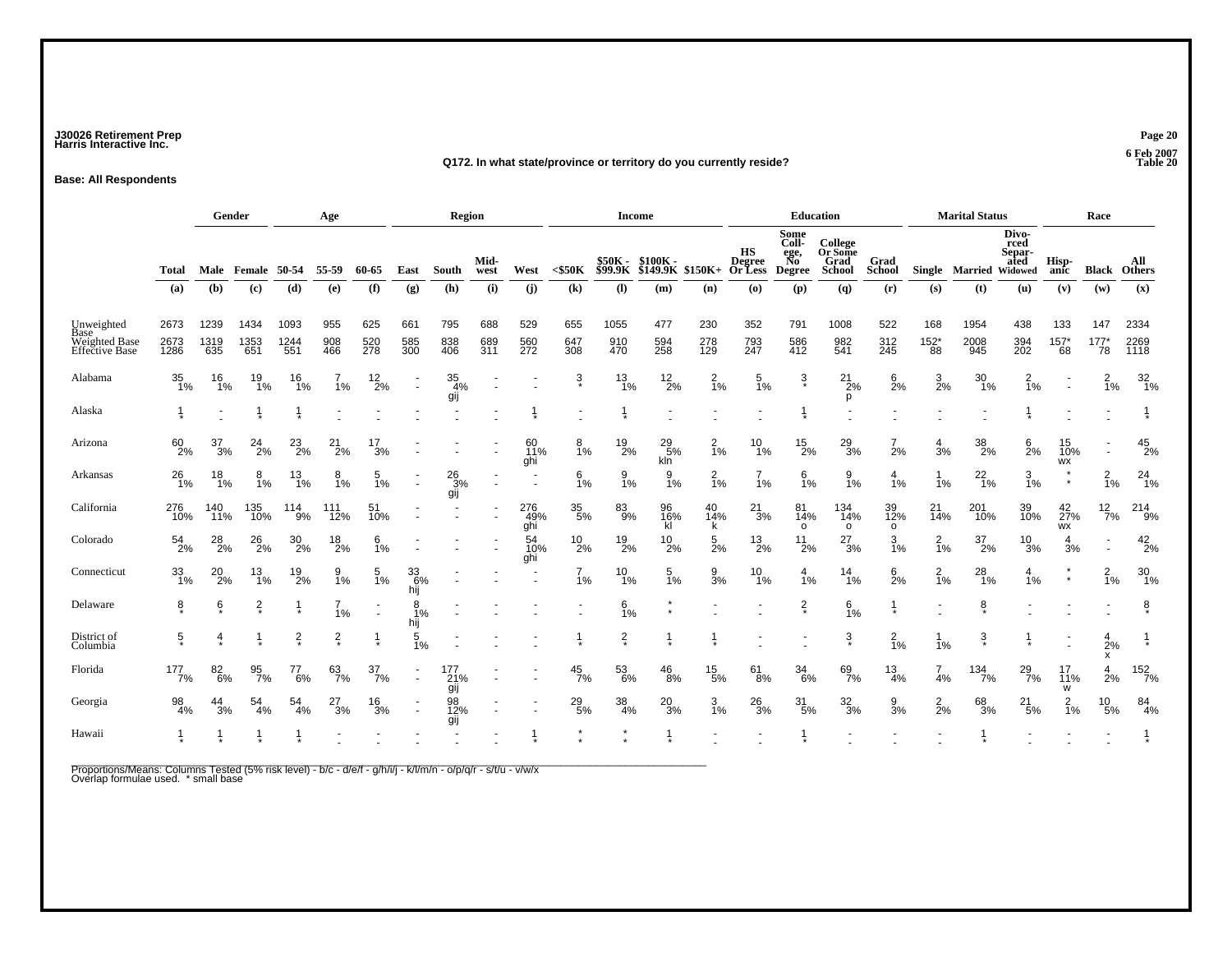### **J30026 Retirement Prep Page 21 Harris Interactive Inc.**

#### **Q172. In what state/province or territory do you currently reside?**

**Base: All Respondents**

|               |                   | Gender<br>Age    |                     |                  |                  |                       |                         | Region                  |                         |                               |                            | Income                     |                                           |                    |                                          |                                              | <b>Education</b>                            |                       |                      | <b>Marital Status</b>  |                                 |                 | Race                 |                      |
|---------------|-------------------|------------------|---------------------|------------------|------------------|-----------------------|-------------------------|-------------------------|-------------------------|-------------------------------|----------------------------|----------------------------|-------------------------------------------|--------------------|------------------------------------------|----------------------------------------------|---------------------------------------------|-----------------------|----------------------|------------------------|---------------------------------|-----------------|----------------------|----------------------|
|               | <b>Total</b>      | Male             | Female              | 50-54            | 55-59            | 60-65                 | East                    | South                   | Mid-<br>west            | West                          | $<$ \$50K                  | <b>\$50K -<br/>\$99.9K</b> | \$100K-<br>$$I\overline{49}$ .9K $$150K+$ |                    | HS<br><b>Degree</b><br><b>Or Less</b>    | Some<br>Coll-<br>ege,<br>No<br><b>Degree</b> | College<br>Or Some<br>Grad<br><b>School</b> | Grad<br><b>School</b> |                      | Single Married Widowed | Divo-<br>rced<br>Separ-<br>ated | Hisp-<br>anic   | <b>Black</b>         | All<br><b>Others</b> |
|               | (a)               | (b)              | (c)                 | (d)              | (e)              | (f)                   | (g)                     | (h)                     | (i)                     | (i)                           | $\left( \mathbf{k}\right)$ | (1)                        | (m)                                       | (n)                | $\boldsymbol{\left( \mathbf{0}\right) }$ | (p)                                          | (q)                                         | (r)                   | (s)                  | (t)                    | (u)                             | (v)             | (w)                  | (x)                  |
| Weighted Base | 2673              | 1319             | 1353                | 1244             | 908              | 520                   | 585                     | 838                     | 689                     | 560                           | 647                        | 910                        | 594                                       | 278                | 793                                      | 586                                          | 982                                         | 312                   | $152*$               | 2008                   | 394                             | $157*$          | $177*$               | 2269                 |
| Idaho         | $10*$             | 1%               | $\ddot{\mathrm{3}}$ | $\frac{4}{\ast}$ | $\frac{5}{1\%}$  |                       |                         |                         |                         | $^{10}_{.2\%}$<br>ghi         | $\frac{1}{\ast}$           | $\frac{8}{1\%}$            |                                           | ÷.                 | $\frac{5}{1\%}$                          | $\frac{3}{\pi}$                              | $\frac{2}{x}$                               |                       |                      | $\frac{6}{\ast}$       | $\frac{3}{1\%}$                 |                 |                      | $10 \choose 2$       |
| Illinois      | $\frac{105}{4\%}$ | 63/5%            | $\frac{42}{3%}$     | 60<br>5%         | $\frac{33}{4\%}$ | $^{13}_{3\%}$         |                         |                         | 105<br>15%<br>ghj       | $\blacksquare$                | $\frac{9}{1%}$             | $\frac{35}{4%}$<br>k       | $^{29}_{5\%}$                             | $^{17}_{6\%}$<br>ĸ | $\frac{33}{4\%}$                         | $^{21}_{4\%}$                                | $^{27}_{3\%}$                               | $^{24}_{8\%}$<br>pq   | $\frac{4}{3%}$       | 89<br>4%               | $^{10}_{2\%}$                   | 1%              | $\frac{3}{2}$ %      | $^{91}_{4\%}$        |
| Indiana       | $\frac{81}{3%}$   | 47<br>4%         | $\frac{34}{3%}$     | $\frac{44}{3%}$  | $^{25}_{3\%}$    | $^{13}_{2\%}$         |                         |                         | 81<br>12%<br>ghj        | ٠<br>$\overline{\phantom{a}}$ | $^{24}_{4\%}$              | 33<br>4%                   | $^{13}_{2\%}$                             | $\frac{10}{3%}$    | $^{40}_{\ 5\%}$<br>pq                    | $^{10}_{2\%}$                                | $^{22}_{2\%}$                               | 9<br>3%               | $\frac{8}{5%}$       | 58<br>3%               | $\frac{15}{4\%}$                | 1%              | $\frac{5}{3%}$       | $^{73}_{3\%}$        |
| Iowa          | $^{18}_{1\%}$     | $12_{1\%}$       | $\frac{5}{\ast}$    | ę*               | $11_{1\%}$       |                       |                         |                         | $\frac{18}{3%}$<br>ghj  | $\overline{a}$                | $6\frac{6}{1%}$            | $\frac{7}{1%}$             |                                           | $\frac{2}{1%}$     | $\frac{6}{1\%}$                          | $\frac{6}{1\%}$                              | $\frac{5}{1\%}$                             | $\mathbf 1$           |                      | $^{13}_{1\%}$          | $\frac{4}{1%}$                  |                 |                      | $^{18}_{1\%}$        |
| Kansas        | $^{16}_{1\%}$     | 1%               | 1%                  | ę*               | $\frac{5}{1\%}$  | $\frac{5}{1\%}$       |                         |                         | $\frac{16}{2\%}$<br>ghj | $\blacksquare$                | $\frac{8}{1%}$             | $\frac{3}{4}$              | $\frac{3}{1\%}$                           | $^\star$           | $\frac{5}{1\%}$                          | 4<br>1%                                      | $\frac{5}{1\%}$                             | $\frac{1}{\ast}$      | $\frac{2}{1%}$       | $12_{1\%}$             | $^{2}_{1\%}$                    |                 | 1%                   | $\frac{15}{1\%}$     |
| Kentucky      | $\frac{35}{1\%}$  | $^{17}_{1\%}$    | $^{18}_{1\%}$       | $^{20}_{2\%}$    | $\frac{9}{1\%}$  | $\frac{5}{1\%}$       |                         | $\frac{35}{4\%}$<br>gij |                         |                               | $\frac{9}{1%}$             | $12_{1\%}$                 | $\frac{5}{1%}$                            | $\frac{2}{1%}$     | $\frac{9}{1\%}$                          | $\frac{9}{2}$ %                              | $^{15}_{1\%}$                               | $\frac{2}{1%}$        | 1%                   | $^{26}_{1\%}$          | $\frac{3}{1\%}$                 | $\star$         | 1%                   | $\frac{32}{1\%}$     |
| Louisiana     | $\frac{36}{1\%}$  | $^{24}_{2\%}$    | $^{12}_{1\%}$       | 17<br>$1\%$      | $\frac{12}{1\%}$ | 1%                    |                         | $\frac{36}{4%}$<br>gij  |                         |                               | $^{13}_{2\%}$<br>m         | $^{17}_{2\%}$<br>m         | $\star$                                   | -1<br>1%           | $^{20}_{3\%}$                            | $\frac{3}{1%}$                               | 10<br>1%                                    | $\frac{2}{1%}$        | $\star$<br>$\star$   | $\frac{33}{2\%}$       | $\frac{2}{1%}$                  |                 | $\overline{7}$<br>4% | $^{29}_{1\%}$        |
| Maine         | $\frac{5}{x}$     | $\frac{2}{x}$    | $\frac{3}{\pi}$     | $\frac{2}{x}$    |                  | $\frac{2}{x}$         | 5<br>1%<br>h.           |                         |                         |                               | 3                          | $\frac{2}{x}$              |                                           |                    | $\frac{2}{x}$                            | $\star$<br>$\star$                           | $\ddot{3}$                                  |                       |                      | $\frac{5}{\ast}$       |                                 |                 |                      | $\frac{5}{\ast}$     |
| Maryland      | $\frac{38}{1\%}$  | $^{23}_{2\%}$    | $^{15}_{1\%}$       | $^{16}_{1\%}$    | $^{16}_{2\%}$    | $\frac{6}{1%}$        | $\frac{38}{7}\%$<br>hij |                         |                         |                               | $\ddot{3}$                 | $^{12}_{1\%}$              | $^{14}_{2\%}$                             | $\frac{8}{3}$ %    | 1%                                       | $^{12}_{2\%}$                                | $^{16}_{2\%}$                               | $\frac{3}{1\%}$       | 1%                   | $\frac{32}{2\%}$       | 3/1%                            | $\frac{3}{2}$ % | $^{10}_{6\%}$<br>x   | $^{24}_{1\%}$        |
| Massachusetts | 47<br>2%          | $\frac{30}{2\%}$ | 17<br>$1\%$         | $^{20}_{2\%}$    | $^{18}_{2\%}$    | $\frac{9}{2%}$        | 47<br>8%<br>hij         |                         |                         |                               | 8<br>1%                    | $\frac{13}{1\%}$           | $\frac{9}{2\%}$                           | $\frac{7}{3%}$     | 9<br>1%                                  | $6\frac{1}{1}\%$                             | $^{23}_{2\%}$                               | 10<br>3%<br>р         | $\frac{8}{5%}$<br>tu | $\frac{32}{2\%}$       | $\frac{4}{1%}$                  | $\star$         |                      | $^{40}_{2\%}$        |
| Michigan      | $\frac{97}{4\%}$  | $\frac{44}{3%}$  | $\frac{53}{4\%}$    | $^{28}_{2\%}$    | $\frac{37}{4\%}$ | $\frac{32}{6\%}$<br>d |                         |                         | 97<br>14%<br>ghj        | $\blacksquare$                | $^{29}_{4\%}$              | $^{24}_{3\%}$              | $\frac{15}{3%}$                           | $^{15}_{5\%}$      | $^{22}_{3\%}$                            | $^{26}_{5\%}$                                | $^{43}_{4\%}$                               | $\frac{6}{2}$ %       | 11/7%                | $^{72}_{4\%}$          | $\frac{12}{3%}$                 | $\frac{4}{2}$ % | $\frac{8}{4%}$       | $^{83}_{4\%}$        |
| Minnesota     | $^{61}_{2\%}$     | 19<br>1%         | $^{43}_{3\%}$<br>b  | $\frac{34}{3%}$  | $^{18}_{2\%}$    | 9<br>2%               |                         |                         | 61<br>9%<br>ghj         |                               | $\frac{17}{3%}$            | $^{22}_{2\%}$              | $^{12}_{2\%}$                             | $6$ 2%             | $^{40}_{\ 5\%}$<br>pqr                   | $\overline{7}$<br>1%                         | $\frac{12}{1\%}$                            | 3<br>1%               | $\frac{2}{2}$ %      | $^{41}_{2\%}$          | $\frac{15}{4\%}$                | $\star$         | $\frac{2}{1\%}$      | 59<br>3%             |
| Mississippi   | $^{25}_{1\%}$     | 16<br>1%         | 9<br>1%             | $^{15}_{1\%}$    | $\frac{8}{1\%}$  | $\frac{2}{x}$         | ÷.                      | $^{25}_{3\%}$<br>gij    |                         |                               | $7_{1%}$                   | $\frac{8}{1\%}$            | $\frac{5}{1\%}$                           | 4<br>1%            | 4<br>1%                                  | $6\frac{6}{1%}$                              | $\frac{9}{1\%}$                             | $\frac{6}{2}$ %       | ä,                   | $^{24}_{1\%}$          | $\star$                         |                 | $\frac{4}{2}$ %      | $^{22}_{1\%}$        |

Proportions/Means: Columns Tested (5% risk level) - b/c - d/e/f - g/h/i/j - k/l/m/n - o/p/q/r - s/t/u - v/w/x<br>Overlap formulae used. \* small base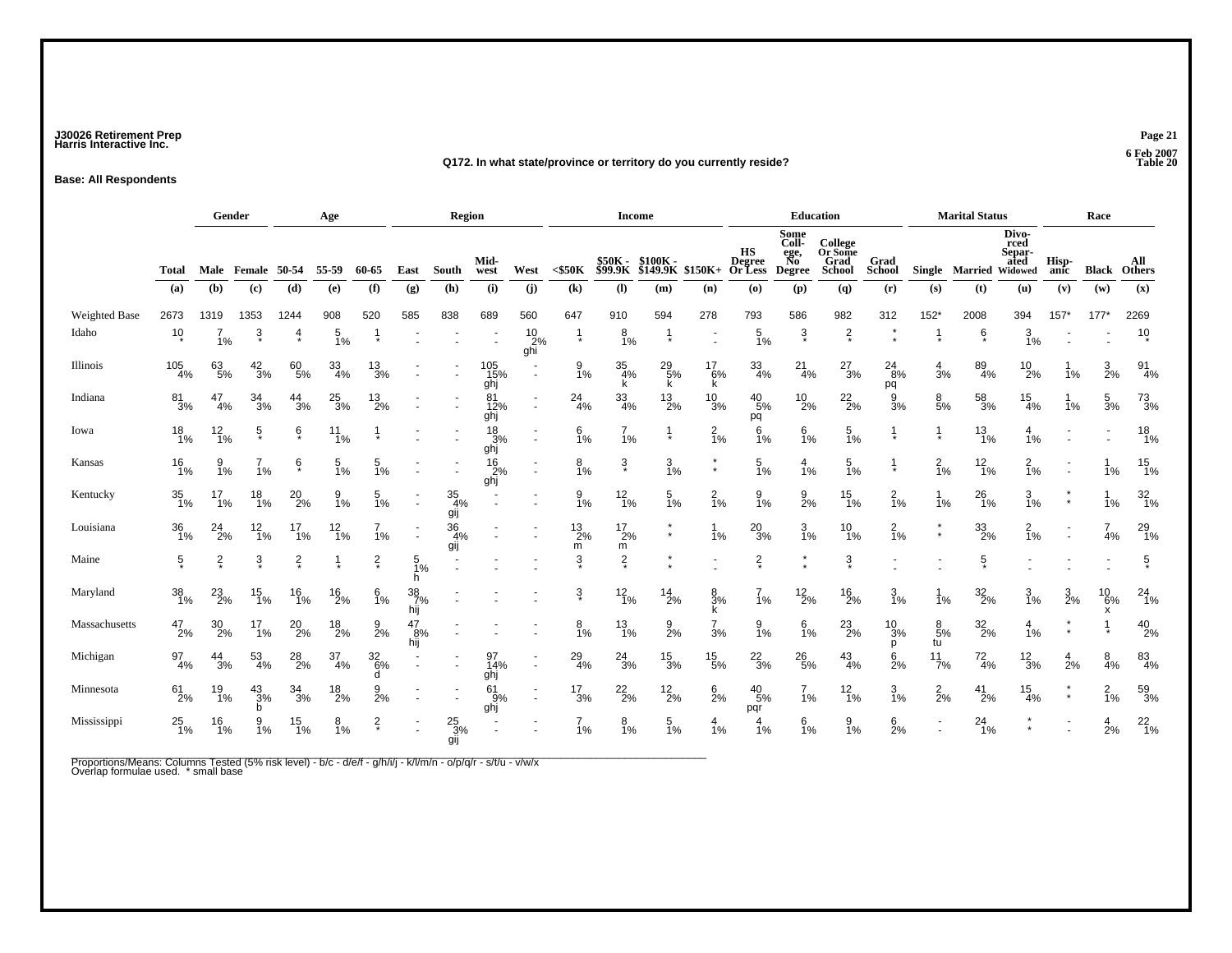### **J30026 Retirement Prep Page 22 Harris Interactive Inc.**

#### **Q172. In what state/province or territory do you currently reside?**

**Base: All Respondents**

|                      |                   | Gender<br>Age         |                      |                  |                  |                  | Region                |                         |                         |                                                        | Income                 |                            |                      |                    |                                          | <b>Education</b>                             |                                             |                       | <b>Marital Status</b> |                        |                                 | Race            |                      |                      |
|----------------------|-------------------|-----------------------|----------------------|------------------|------------------|------------------|-----------------------|-------------------------|-------------------------|--------------------------------------------------------|------------------------|----------------------------|----------------------|--------------------|------------------------------------------|----------------------------------------------|---------------------------------------------|-----------------------|-----------------------|------------------------|---------------------------------|-----------------|----------------------|----------------------|
|                      | <b>Total</b>      | Male                  | Female               | 50-54            | 55-59            | 60-65            | East                  | South                   | Mid-<br>west            | West                                                   | $<$ \$50K              | <b>\$50K -<br/>\$99.9K</b> | \$100K -<br>\$149.9K | $$150K+$           | HS<br><b>Degree</b><br>Or Less           | Some<br>Coll-<br>ege,<br>No<br><b>Degree</b> | College<br>Or Some<br>Grad<br><b>School</b> | Grad<br><b>School</b> |                       | Single Married Widowed | Divo-<br>rced<br>Separ-<br>ated | Hisp-<br>anic   | <b>Black</b>         | All<br><b>Others</b> |
|                      | (a)               | (b)                   | (c)                  | (d)              | (e)              | (f)              | (g)                   | (h)                     | (i)                     | (i)                                                    | (k)                    | (I)                        | (m)                  | (n)                | $\boldsymbol{\left( \mathbf{0} \right)}$ | (p)                                          | $\mathbf{q}$                                | (r)                   | (s)                   | (t)                    | (u)                             | (v)             | (w)                  | (x)                  |
| <b>Weighted Base</b> | 2673              | 1319                  | 1353                 | 1244             | 908              | 520              | 585                   | 838                     | 689                     | 560                                                    | 647                    | 910                        | 594                  | 278                | 793                                      | 586                                          | 982                                         | 312                   | $152*$                | 2008                   | 394                             | $157*$          | 177'                 | 2269                 |
| Missouri             | $^{73}_{3\%}$     | $^{28}_{2\%}$         | $\frac{45}{3%}$      | 38<br>3%         | $^{18}_{2\%}$    | $\frac{17}{3%}$  |                       |                         | 73<br>11%<br>ghj        | $\overline{\phantom{a}}$                               | $^{23}_{3\%}$          | $^{27}_{3\%}$              | $\frac{13}{2\%}$     | 6<br>2%            | 31<br>4%                                 | $\frac{17}{3%}$                              | $^{17}_{2\%}$                               | $\overline{7}$<br>2%  |                       | $\frac{57}{3%}$        | $\frac{12}{3%}$                 | 1%              | 4<br>2%              | 68<br>3%             |
| Montana              | 10                | $\frac{4}{1}$         | ę                    | $\frac{9}{1\%}$  |                  |                  |                       |                         |                         | $^{10}_{\  \, 2\%}$ ghi                                | $\frac{8}{1\%}$        | $\star$                    |                      |                    |                                          | $\frac{3}{4}$                                | $\frac{7}{1\%}$                             |                       |                       | $\frac{7}{4}$          | 3/1%                            |                 |                      | $10*$                |
| Nebraska             | $^{19}_{1\%}$     | 11<br>1%              | 8<br>1%              | 11<br>1%         | 5<br>1%          | 1%               |                       |                         | $\frac{19}{3%}$<br>ghj  | $\overline{a}$                                         | $\overline{7}$<br>1%   | 4                          | 5<br>1%              | $\frac{2}{1%}$     | 1%                                       | 6<br>1%                                      | 5<br>1%                                     |                       |                       | 15<br>1%               | 3<br>1%                         |                 |                      | $^{19}_{1\%}$        |
| Nevada               | $10*$             | 1%                    | $\ddot{3}$           | $\frac{3}{4}$    | $\frac{5}{1%}$   |                  |                       |                         |                         | $\begin{array}{c} 10 \\ 2\% \\ \text{ghi} \end{array}$ | $\frac{6}{1%}$         | $\frac{3}{4}$              |                      |                    |                                          | 4<br>1%                                      | $6\frac{1}{1%}$                             |                       | $\frac{5}{4%}$<br>tu  | $\frac{2}{x}$          | $\frac{2}{x}$                   |                 | $\frac{4}{2}$ %<br>x | $\frac{5}{3}$        |
| New Hampshire        | ĝ.                | $\frac{3}{4}$         | $\frac{5}{2}$        | $\frac{2}{x}$    | $\frac{5}{1\%}$  |                  | $\frac{8}{1\%}$<br>hi |                         |                         |                                                        |                        | $\frac{5}{1\%}$            |                      |                    |                                          |                                              | 4                                           |                       |                       | §                      |                                 |                 |                      | 8                    |
| New Jersey           | $^{87}_{3\%}$     | $\frac{42}{3%}$       | $^{45}_{3\%}$        | $^{45}_{4\%}$    | $^{25}_{3\%}$    | $\frac{16}{3%}$  | 87<br>15%<br>hij      |                         |                         |                                                        | $\frac{4}{1%}$         | $\frac{31}{3%}$<br>k       | $^{30}_{5\%}$<br>k   | $^{18}_{6\%}$<br>k | $\frac{32}{4\%}$                         | $^{16}_{3\%}$                                | $^{28}_{3\%}$                               | $^{10}_{3\%}$         | $\frac{2}{1%}$        | 66<br>3%               | $\frac{15}{4\%}$                | $^{10}_{7\%}$   | $\frac{9}{5\%}$      | 68<br>3%             |
| New Mexico           | $13 \frac{1}{2}$  | $\overline{4}$        | $\frac{9}{1%}$       | $\frac{3}{4}$    | 1%               | $\frac{3}{1\%}$  |                       |                         |                         | $^{13}_{2\%}$<br>ghi                                   | $\frac{3}{4}$          | $\frac{7}{1\%}$            | $\frac{2}{x}$        |                    | $\frac{2}{x}$                            | $\frac{2}{x}$                                | $6\frac{6}{1%}$                             | $\frac{3}{1\%}$       | $\frac{2}{1%}$        | $\frac{7}{4}$          | $\frac{4}{1}$ %                 | $\frac{3}{2\%}$ |                      | 10                   |
| New York             | $\frac{148}{6\%}$ | 78<br>6%              | $^{70}_{\ 5\%}$      | $73\over 6\%$    | $\frac{38}{4\%}$ | $\frac{36}{7\%}$ | 148<br>25%<br>hij     |                         |                         |                                                        | $\substack{38 \\ 6\%}$ | $^{46}_{\ 5\%}$            | $^{24}_{4\%}$        | $^{25}_{9\%}$<br>m | $^{40}_{\ 5\%}$                          | $\frac{31}{5\%}$                             | $\frac{52}{5\%}$                            | $^{25}_{\,\,8\%}$     | 6<br>4%               | 109<br>5%              | $^{27}_{7\%}$                   | 9<br>6%         | $\frac{9}{5\%}$      | 125<br>6%            |
| North Carolina       | $^{64}_{2\%}$     | $^{18}_{1\%}$         | $\frac{46}{3%}$<br>b | $^{24}_{2\%}$    | $^{21}_{2\%}$    | $\frac{19}{4\%}$ | $\sim$                | $^{64}_{8\%}$<br>gij    |                         |                                                        | $^{14}_{2\%}$          | $^{24}_{3\%}$              | $\frac{19}{3%}$      |                    | $^{26}_{3\%}$                            | $\frac{8}{1\%}$                              | $^{20}_{2\%}$                               | $^{10}_{3\%}$         | $\frac{2}{1%}$        | $\frac{54}{3%}$        | $\frac{8}{2}$ %                 | $\frac{7}{4%}$  | $\frac{4}{2}$ %      | $^{53}_{2\%}$        |
| North Dakota         | $11 \frac{1}{1}$  | $\frac{10}{1\%}$<br>c |                      | $\frac{5}{\ast}$ | $6\frac{1}{1%}$  | $\star$          |                       |                         | $\frac{11}{2\%}$<br>ghj |                                                        | $\frac{5}{1\%}$        | $\star$                    | 5<br>1%              |                    | $^{10}_{1\%}$                            | $\star$<br>$\star$                           |                                             |                       |                       | $\frac{6}{\ast}$       |                                 |                 |                      | $11 \over 2$         |
| Ohio                 | $^{133}_{\ 5\%}$  | $\frac{52}{4\%}$      | $\frac{81}{6\%}$     | 63<br>5%         | $^{51}_{6\%}$    | $\frac{18}{3%}$  |                       |                         | 133<br>19%<br>ghj       |                                                        | $^{46}_{7\%}$<br>m     | $^{51}_{6\%}$<br>m         | $^{11}_{2\%}$        | $\frac{6}{2}$ %    | 68<br>9%<br>pqr                          | $^{22}_{4\%}$                                | $\frac{34}{3%}$                             | $\frac{9}{3\%}$       | $\frac{9}{6\%}$       | $^{87}_{4\%}$          | $^{26}_{7\%}$                   | $\frac{7}{5%}$  | $\frac{7}{4%}$       | 116<br>5%            |
| Oklahoma             | $^{26}_{1\%}$     | $\frac{18}{1\%}$      | 8<br>1%              | 11<br>1%         | 9<br>1%          | 5<br>1%          |                       | $\frac{26}{3}\%$<br>gij |                         |                                                        | 9<br>1%                | 8<br>1%                    | $\frac{2}{\ast}$     | $\frac{2}{1\%}$    |                                          | $^{10}_{2\%}$<br>$\circ$                     | $\frac{13}{1\%}$                            | $\frac{2}{1%}$        | 1%                    | 21<br>1%               | $\frac{3}{1\%}$                 |                 | 1%                   | $^{25}_{1\%}$        |
| Oregon               | $\frac{35}{1\%}$  | 17<br>1%              | $^{18}_{1\%}$        | $^{16}_{1\%}$    | $^{10}_{1\%}$    | $\frac{8}{2%}$   |                       |                         |                         | 35<br>6%<br>ghi                                        | $^{15}_{2\%}$          | $\frac{9}{1\%}$            | $\frac{5}{1%}$       |                    |                                          | $^{10}_{2\%}$                                | $^{19}_{2\%}$                               | $\frac{2}{1\%}$       | $\frac{2}{1%}$        | $^{23}_{1\%}$          | $\frac{9}{2}$ %                 | 1%              | $\frac{2}{1%}$       | $^{31}_{1\%}$        |

Proportions/Means: Columns Tested (5% risk level) - b/c - d/e/f - g/h/i/j - k/l/m/n - o/p/q/r - s/t/u - v/w/x<br>Overlap formulae used. \* small base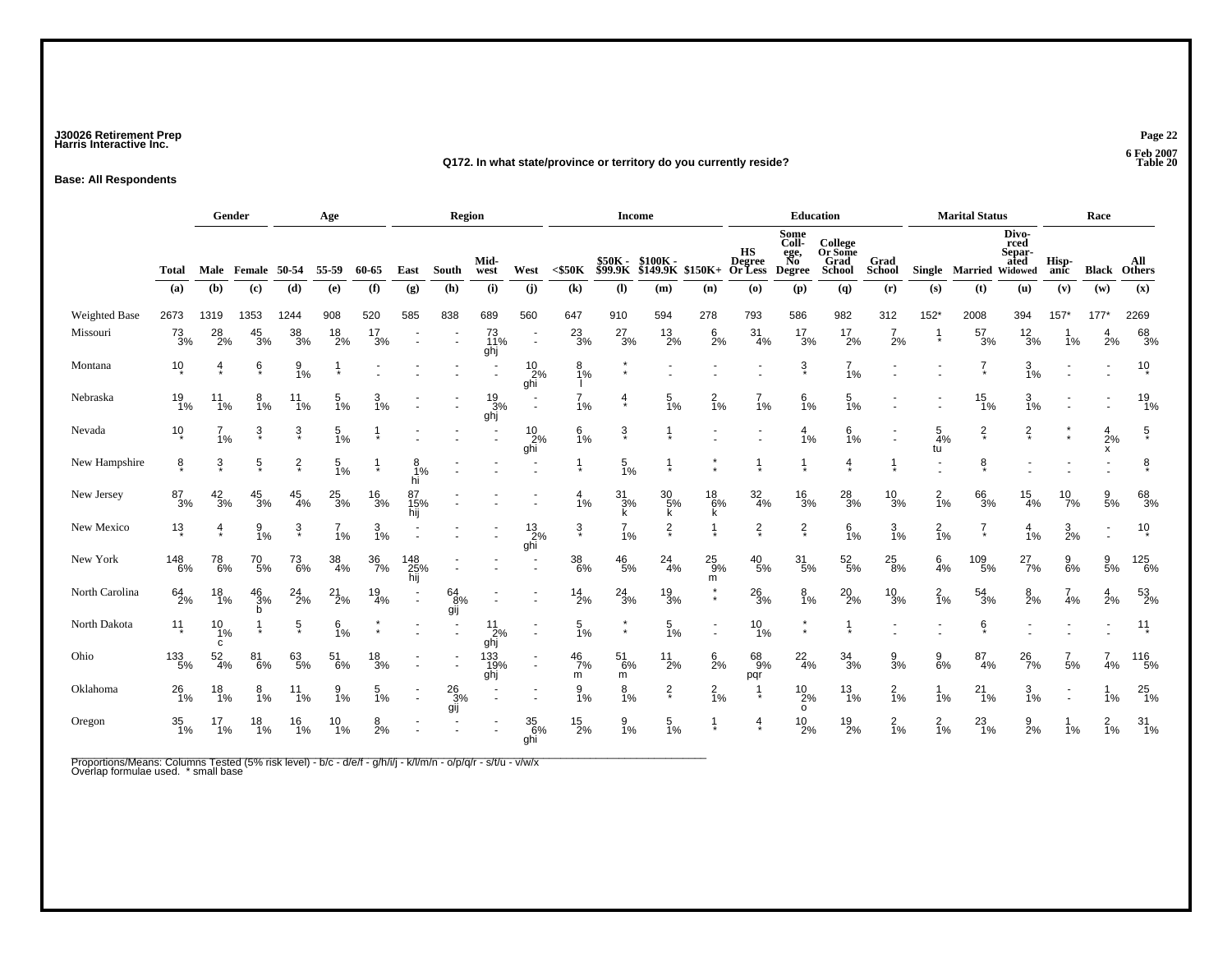### **J30026 Retirement Prep Page 23 Harris Interactive Inc.**

#### **Q172. In what state/province or territory do you currently reside?**

**Base: All Respondents**

|                                                                                                                                                      |                 |                     | Gender                      |                  | Age              |                  |                      | Region                 |                  |                  |                 | <b>Income</b>             |                     |                 |                                       |                                              | <b>Education</b>                                   |                             |                       | <b>Marital Status</b> |                                            |                | Race           |                       |
|------------------------------------------------------------------------------------------------------------------------------------------------------|-----------------|---------------------|-----------------------------|------------------|------------------|------------------|----------------------|------------------------|------------------|------------------|-----------------|---------------------------|---------------------|-----------------|---------------------------------------|----------------------------------------------|----------------------------------------------------|-----------------------------|-----------------------|-----------------------|--------------------------------------------|----------------|----------------|-----------------------|
|                                                                                                                                                      | Total           |                     | Male Female 50-54           |                  | 55-59            | 60-65            | East                 | South                  | Mid-<br>west     | West             | $<$ \$50 $K$    | \$50K -<br><b>\$99.9K</b> | \$100K-<br>\$149.9K | \$150K+         | HS<br><b>Degree</b><br><b>Or Less</b> | Some<br>Coll-<br>ege,<br>No<br><b>Degree</b> | College<br>Or Some<br><b>Grad</b><br><b>School</b> | Grad<br>School              | Single Married        |                       | Divo-<br>rced<br>Separ-<br>ated<br>Widowed | Hisp-<br>anic  | Black          | All<br>Others         |
|                                                                                                                                                      | (a)             | (b)                 | $\left( \mathbf{c} \right)$ | (d)              | (e)              | (f)              | (g)                  | (h)                    | (i)              | (i)              | (k)             | (1)                       | (m)                 | (n)             | (0)                                   | (p)                                          | (q)                                                | (r)                         | (s)                   | (t)                   | (u)                                        | (v)            | (w)            | (x)                   |
| Weighted Base                                                                                                                                        | 2673            | 1319                | 1353                        | 1244             | 908              | 520              | 585                  | 838                    | 689              | 560              | 647             | 910                       | 594                 | 278             | 793                                   | 586                                          | 982                                                | 312                         | $152*$                | 2008                  | 394                                        | $157*$         | 177'           | 2269                  |
| Pennsylvania                                                                                                                                         | 166<br>6%       | 69<br>$-5%$         | 97<br>$7\%$                 | 86<br>7%         | 49<br>5%         | 31<br>$-6%$      | 166<br>28%<br>hij    |                        |                  |                  | 48<br>7%<br>m   | 78<br>9%<br>m             | 19<br>3%            | 11<br>4%        | 69<br>$-9%$<br>q                      | 37<br>$5\%$                                  | 48<br>5%                                           | 13<br>4%                    | 8<br>5%               | 133<br>7%             | $^{18}_{\ 5\%}$                            | 4<br>2%        | 14<br>8%       | $\frac{148}{7%}$      |
| Rhode Island                                                                                                                                         | $^{16}_{1\%}$   | $^{10}_{1\%}$       | ę                           | $\frac{8}{1\%}$  | ŝ                | $\frac{5}{1\%}$  | $^{16}_{3\%}$<br>hij |                        |                  |                  | $^{10}_{2\%}$   | $\frac{2}{x}$             | $\frac{2}{x}$       | $\frac{2}{1%}$  | $\frac{9}{1\%}$                       | $\frac{1}{\ast}$                             | ş                                                  | $\frac{3}{1\%}$             | $\frac{4}{3}$ %<br>tu | $^{10}_{1\%}$         |                                            |                |                | $\frac{16}{1\%}$      |
| South Carolina                                                                                                                                       | $^{24}_{1\%}$   | 12<br>$\frac{1}{6}$ | $\frac{13}{1\%}$            | $\frac{12}{1\%}$ | 10<br>1%         | $\frac{2}{\ast}$ |                      | $\frac{24}{3%}$<br>gij |                  |                  | 6<br>1%         | $\frac{5}{1\%}$           | 5<br>1%             | $\frac{5}{2%}$  | 6<br>1%                               | $\frac{3}{1\%}$                              | $\frac{12}{1\%}$                                   | 4<br>1%                     | 1<br>1%               | 18<br>1%              | 4<br>1%                                    |                | 5<br>3%        | 17<br>$\frac{1}{1}$ % |
| South Dakota                                                                                                                                         | $rac{4}{5}$     | $\frac{2}{3}$       | $\frac{2}{x}$               | $\ddot{3}$       |                  |                  |                      |                        | 4<br>1%          |                  | $\frac{3}{4}$   | $\frac{1}{4}$             |                     |                 |                                       |                                              | $\frac{2}{\pi}$                                    |                             |                       | 4                     |                                            |                |                | $\overline{4}$        |
| Tennessee                                                                                                                                            | $61 \over 2\%$  | $^{30}_{2\%}$       | $^{31}_{2\%}$               | $\frac{37}{3\%}$ | $^{17}_{2\%}$    | 6<br>1%          |                      | 61<br>7%<br>gij        |                  |                  | $^{21}_{3\%}$   | $^{15}_{2\%}$             | $^{13}_{2\%}$       | $6\over 2%$     | $^{15}_{2\%}$                         | $^{12}_{2\%}$                                | $^{18}_{2\%}$                                      | $^{15}_{5\%}$<br>q          | $\frac{2}{1%}$        | $\frac{52}{3%}$       | 5<br>1%                                    |                | 10<br>5%       | $^{49}_{2\%}$         |
| Texas                                                                                                                                                | 170<br>6%       | $^{73}_{\ 6\%}$     | $\frac{97}{7\%}$            | $^{73}_{6\%}$    | 57<br>6%         | $^{40}_{8\%}$    |                      | $^{170}_{20\%}$<br>gij |                  |                  | $^{46}_{7\%}$   | $^{63}_{7\%}$             | 37<br>6%            | $^{15}_{5\%}$   | $^{47}_{6\%}$                         | $^{42}_{7\%}$                                | $64 \atop 7\%$                                     | $^{17}_{\ 5\%}$             | $^{11}_{7\%}$         | 126<br>6%             | $^{28}_{7\%}$                              | 20<br>12%<br>x | 20<br>11%<br>x | $^{126}_{6\%}$        |
| Utah                                                                                                                                                 | 7               | ė                   |                             |                  | $\frac{5}{1%}$   |                  |                      |                        |                  | 1%<br>ghi        |                 |                           | 4<br>1%             |                 | $\frac{2}{x}$                         |                                              | $\frac{4}{1}$                                      |                             |                       | 7                     |                                            |                |                | 7                     |
| Vermont                                                                                                                                              | $10*$           | $\frac{9}{1\%}$     |                             | $\frac{9}{1\%}$  |                  |                  | $^{10}_{2\%}$<br>hij |                        |                  |                  |                 | $\overline{4}$            |                     | 1               | $\frac{4}{1%}$                        | $\frac{2}{\ast}$                             | $\frac{2}{x}$                                      | $\frac{2}{1%}$              |                       | 10<br>1%              |                                            |                |                | $10 \times$           |
| Virginia                                                                                                                                             | $61 \over 2\%$  | $31_{2\%}$          | $^{30}_{2\%}$               | $^{25}_{2\%}$    | $^{20}_{2\%}$    | $\frac{16}{3%}$  |                      | 61<br>7%<br>gij        |                  |                  | $^{10}_{2\%}$   | $^{15}_{2\%}$             | $^{21}_{4\%}$       | $^{13}_{\ 5\%}$ | 1%                                    | $\frac{19}{3%}$<br>$\circ$                   | $^{23}_{2\%}$                                      | $\frac{13}{4\%}$<br>$\circ$ | $\frac{3}{2}$ %       | $^{44}_{2\%}$         | $\frac{14}{3%}$                            |                | $\frac{8}{4%}$ | 53<br>2%              |
| Washington                                                                                                                                           | 83<br>3%        | $\frac{35}{3\%}$    | $^{48}_{4\%}$               | $\frac{31}{3%}$  | $\frac{31}{3%}$  | $^{20}_{4\%}$    |                      |                        |                  | 83<br>15%<br>ghi | $\frac{22}{3%}$ | $\frac{25}{3%}$           | $\frac{18}{3%}$     | 9<br>3%         | $^{26}_{3\%}$                         | $\frac{18}{3%}$                              | $\frac{31}{3%}$                                    | $\frac{8}{3%}$              | $\frac{3}{2\%}$       | $\frac{62}{3%}$       | $\frac{15}{4\%}$                           | $\frac{2}{1%}$ | 1%             | $^{77}_{3\%}$         |
| West Virginia                                                                                                                                        | $1\frac{3}{4}$  | $\frac{8}{1%}$      | ę                           | 1%               | $\frac{5}{1\%}$  |                  | $^{13}_{2\%}$<br>hij |                        |                  |                  | $\frac{3}{4}$   | $7_{1%}$                  |                     |                 | $7_{1%}$                              | $\frac{2}{x}$                                | $\frac{2}{\ast}$                                   |                             | $1\%$                 | $^{11}_{1\%}$         |                                            |                | 1%             | $\frac{12}{1\%}$      |
| Wisconsin                                                                                                                                            | $\frac{71}{3%}$ | $\frac{32}{2\%}$    | $\frac{39}{3\%}$            | $^{24}_{2\%}$    | $\frac{34}{4\%}$ | $^{13}_{2\%}$    |                      |                        | 71<br>10%<br>ghj | $\blacksquare$   | $\frac{18}{3%}$ | $^{27}_{3\%}$             | $\frac{18}{3%}$     | $\frac{4}{2%}$  | $^{21}_{3\%}$                         | $\frac{14}{2\%}$                             | $\frac{26}{3%}$                                    | $\frac{11}{3%}$             | $\frac{5}{3%}$        | $\frac{51}{3%}$       | $^{10}_{2\%}$                              |                | 1%             | 65<br>3%              |
| Wyoming                                                                                                                                              |                 |                     |                             |                  |                  |                  |                      |                        |                  |                  |                 |                           |                     |                 |                                       |                                              |                                                    |                             |                       |                       |                                            |                |                |                       |
| Sigma                                                                                                                                                | 2673<br>100%    | 1319<br>100%        | 1353<br>100%                | 1244<br>100%     | 908<br>100%      | 520<br>100%      | 585<br>100%          | 838<br>100%            | 689<br>100%      | 560<br>100%      | 647<br>100%     | 910<br>100%               | 594<br>100%         | 278<br>100%     | 793<br>100%                           | 586<br>100%                                  | 982<br>100%                                        | 312<br>100%                 | 152<br>100%           | 2008<br>100%          | 394<br>100%                                | 157<br>100%    | 177<br>100%    | 2269<br>100%          |
| Proportions/Means: Columns Tested (5% risk level) - b/c - d/e/f - g/h/i/j - k/l/m/n - o/p/q/r - s/t/u - v/w/x<br>Overlap formulae used. * small base |                 |                     |                             |                  |                  |                  |                      |                        |                  |                  |                 |                           |                     |                 |                                       |                                              |                                                    |                             |                       |                       |                                            |                |                |                       |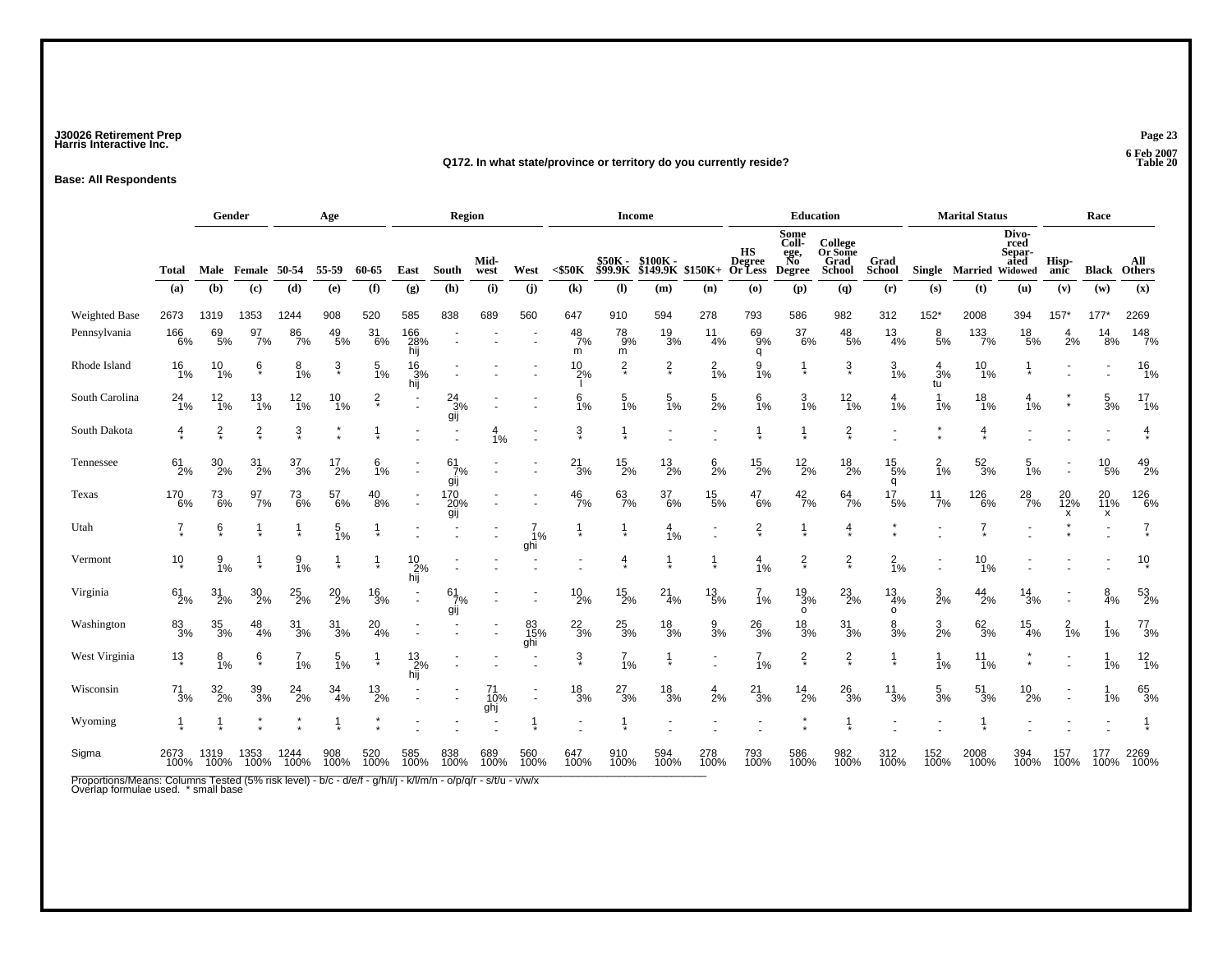### **J30026 Retirement Prep Page 24 Harris Interactive Inc.**

#### **Q172. In what state/province or territory do you currently reside?**

**Base: All Respondents**

|               |       |      | Gender            |      | Age   |       |                             | Region |              |      |                            |              | Income                                                                                |     |                             |     | <b>Education</b>                              |                       |        | <b>Marital Status</b>            |               |               | Race  |                      |
|---------------|-------|------|-------------------|------|-------|-------|-----------------------------|--------|--------------|------|----------------------------|--------------|---------------------------------------------------------------------------------------|-----|-----------------------------|-----|-----------------------------------------------|-----------------------|--------|----------------------------------|---------------|---------------|-------|----------------------|
|               | Total |      | Male Female 50-54 |      | 55-59 | 60-65 | East                        | South  | Mid-<br>west | West | $<$ \$50K                  |              | Some<br>Coll-<br>S50K - \$100K - Begree Ro<br>\$99.9K \$149.9K \$150K+ Or Less Degree |     |                             |     | College<br><b>Or Some<br/>Grad<br/>School</b> | <b>Grad</b><br>School |        | Separ-<br>Single Married Widowed | Divo-<br>rced | Hisp-<br>anic | Black | <b>All</b><br>Others |
|               | (a)   | (b)  | (c)               | (d)  | (e)   | (f)   | $\left( \mathbf{g} \right)$ | (h)    | (i)          | (i)  | $\left( \mathbf{k}\right)$ | $\mathbf{I}$ | (m)                                                                                   | (n) | $\boldsymbol{\mathsf{(0)}}$ | (p) | (q)                                           | (r)                   | (s)    | (t)                              | (u)           | (v)           | (w)   | $(\mathbf{x})$       |
| Weighted Base | 2673  | 1319 | 1353              | 1244 | 908   | 520   | 585                         | 838    | 689          | 560  | 647                        | 910          | 594                                                                                   | 278 | 793                         | 586 | 982                                           | 312                   | $152*$ | 2008                             | 394           | $157*$        | 177'  | 2269                 |

Proportions/Means: Columns Tested (5% risk level) - b/c - d/e/f - g/h/i/j - k/l/m/n - o/p/q/r - s/t/u - v/w/x<br>Overlap formulae used. \* small base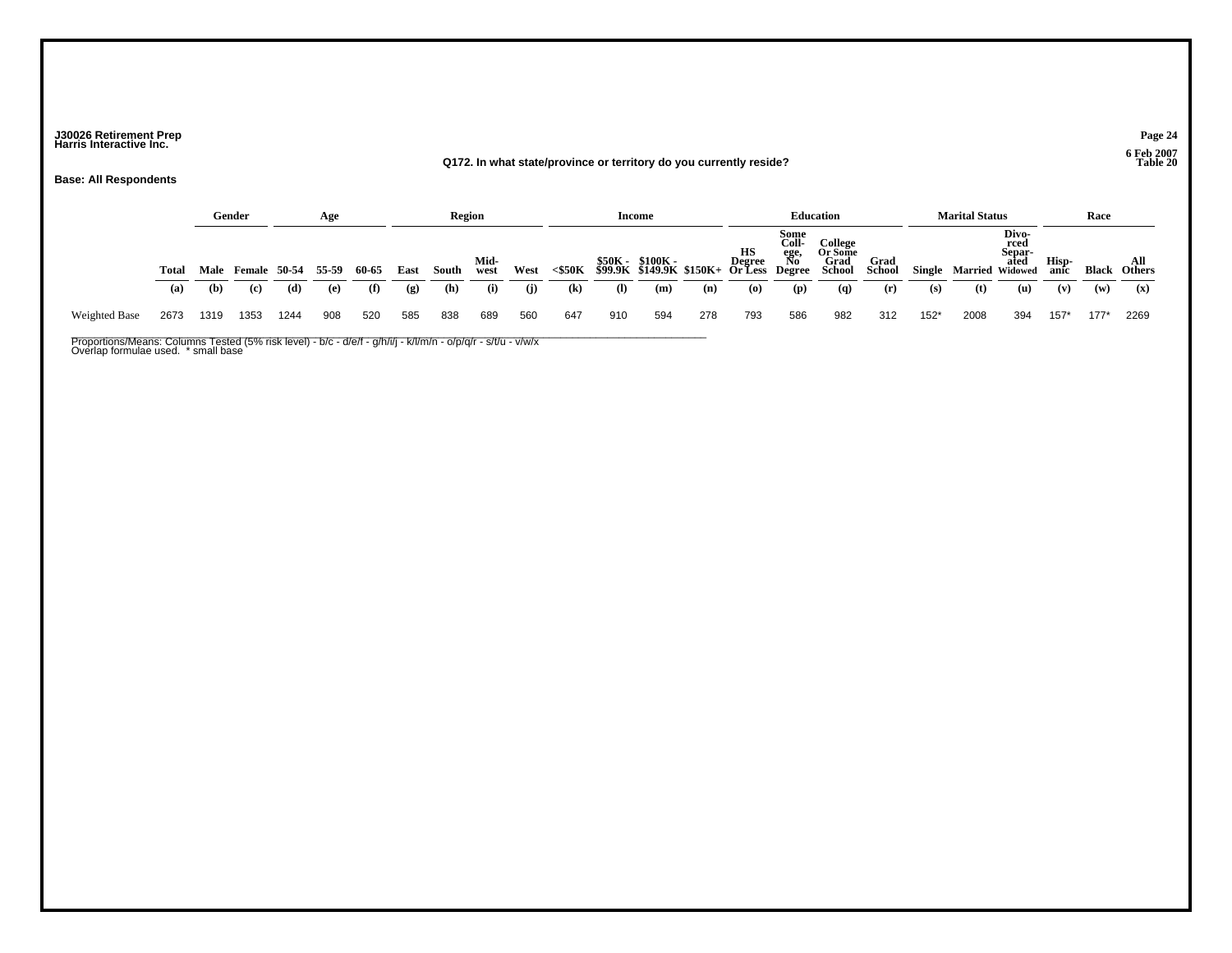### **J30026 Retirement Prep Page 25 Harris Interactive Inc.**

#### **Q174. U.S. Region-Harris Interactive Definition Table 21**

**Base: All Respondents**

|                                 |              |              | Gender        |              | Age          |              |                                                      | <b>Region</b> |                          |                                                      |                                            |                           | <b>Income</b>               |                 |                                | <b>Education</b>                                    |                                                    |                              |                      | <b>Marital Status</b> |                                                   |                        | Race            |                             |
|---------------------------------|--------------|--------------|---------------|--------------|--------------|--------------|------------------------------------------------------|---------------|--------------------------|------------------------------------------------------|--------------------------------------------|---------------------------|-----------------------------|-----------------|--------------------------------|-----------------------------------------------------|----------------------------------------------------|------------------------------|----------------------|-----------------------|---------------------------------------------------|------------------------|-----------------|-----------------------------|
|                                 | Total<br>(a) | Male<br>(b)  | Female<br>(c) | 50-54<br>(d) | 55-59<br>(e) | 60-65<br>(f) | East<br>(g)                                          | South<br>(h)  | Mid-<br>west<br>(i)      | West<br>(i)                                          | $<$ \$50 $K$<br>$\left( \mathbf{k}\right)$ | \$50K -<br>\$99.9K<br>(I) | \$100K -<br>\$149.9K<br>(m) | $$150K+$<br>(n) | нs<br>Degree<br>Or Less<br>(O) | Some<br>Coll-<br>ege,<br>No<br><b>Degree</b><br>(p) | College<br>Or Some<br>Grad<br><b>School</b><br>(q) | Grad<br><b>School</b><br>(r) | Single<br>(s)        | Married<br>(t)        | Divo-<br>rced<br>Separ-<br>ated<br>Widowed<br>(u) | Hisp-<br>anic<br>(v)   | Black<br>(w)    | All<br><b>Others</b><br>(x) |
|                                 |              |              |               |              |              |              |                                                      |               |                          |                                                      |                                            |                           |                             |                 |                                |                                                     |                                                    |                              |                      |                       |                                                   |                        |                 |                             |
| Unweighted<br>Base              | 2673         | 1239         | 1434          | 1093         | 955          | 625          | 661                                                  | 795           | 688                      | 529                                                  | 655                                        | 1055                      | 477                         | 230             | 352                            | 791                                                 | 1008                                               | 522                          | 168                  | 1954                  | 438                                               | 133                    | 147             | 2334                        |
| Weighted Base<br>Effective Base | 2673<br>1286 | 1319<br>635  | 1353<br>651   | 1244<br>551  | 908<br>466   | 520<br>278   | 585<br>300                                           | 838<br>406    | 689<br>311               | 560<br>272                                           | 647<br>308                                 | 910<br>470                | 594<br>258                  | 278<br>129      | 793<br>247                     | 586<br>412                                          | 982<br>541                                         | 312<br>245                   | $^{152^{\ast}}_{88}$ | 2008<br>945           | 394<br>202                                        | $^{157^*}_{68}$        | $^{177^*}_{78}$ | 2269<br>1118                |
| East                            | 585<br>22%   | 304<br>23%   | 281<br>21%    | 290<br>23%   | 179<br>20%   | 115<br>22%   | 585<br>100%                                          |               |                          |                                                      | 125<br>19%                                 | 218<br>24%                | 107<br>18%                  | 82<br>30%<br>km | 189<br>24%                     | 115<br>20%                                          | 204<br>21%                                         | 77<br>25%                    | 34<br>22%            | 456<br>23%            | 72<br>18%                                         | 28<br>18%              | 50<br>28%       | 495<br>22%                  |
| Midwest                         | 689<br>26%   | 330<br>25%   | 359<br>27%    | 321<br>26%   | 244<br>27%   | 124<br>24%   | $\overline{\phantom{a}}$<br>$\overline{\phantom{a}}$ |               | 689<br>100%<br>ghj       | $\overline{\phantom{a}}$<br>$\overline{\phantom{a}}$ | 194<br>30%<br>m                            | 235<br>26%                | 126<br>21%                  | 68<br>24%       | 286<br>36%<br>pqr              | 134<br>23%                                          | 198<br>20%                                         | 71<br>23%                    | 43<br>29%            | 505<br>25%            | 109<br>28%                                        | $^{14}_{9\%}$          | 31<br>18%       | 622<br>27%                  |
| South                           | 838<br>31%   | 399<br>30%   | 440<br>32%    | 396<br>32%   | 270<br>30%   | 173<br>33%   | ۰<br>$\sim$                                          | 838<br>100%   | $\overline{\phantom{a}}$ |                                                      | 219<br>34%                                 | 280<br>31%                | 195<br>33%                  | 69<br>25%       | 235<br>30%                     | 187<br>32%                                          | 315<br>32%                                         | 102<br>33%                   | 35<br>23%            | 653<br>33%            | 123<br>31%                                        | 47<br>30%              | 76<br>43%       | 697<br>31%                  |
| West                            | 560<br>21%   | 286<br>22%   | 274<br>20%    | 237<br>19%   | 215<br>24%   | 108<br>21%   |                                                      |               | <b>.</b>                 | 560<br>100%<br>ghi                                   | 109<br>17%                                 | 176<br>19%                | 165<br>28%<br>kl            | 59<br>21%       | 83<br>11%                      | 150<br>26%                                          | 265<br>27%<br>or                                   | 62<br>20%<br>$\Omega$        | 39<br>26%            | 394<br>20%            | 90<br>23%                                         | 69<br>44%<br><b>WX</b> | 20<br>11%       | 454<br>20%                  |
| Sigma                           | 2673<br>100% | 1319<br>100% | 1353<br>100%  | 1244<br>100% | 908<br>100%  | 520<br>100%  | 585<br>100%                                          | 838<br>100%   | 689<br>100%              | 560<br>100%                                          | 647<br>100%                                | 910<br>100%               | 594<br>100%                 | 278<br>100%     | 793<br>100%                    | 586<br>100%                                         | 982<br>100%                                        | 312<br>100%                  | 152<br>100%          | 2008<br>100%          | 394<br>100%                                       | 157<br>100%            | 177<br>100%     | 2269<br>100%                |

Proportions/Means: Columns Tested (5% risk level) - b/c - d/e/f - g/h/i/j - k/l/m/n - o/p/q/r - s/t/u - v/w/x<br>Overlap formulae used. \* small base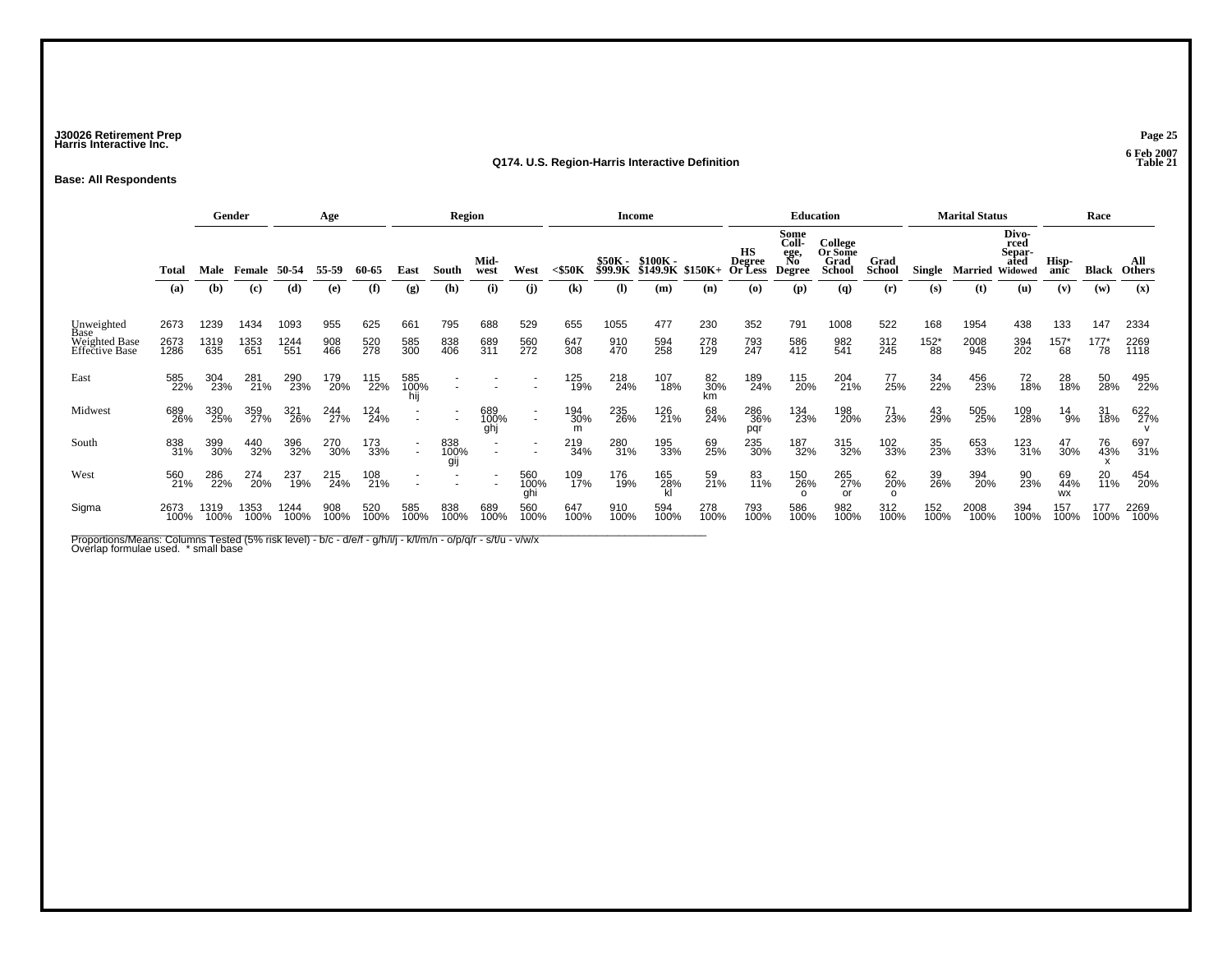### **J30026 Retirement Prep Page 26 Harris Interactive Inc.**

#### **Q190. What type of Internet connection do you have for your home computer or other primary computer? Table 22**

**Base: All Respondents**

|                                                              |                      | Gender<br>Age       |                       |                     |                   |                    | <b>Region</b>     |                   |                   |                      |                            | <b>Income</b>                    |                              |                    |                                | <b>Education</b>                             |                                      |                       | <b>Marital Status</b>            |                        |                                 | Race                        |                        |                         |
|--------------------------------------------------------------|----------------------|---------------------|-----------------------|---------------------|-------------------|--------------------|-------------------|-------------------|-------------------|----------------------|----------------------------|----------------------------------|------------------------------|--------------------|--------------------------------|----------------------------------------------|--------------------------------------|-----------------------|----------------------------------|------------------------|---------------------------------|-----------------------------|------------------------|-------------------------|
|                                                              | Total                | Male                | Female                | 50-54               | 55-59             | 60-65              | East              | South             | Mid-<br>west      | West                 | $<$ \$50K                  | \$50K -<br>\$99.9K               | \$100K -<br>\$149.9K \$150K+ |                    | HS<br><b>Degree</b><br>Or Less | Some<br>Coll-<br>ege,<br>No<br><b>Degree</b> | College<br>Or Some<br>Grad<br>School | Grad<br><b>School</b> | Single                           | <b>Married Widowed</b> | Divo-<br>rced<br>Separ-<br>ated | Hisp-<br>anic               | Black                  | All<br><b>Others</b>    |
|                                                              | (a)                  | (b)                 | (c)                   | (d)                 | (e)               | (f)                | (g)               | (h)               | (i)               | (i)                  | $\left( \mathbf{k}\right)$ | $\left( \mathbf{I} \right)$      | (m)                          | (n)                | (o)                            | (p)                                          | (q)                                  | (r)                   | (s)                              | (t)                    | (u)                             | (v)                         | (w)                    | (x)                     |
| Unweighted<br>Base<br><b>Weighted Base</b><br>Effective Base | 2673<br>2673<br>1286 | 1239<br>1319<br>635 | 1434<br>1353<br>651   | 1093<br>1244<br>551 | 955<br>908<br>466 | 625<br>520<br>278  | 661<br>585<br>300 | 795<br>838<br>406 | 688<br>689<br>311 | 529<br>560<br>272    | 655<br>647<br>308          | 1055<br>910<br>470               | 477<br>594<br>258            | 230<br>278<br>129  | 352<br>793<br>247              | 791<br>586<br>412                            | 1008<br>982<br>541                   | 522<br>312<br>245     | 168<br>$^{152^{\ast}}_{88}$      | 1954<br>2008<br>-945   | 438<br>394<br>202               | 133<br>$^{157^{\ast}}_{68}$ | 147<br>$^{177^*}_{78}$ | 2334<br>2269<br>1118    |
| 14.4k modem                                                  | 3                    |                     | $\frac{3}{\epsilon}$  | $\frac{2}{x}$       |                   |                    |                   |                   |                   | 3<br>1%              | $\frac{2}{x}$              |                                  |                              |                    |                                | 3<br>1%                                      |                                      |                       |                                  |                        | $\frac{2}{x}$                   |                             |                        | $\frac{3}{4}$           |
| 28.8k modem                                                  | $^{47}_{2\%}$        | $14 \atop 1\%$      | $\frac{34}{2\%}$<br>b | $^{12}_{1\%}$       | $^{23}_{2\%}$     | $^{12}_{2\%}$      | $\frac{3}{4}$     | $^{19}_{2\%}$     | $^{15}_{2\%}$     | $^{11}_{2\%}$        | 24<br>-4%<br>In            | $\frac{5}{1\%}$                  | $^{14}_{2\%}$                | $\star$            | $^{28}_{3\%}$<br>pq            | $\frac{5}{1\%}$                              | $\frac{9}{1\%}$                      | $\frac{5}{2}$ %       | 1%                               | $\frac{37}{2\%}$       | $\frac{6}{1\%}$                 |                             | $\frac{2}{1%}$         | $^{41}_{2\%}$           |
| 33.6k modem                                                  | $\overline{7}$       | $\frac{3}{4}$       | 3                     | $\frac{5}{3}$       | $\frac{2}{x}$     |                    | $\frac{2}{x}$     |                   | $\frac{2}{x}$     | $\frac{2}{x}$        |                            | 3                                |                              |                    |                                |                                              | $\frac{5}{1\%}$                      | -1                    | $2\frac{2}{2}\%$<br>$\mathbf{f}$ | 4                      |                                 |                             |                        | $\frac{6}{\ast}$        |
| 56k modem                                                    | 334<br>12%           | 134<br>10%          | 200<br>15%<br>b       | 158<br>13%          | 112<br>12%        | 64<br>12%          | 58<br>10%         | 108<br>13%        | 109<br>16%<br>g   | 59<br>10%            | 135<br>21%<br>lmn          | 119<br>$\frac{13\%}{13\%}$<br>mn | $^{44}_{7\%}$                | 2%                 | 120<br>15%                     | 78<br>13%<br>$\mathsf{r}$                    | 116<br>12%<br>- r                    | $^{20}_{6\%}$         | 28<br>18%                        | 222<br>11%             | 68<br>17%                       | 15<br>10%                   | 29<br>16%              | 289<br>13%              |
| Cable modem                                                  | 1071<br>40%          | 594<br>45%<br>C     | 478<br>35%            | 496<br>40%          | 364<br>40%        | 211<br>-41%        | 313<br>54%<br>hij | 280<br>33%        | 257<br>37%        | 221<br>39%           | 195<br>30%                 | 359<br>39%<br>k                  | 273<br>46%<br>k              | 159<br>57%<br>klm  | 283<br>36%                     | 237<br>40%                                   | 408<br>42%                           | 143<br>46%<br>$\circ$ | 54<br>36%                        | 846<br>42%<br>u        | 123<br>31%                      | 63<br>40%                   | 61<br>35%              | 925<br>41%              |
| T1 or T3 line                                                | $^{50}_{2\%}$        | $^{42}_{3\%}$<br>c  | 8<br>1%               | $^{23}_{2\%}$       | $^{21}_{2\%}$     | $\frac{6}{1}$ %    | $^{13}_{2\%}$     | $^{15}_{2\%}$     | $^{10}_{1\%}$     | $^{12}_{2\%}$        | $\frac{5}{1\%}$            | $^{17}_{2\%}$                    | $^{14}_{2\%}$                | $\frac{9}{3}$ %    | $\frac{6}{1%}$                 | $\frac{6}{1\%}$                              | $^{24}_{2\%}$                        | $\frac{13}{4%}$<br>op | $\frac{2}{1}$ %                  | $^{40}_{2\%}$          | $\frac{6}{2}$ %                 | $\frac{3}{2}$ %             | $\frac{8}{5%}$         | $\frac{38}{2\%}$        |
| ISDN line                                                    | $^{13}_{1\%}$        | 1%                  | ę̃                    | $\ddot{3}$          | $8_{1\%}$         | $\frac{2}{\ast}$   | $\frac{2}{\ast}$  | $\frac{7}{1\%}$   |                   | $\frac{3}{1\%}$      | $\frac{6}{1%}$             | $\ddot{\mathrm{3}}$              | $\frac{3}{1%}$               | $\star$<br>$\star$ | $\frac{5}{1%}$                 | $6\frac{1}{1%}$                              | $\frac{2}{x}$                        |                       | ٠                                | $\frac{12}{1\%}$       | $\frac{2}{\ast}$                | 1%                          | $\frac{6}{3}$ %<br>x   | ę̃                      |
| <b>ADSL/DSL</b>                                              | 955<br>36%           | 468<br>35%          | 487<br>36%            | 463<br>37%          | 313<br>34%        | 178<br>34%         | 159<br>27%        | 339<br>40%        | 243<br>35%<br>g   | $^{214}_{38\%}$<br>g | 223<br>34%                 | 338<br>37%                       | 221<br>37%                   | 86<br>31%          | 276<br>35%                     | 218<br>37%                                   | 354<br>36%                           | 107<br>34%            | 51<br>33%                        | 705<br>35%             | 158<br>40%                      | 63<br>40%                   | 59<br>34%              | 801<br>35%              |
| <b>RDSI</b>                                                  |                      |                     |                       |                     |                   |                    |                   |                   |                   |                      |                            |                                  |                              |                    |                                |                                              |                                      |                       |                                  |                        |                                 |                             |                        |                         |
| Other                                                        | 34<br>1%             | $^{22}_{2\%}$       | $\frac{12}{1\%}$      | 24<br>2%            | 1%                | 3<br>1%            | 1%                | 11<br>1%          | 5<br>1%           | 11<br>2%             | 11<br>2%                   | 11<br>1%                         |                              | 3%                 | $\frac{2}{x}$                  | 1%                                           | 17<br>2%                             | 8<br>2%<br>$\Omega$   | 5<br>3%                          | 21<br>1%               | 6<br>2%                         | 1%                          |                        | 30<br>1%                |
| Not sure                                                     | $^{158}_{6\%}$       | 37<br>3%            | $^{122}_{9\%}$<br>b   | 59<br>5%            | 57<br>$6\%$       | $^{43}_{8\%}$<br>d | $^{27}_{5\%}$     | $\frac{58}{7\%}$  | $^{48}_{7\%}$     | $^{25}_{4\%}$        | $\frac{46}{7}\%$<br>m      | 56<br>6%                         | $^{19}_{3\%}$                | $^{10}_{4\%}$      | $^{73}_{9\%}$<br>pq            | $^{24}_{4\%}$                                | 47<br>5%                             | $^{15}_{5\%}$         | $^{10}_{6\%}$                    | 120<br>6%              | $^{23}_{6\%}$                   | $^{10}_{6\%}$               | 11<br>6%               | $^{128}_{\  \  \, 6\%}$ |
| Sigma                                                        | 2673<br>100%         | 1319<br>100%        | 1353<br>100%          | 1244<br>100%        | 908<br>100%       | 520<br>100%        | 585<br>100%       | 838<br>100%       | 689<br>100%       | 560<br>100%          | 647<br>100%                | 910<br>100%                      | 594<br>100%                  | 278<br>100%        | 793<br>100%                    | 586<br>100%                                  | 982<br>100%                          | 312<br>100%           | 152<br>100%                      | 2008<br>100%           | 394<br>100%                     | 157<br>100%                 | 177<br>100%            | 2269<br>100%            |

Proportions/Means: Columns Tested (5% risk level) - b/c - d/e/f - g/h/i/j - k/l/m/n - o/p/q/r - s/t/u - v/w/x<br>Overlap formulae used. \* small base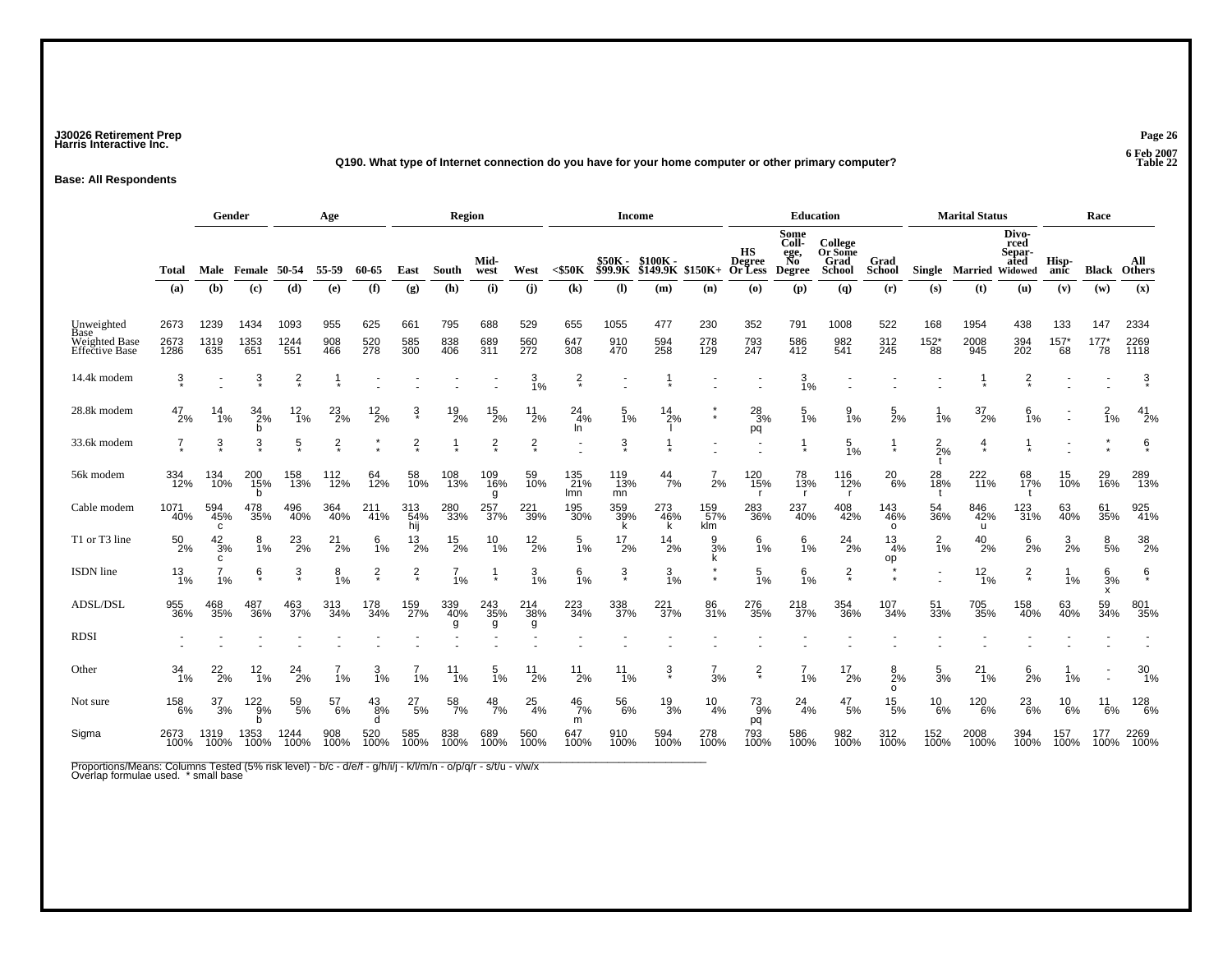### **J30026 Retirement Prep Page 27 Harris Interactive Inc.**

#### **Q194. Excluding email, how many hours per week do you spend on the Internet or World Wide Web? Table 23**

**Base: All Respondents**

|                                                                     |                      | Gender              |                     |                     | Age               |                   |                   | Region            |                   |                   |                            |                           | <b>Income</b>                         |                        |                        | <b>Education</b>                             |                                      |                       |                              | <b>Marital Status</b>  |                                 |                     | Race                   |                      |
|---------------------------------------------------------------------|----------------------|---------------------|---------------------|---------------------|-------------------|-------------------|-------------------|-------------------|-------------------|-------------------|----------------------------|---------------------------|---------------------------------------|------------------------|------------------------|----------------------------------------------|--------------------------------------|-----------------------|------------------------------|------------------------|---------------------------------|---------------------|------------------------|----------------------|
|                                                                     | Total                |                     | <b>Male</b> Female  | 50-54               | 55-59             | 60-65             | East              | South             | Mid-<br>west      | West              | $<$ \$50 $K$               | \$50K -<br><b>\$99.9K</b> | \$100K -<br>$$149.9K$ \$150K+ Or Less |                        | НS<br>Degree           | Some<br>Coll-<br>ege,<br>No<br><b>Degree</b> | College<br>Or Some<br>Grad<br>School | Grad<br><b>School</b> |                              | Single Married Widowed | Divo-<br>rced<br>Separ-<br>ated | Hisp-<br>anic       | Black                  | All<br><b>Others</b> |
|                                                                     | (a)                  | (b)                 | (c)                 | (d)                 | (e)               | (f)               | (g)               | (h)               | (i)               | (i)               | $\left( \mathbf{k}\right)$ | (1)                       | (m)                                   | (n)                    | $\omega$               | (p)                                          | (q)                                  | (r)                   | (s)                          | (t)                    | (u)                             | (v)                 | (w)                    | (x)                  |
| Unweighted<br>Base<br><b>Weighted Base</b><br><b>Effective Base</b> | 2673<br>2673<br>1286 | 1239<br>1319<br>635 | 1434<br>1353<br>651 | 1093<br>1244<br>551 | 955<br>908<br>466 | 625<br>520<br>278 | 661<br>585<br>300 | 795<br>838<br>406 | 688<br>689<br>311 | 529<br>560<br>272 | 655<br>647<br>308          | 1055<br>910<br>470        | 477<br>594<br>258                     | 230<br>278<br>129      | 352<br>793<br>247      | 791<br>586<br>412                            | 1008<br>982<br>541                   | 522<br>312<br>245     | 168<br>$^{152^{\star}}_{88}$ | 1954<br>2008<br>945    | 438<br>394<br>202               | 133<br>$157*$<br>68 | 147<br>$^{177^*}_{78}$ | 2334<br>2269<br>1118 |
| Light Users<br>(Net)                                                | 694<br>26%           | 308<br>23%          | 387<br>29%<br>b     | 326<br>26%          | 223<br>25%        | 145<br>28%        | 133<br>23%        | 214<br>26%        | 190<br>28%        | 156<br>28%        | 164<br>25%                 | 235<br>26%                | 151<br>25%                            | 55<br>20%              | 216<br>27%             | 139<br>24%                                   | 261<br>27%                           | 79<br>25%             | 26<br>17%                    | 560<br>28%<br>s        | 86<br>22%                       | 53<br>34%           | 42<br>24%              | 586<br>26%           |
| 0 hours                                                             | ę                    | $\frac{2}{x}$       | ŝ                   |                     | $\frac{2}{3}$     | $\frac{2}{x}$     |                   |                   |                   | $\frac{4}{1%}$    |                            |                           |                                       | $\frac{2}{1%}$         | $\ddot{\mathrm{3}}$    | $\ddot{3}$                                   |                                      |                       |                              | ę                      |                                 |                     | 1%                     | $\frac{4}{3}$        |
| $1 - 7$ hours                                                       | 688<br>26%           | 305<br>23%          | 383<br>28%<br>b     | 325<br>26%          | 221<br>24%        | 143<br>27%        | 133<br>23%        | 213<br>25%        | 190<br>28%        | 152<br>27%        | 163<br>25%                 | 235<br>26%                | 151<br>25%                            | 53<br>19%              | 213<br>27%             | 136<br>23%                                   | 261<br>27%                           | 79<br>25%             | 26<br>17%                    | 554<br>28%<br>s        | 86<br>22%                       | 53<br>34%           | 41<br>23%              | 581<br>26%           |
| Medium Users<br>(Net)                                               | 1358<br>51%          | 691<br>52%          | 668<br>49%          | 643<br>52%          | 467<br>51%        | 249<br>48%        | 309<br>53%        | 409<br>49%        | 356<br>52%        | 284<br>51%        | 316<br>49%                 | 469<br>52%                | 331<br>56%                            | 132<br>48%             | 372<br>47%             | 307<br>52%                                   | 508<br>52%                           | 171<br>55%            | 85<br>56%                    | 1009<br>50%            | 202<br>51%                      | 76<br>48%           | 89<br>50%              | 1154<br>51%          |
| 8 - 14 hours                                                        | 686<br>26%           | 343<br>26%          | 342<br>25%          | 330<br>27%          | 231<br>25%        | 125<br>24%        | 158<br>27%        | 199<br>24%        | 180<br>26%        | 149<br>27%        | 157<br>24%                 | 261<br>29%                | 151<br>25%                            | 66<br>24%              | 182<br>23%             | 154<br>26%                                   | 265<br>27%                           | 84<br>27%             | 42<br>28%                    | 518<br>26%             | 100<br>25%                      | 40<br>25%           | 46<br>26%              | 582<br>26%           |
| 15 - 21 hours                                                       | 672<br>25%           | 347<br>26%          | 325<br>24%          | 313<br>25%          | 235<br>26%        | 124<br>24%        | 151<br>26%        | 210<br>25%        | 176<br>26%        | 136<br>24%        | 159<br>25%                 | 208<br>23%                | 180<br>30%                            | 66<br>24%              | 190<br>24%             | 153<br>26%                                   | 243<br>25%                           | 87<br>28%             | 43<br>28%                    | 491<br>24%             | 103<br>26%                      | 36<br>23%           | 43<br>24%              | 572<br>25%           |
| <b>Heavy Users</b><br>$(Net)$ <sup>-</sup>                          | 620<br>23%           | 321<br>24%          | 299<br>22%          | 276<br>22%          | 219<br>24%        | 126<br>24%        | 142<br>24%        | 215<br>26%        | 143<br>21%        | 120<br>21%        | <sup>166</sup> 26%         | 206<br>23%                | 112 <sub>9%</sub>                     | 90<br>32%<br>lm        | 205<br>26%             | 140<br>24%                                   | 213<br>22%                           | 62<br>20%             | 41<br>27%                    | 439<br>22%             | 106<br>27%                      | 28<br>18%           | 45<br>26%              | 529<br>23%           |
| 22 - 28 hours                                                       | 154<br>6%            | 81<br>6%            | $^{72}_{\ 5\%}$     | 66<br>5%            | 54<br>6%          | 33<br>6%          | 50<br>8%          | 51<br>6%          | 34<br>5%          | $\frac{19}{3%}$   | 37<br>6%                   | $\frac{44}{5\%}$          | 27<br>4%                              | 29<br><b>11%</b><br>lm | $^{46}_{6\%}$          | $\frac{39}{7\%}$                             | $^{49}_{\ 5\%}$                      | $^{20}_{7\%}$         | 11<br>7%                     | $^{112}_{6\%}$         | $^{21}_{5\%}$                   | $\overline{1}\%$    | 19<br>11%<br>v         | $\frac{132}{6\%}$    |
| 29 - 35 hours                                                       | 253<br>9%            | 131<br>10%          | 123<br>9%           | $^{114}_{9\%}$      | 88<br>10%         | 52<br>10%         | $^{53}_{9\%}$     | 79<br>9%          | $^{54}_{\ 8\%}$   | 66<br>12%         | 72<br>11%                  | 91<br>10%                 | 55<br>9%                              | 30<br>11%              | 77<br>10%              | 55<br>9%                                     | 100<br>10%                           | $^{22}_{7\%}$         | 20<br>13%                    | 176<br>9%              | 40 <sub>%</sub>                 | $^{12}_{8\%}$       | 18<br>10%              | 220<br>10%           |
| 36 - 42 hours                                                       | 99<br>4%             | 53<br>4%            | 46<br>3%            | $\frac{33}{3\%}$    | 48<br>5%<br>d     | 18<br>4%          | $^{22}_{4\%}$     | 51<br>6%          | 13<br>2%          | 13<br>2%          | 23<br>4%                   | 33<br>4%                  | 17<br>3%                              | 11<br>4%               | $\frac{25}{3%}$        | 24<br>4%                                     | 38<br>4%                             | $\frac{12}{4\%}$      | 5<br>4%                      | $^{75}_{4\%}$          | 16<br>4%                        | 10<br>6%            | $\frac{4}{2\%}$        | 76<br>3%             |
| $43+ hours$                                                         | $114 \over 4\%$      | $\frac{56}{4\%}$    | $^{59}_{4\%}$       | 62/5%               | $^{29}_{3\%}$     | $^{23}_{4\%}$     | 17<br>3%          | $\frac{35}{4\%}$  | 41<br>6%          | 21<br>4%          | 34<br>5%                   | $\frac{38}{4\%}$          | 13<br>2%                              | $^{20}_{7\%}$<br>m     | $\frac{58}{7\%}$<br>qr | $^{22}_{4\%}$                                | 27<br>3%                             | 2%                    | $\frac{5}{3%}$               | $^{75}_{4\%}$          | 30<br>7%                        | 4<br>2%             | $\frac{5}{3%}$         | 101<br>4%            |
| Mean                                                                | 16.7                 | 17.2                | 16.2                | 16.6                | 16.9              | 16.8              | 16.6              | 17.3              | 16.4              | 16.3              | 17.9<br>m                  | 16.3                      | 15.7                                  | 19.4<br>Im             | 17.6                   | 17.0                                         | 16.2                                 | 15.5                  | 18.0                         | 16.0                   | 19.3                            | 14.8                | 17.0                   | 16.7                 |

Proportions/Means: Columns Tested (5% risk level) - b/c - d/e/f - g/h/i/j - k/l/m/n - o/p/q/r - s/t/u - v/w/x<br>Overlap formulae used. \* small base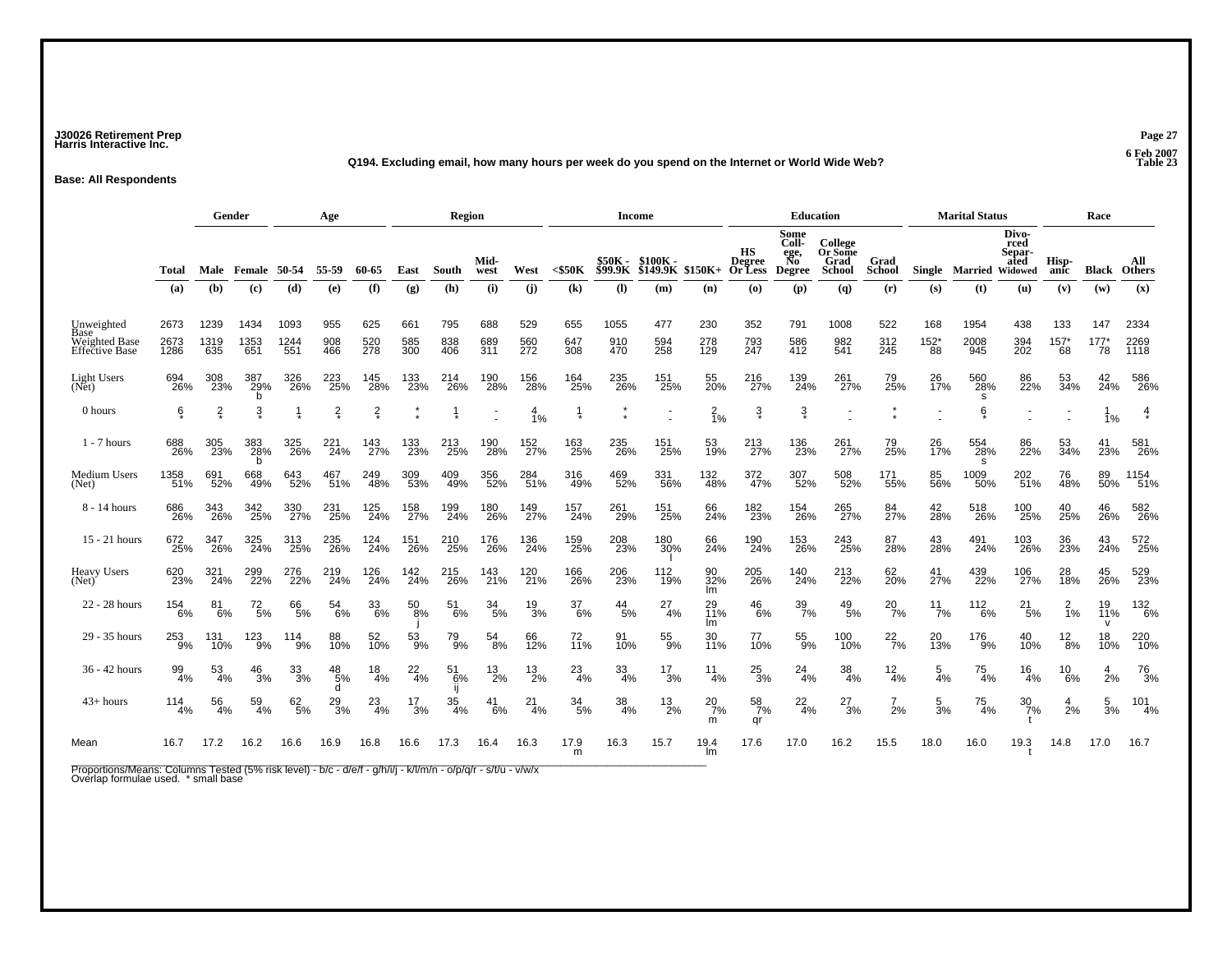### **J30026 Retirement Prep Page 28 Harris Interactive Inc.**

#### **Q194. Excluding email, how many hours per week do you spend on the Internet or World Wide Web? Table 23**

**Base: All Respondents**

|                      |              | Gender       |                     |              | Age         |             |             | Region      |              |             |                            |             | Income                                       |             |                         |                                              | <b>Education</b>                     |                       |             | <b>Marital Status</b>  |                                 |               | Race         |                      |
|----------------------|--------------|--------------|---------------------|--------------|-------------|-------------|-------------|-------------|--------------|-------------|----------------------------|-------------|----------------------------------------------|-------------|-------------------------|----------------------------------------------|--------------------------------------|-----------------------|-------------|------------------------|---------------------------------|---------------|--------------|----------------------|
|                      | Total        | Male         | <b>Female</b> 50-54 |              | 55-59       | 60-65       | East        | South       | Mid-<br>west | West        | $<$ \$50 $K$               |             | \$50K - \$100K -<br>\$99.9K \$149.9K \$150K+ |             | HS<br>Degree<br>Or Less | Some<br>Coll-<br>ege,<br>No<br><b>Degree</b> | College<br>Or Some<br>Grad<br>School | Grad<br><b>School</b> | Single      | <b>Married Widowed</b> | Divo-<br>rced<br>Separ-<br>ated | Hisp-<br>anic | <b>Black</b> | All<br><b>Others</b> |
|                      | (a)          | (b)          | (c)                 | (d)          | (e)         | (f)         | (g)         | (h)         | (i)          | (i)         | $\left( \mathbf{k}\right)$ | (I)         | (m)                                          | (n)         | (O)                     | (p)                                          | $\mathbf{q}$                         | (r)                   | (s)         | (t)                    | (u)                             | (v)           | (w)          | (x)                  |
| <b>Weighted Base</b> | 2673         | 1319         | 1353                | 1244         | 908         | 520         | 585         | 838         | 689          | 560         | 647                        | 910         | 594                                          | 278         | 793                     | 586                                          | 982                                  | 312                   | $152*$      | 2008                   | 394                             | $157*$        | $177*$       | 2269                 |
| Std. Dev.            | 13.5         | 13.4         | 13.5                | 13.6         | 13.1        | 14.1        | 11.8        | 13.5        | 14.3         | 14.1        | 14.9                       | 13.3        | 11.0                                         | 14.5        | 15.3                    | 12.5                                         | 13.2                                 | 11.2                  | 11.5        | 12.9                   | 17.0                            | 12.5          | 12.5         | 13.6                 |
| Std. Err.            | 0.26         | 0.38         | 0.36                | 0.41         | 0.42        | 0.56        | 0.46        | 0.48        | 0.54         | 0.61        | 0.58                       | 0.41        | 0.51                                         | 0.95        | 0.81                    | 0.45                                         | 0.41                                 | 0.49                  | 0.88        | 0.29                   | 0.81                            | 1.08          | 1.03         | 0.28                 |
| Sigma                | 2673<br>100% | 1319<br>100% | 1353                | 1244<br>100% | 908<br>100% | 520<br>100% | 585<br>100% | 838<br>100% | 689<br>100%  | 560<br>100% | 647<br>100%                | 910<br>100% | 594<br>100%                                  | 278<br>100% | 793<br>100%             | 586<br>100%                                  | 982<br>100%                          | 312<br>100%           | 152<br>100% | 2008<br>100%           | 394<br>100%                     | 157<br>100%   | 177<br>100%  | 2269<br>100%         |

\_\_\_\_\_\_\_\_\_\_\_\_\_\_\_\_\_\_\_\_\_\_\_\_\_\_\_\_\_\_\_\_\_\_\_\_\_\_\_\_\_\_\_\_\_\_\_\_\_\_\_\_\_\_\_\_\_\_\_\_\_\_\_\_\_\_\_\_\_\_\_\_\_\_\_\_\_\_\_\_\_\_\_\_\_\_\_\_\_\_\_\_\_\_\_\_\_\_\_\_\_\_\_\_\_\_\_\_\_ Proportions/Means: Columns Tested (5% risk level) - b/c - d/e/f - g/h/i/j - k/l/m/n - o/p/q/r - s/t/u - v/w/x Overlap formulae used. \* small base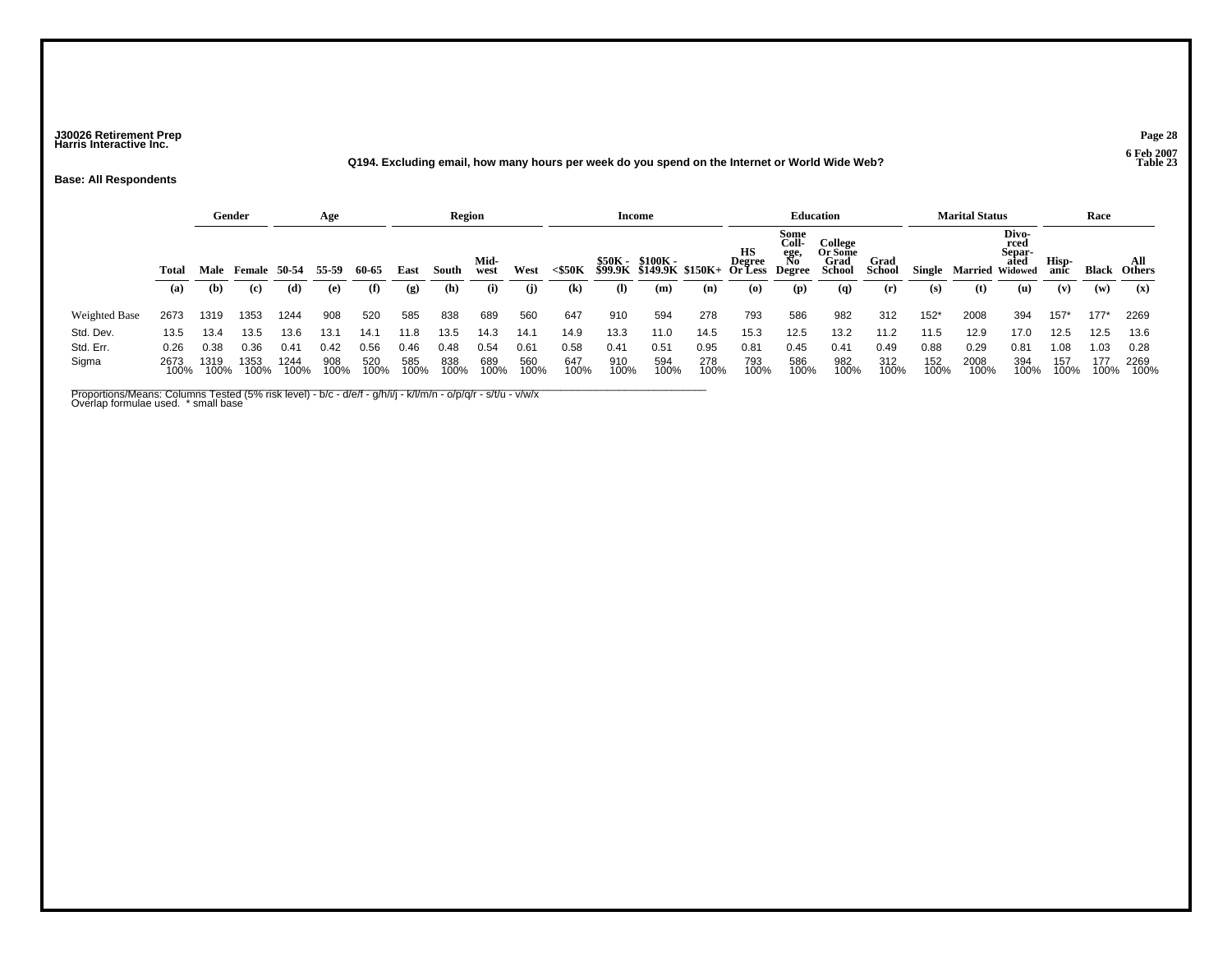### **J30026 Retirement Prep Page 29 Harris Interactive Inc.**

#### **Q210. What is your employment status?**

**Base: All Respondents**

|                                                                     |                      |                            | Gender              |                     | Age               |                   |                             | <b>Region</b>     |                   |                   |                      | <b>Income</b>             |                              |                   |                                | <b>Education</b>                             |                                             |                       |                             | <b>Marital Status</b> |                                            |                        | Race                        |                      |
|---------------------------------------------------------------------|----------------------|----------------------------|---------------------|---------------------|-------------------|-------------------|-----------------------------|-------------------|-------------------|-------------------|----------------------|---------------------------|------------------------------|-------------------|--------------------------------|----------------------------------------------|---------------------------------------------|-----------------------|-----------------------------|-----------------------|--------------------------------------------|------------------------|-----------------------------|----------------------|
|                                                                     | <b>Total</b>         | Male                       | Female              | 50-54               | 55-59             | 60-65             | East                        | South             | Mid-<br>west      | West              | $<$ \$50 $K$         | \$50K -<br><b>\$99.9K</b> | $$100K -$<br><b>\$149.9K</b> | $$150K+$          | HS<br><b>Degree</b><br>Or Less | Some<br>Coll-<br>ege,<br>No<br><b>Degree</b> | College<br>Or Some<br>Grad<br><b>School</b> | Grad<br><b>School</b> | Single                      | <b>Married</b>        | Divo-<br>rced<br>Separ-<br>ated<br>Widowed | Hisp-<br>anic          | <b>Black</b>                | All<br><b>Others</b> |
|                                                                     | (a)                  | (b)                        | (c)                 | (d)                 | (e)               | (f)               | $\left( \mathbf{g} \right)$ | (h)               | (i)               | (i)               | (k)                  | (1)                       | (m)                          | (n)               | $\boldsymbol{\omega}$          | (p)                                          | $\left( q\right)$                           | (r)                   | (s)                         | (t)                   | (u)                                        | (v)                    | (w)                         | (x)                  |
| Unweighted<br>Base<br><b>Weighted Base</b><br><b>Effective Base</b> | 2673<br>2673<br>1286 | 1239<br>1319<br>635        | 1434<br>1353<br>651 | 1093<br>1244<br>551 | 955<br>908<br>466 | 625<br>520<br>278 | 661<br>585<br>300           | 795<br>838<br>406 | 688<br>689<br>311 | 529<br>560<br>272 | 655<br>647<br>308    | 1055<br>910<br>470        | 477<br>594<br>258            | 230<br>278<br>129 | 352<br>793<br>247              | 791<br>586<br>412                            | 1008<br>982<br>541                          | 522<br>312<br>245     | 168<br>$^{152^{\ast}}_{88}$ | 1954<br>2008<br>945   | 438<br>394<br>202                          | 133<br>$^{157^*}_{68}$ | 147<br>$^{177^{\ast}}_{78}$ | 2334<br>2269<br>1118 |
| Employed full<br>time                                               | 1581<br>59%          | 957<br>73%<br>$\mathbf{C}$ | 624<br>46%          | 750<br>60%          | 585<br>64%        | 247<br>47%        | 360<br>62%                  | 476<br>57%        | 409<br>59%        | 337<br>60%        | 284<br>44%           | 573<br>63%                | 403<br>68%<br>k              | 181<br>65%<br>k   | 392<br>49%                     | 325<br>56%                                   | 631<br>64%<br>op                            | 233<br>75%<br>opq     | 86<br>57%                   | 1176<br>59%           | 244<br>62%                                 | 113<br>72%             | 125<br>71%<br>x             | 1304<br>57%          |
| Employed part                                                       | 254<br>9%            | 78<br>6%                   | 176<br>13%<br>h     | 143<br>12%<br>e     | 59<br>7%          | 51<br>10%         | 64<br>11%                   | $^{71}_{9\%}$     | 83<br>12%         | 35<br>6%          | 96<br>15%<br>mn      | 96<br>11%<br>mn           | 33<br>6%                     | $\frac{9}{3}$ %   | 88<br>11%                      | $^{52}_{9\%}$                                | 97<br>10%                                   | $^{17}_{\ 5\%}$       | 15<br>10%                   | 187<br>9%             | 44<br>11%                                  | $\frac{6}{4}$ %        | 17<br>10%                   | 227<br>10%           |
| Self-employed                                                       | 387<br>14%           | 230<br>17%<br>C            | 157<br>12%          | 184<br>15%          | 111<br>12%        | 92<br>18%         | 65<br>11%                   | 129<br>15%        | 81<br>12%         | 112<br>20%<br>gi  | 99<br>15%            | 103<br>11%                | 88<br>15%                    | 58<br>21%         | 94<br>12%                      | 85<br>15%                                    | 157<br>16%                                  | 51<br>16%             | 41<br>27%<br>tu             | 268<br>13%            | 57<br>15%                                  | 26<br>16%<br>w         | 6<br>4%                     | 341<br>15%<br>W      |
| Not employed.<br>but looking for<br>work                            | $^{82}_{3\%}$        | $^{25}_{2\%}$              | 58<br>4%            | $^{40}_{3\%}$       | $\frac{31}{3%}$   | $^{12}_{2\%}$     | $8_{1\%}$                   | $^{21}_{2\%}$     | $^{29}_{4\%}$     | $^{25}_{4\%}$     | $^{43}_{7\%}$<br>lmn | $^{14}_{2\%}$             | $^{10}_{2\%}$                | 3/1%              | $^{19}_{2\%}$                  | 33<br>6%<br>oqr                              | $^{27}_{3\%}$                               | 4<br>1%               | $^{13}_{9\%}$               | $^{45}_{2\%}$         | $^{22}_{6\%}$                              |                        | 4%                          | $^{75}_{3\%}$        |
| Not employed<br>and not looking<br>for work                         | $\frac{81}{3%}$      | 17<br>1%                   | $^{64}_{5\%}$<br>h  | $^{43}_{3\%}$       | $^{28}_{3\%}$     | $\frac{9}{2%}$    | $\frac{15}{3%}$             | $\frac{32}{4%}$   | $^{22}_{3\%}$     | $^{12}_{2\%}$     | $^{48}_{7\%}$<br>Imn | $^{10}_{1\%}$             | $12\frac{2}{2}\%$            | $\frac{5}{2%}$    | $\frac{32}{4\%}$               | $^{25}_{4\%}$<br>qr                          | $^{20}_{2\%}$                               | 4<br>1%               | 6<br>4%                     | $^{43}_{2\%}$         | $^{23}_{6\%}$                              | 1%                     | 4%                          | 69<br>3%             |
| Retired                                                             | 196<br>7%            | $^{74}_{6\%}$              | $^{122}_{9%}$       | $\frac{52}{4\%}$    | 56<br>6%          | 88<br>17%<br>de   | $^{40}_{7\%}$               | 82<br>10%         | $^{40}_{6\%}$     | 34<br>6%          | 41<br>6%             | $^{74}_{8\%}$             | 35<br>6%                     | 28<br>10%         | $^{61}_{8\%}$                  | $^{54}_{9\%}$                                | 66<br>7%                                    | $^{16}_{5\%}$         | 1%                          | 182<br>9%<br>su       | $\frac{9}{2}$ %                            | $\frac{9}{6\%}$        | $^{11}_{6\%}$               | $^{171}_{8\%}$       |
| Student                                                             | $^{22}_{1\%}$        |                            | $\frac{16}{1%}$     | $^{15}_{1\%}$       | $\frac{5}{3}$     | $\frac{3}{1\%}$   | $\frac{2}{x}$               | $\frac{9}{1\%}$   | $\frac{3}{2}$     | $\frac{9}{2\%}$   | $\frac{6}{1\%}$      | $\frac{5}{1\%}$           | $6\frac{6}{1\%}$             |                   | $\frac{2}{x}$                  | $\frac{9}{1\%}$                              | $\frac{9}{1%}$                              | $\frac{3}{1\%}$       |                             | 17<br>1%              | $\frac{3}{1%}$                             | $\frac{3}{2}$ %        | $\frac{3}{2\%}$             | $12_{1%}$            |
| Homemaker                                                           | 271<br>10%           | 18<br>1%                   | 252<br>19%          | 131<br>11%          | 88<br>10%         | 52<br>10%         | 69<br>12%                   | 85<br>10%         | 78<br>11%         | 38<br>7%          | 78<br>12%<br>m       | 109<br>12%<br>m           | 39<br>7%                     | 17<br>6%          | 146<br>18%<br>pqr              | 50<br>9%                                     | 66<br>7%                                    | $\frac{8}{3}$ %       |                             | 248<br>12%<br>su      | $^{18}_{\ 5\%}$                            | 12<br>$\overline{8}$ % | $^{10}_{6\%}$               | 240<br>11%           |
| Sigma                                                               | 2874<br>108%         | 1405<br>106%               | 1469<br>109%        | 1358<br>109%        | 962<br>106%       | 555<br>107%       | 623<br>106%                 | 905<br>108%       | 746<br>108%       | 601<br>107%       | 695<br>107%          | 983<br>108%               | 627<br>106%                  | 300<br>108%       | 833<br>105%                    | 634<br>108%                                  | 1073<br>109%                                | 334<br>107%           | 164<br>108%                 | 2166<br>108%          | 420<br>107%                                | 170<br>108%            | 187<br>106%                 | 2439<br>108%         |

Proportions/Means: Columns Tested (5% risk level) - b/c - d/e/f - g/h/i/j - k/l/m/n - o/p/q/r - s/t/u - v/w/x<br>Overlap formulae used. \* small base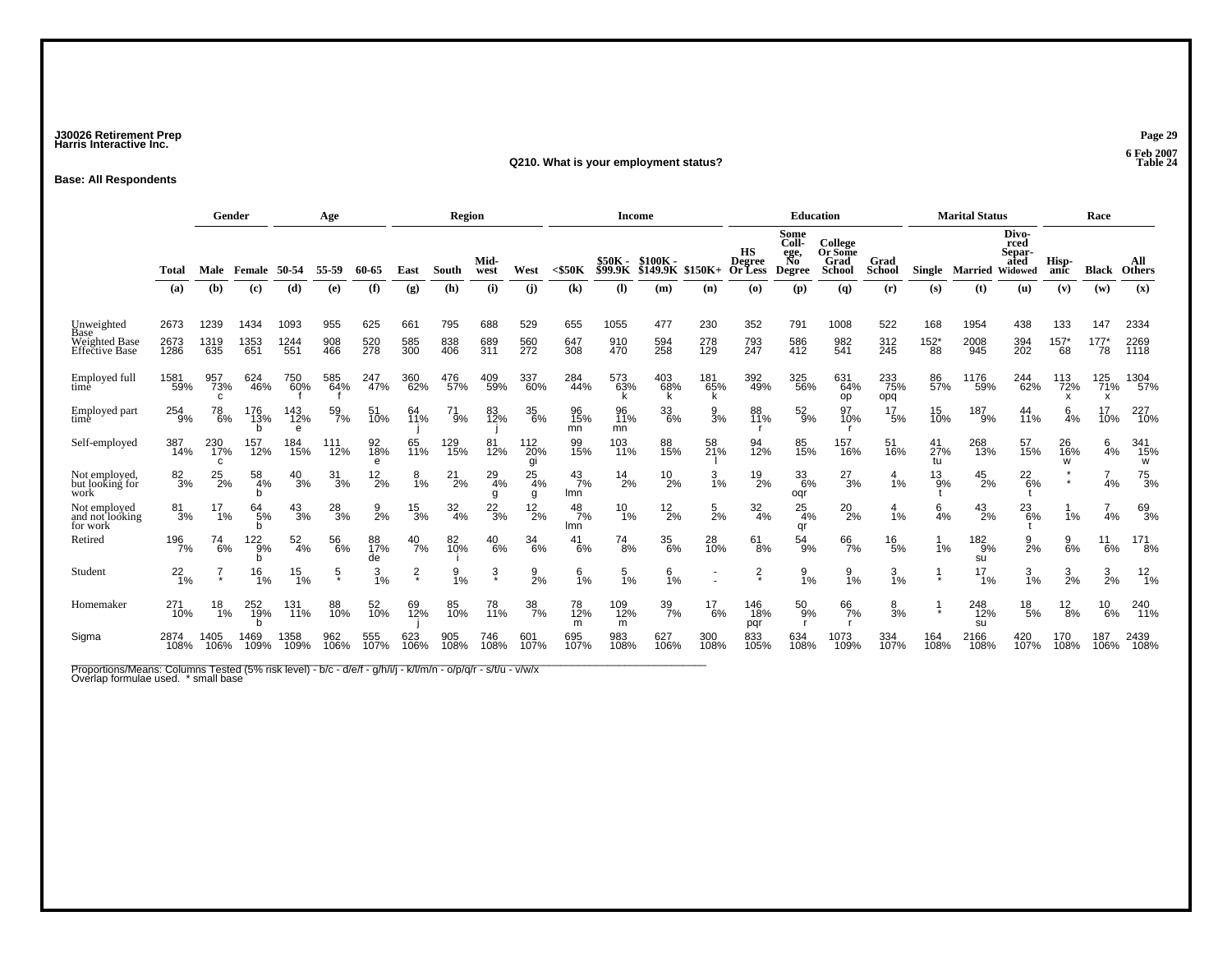### **J30026 Retirement Prep Page 30 Harris Interactive Inc.**

#### **Q216. What is the highest level of education you have completed or the highest degree you have received? Table 25**

**Base: All Respondents**

|                                                                             |              | Gender                     |                  |                 | Age        |                  |                          | Region          |                   |                   |                            | <b>Income</b>             |                                |                      |                                       | <b>Education</b>                             |                                      |                                            |                           | <b>Marital Status</b>  |                                 |                      | Race                |                            |
|-----------------------------------------------------------------------------|--------------|----------------------------|------------------|-----------------|------------|------------------|--------------------------|-----------------|-------------------|-------------------|----------------------------|---------------------------|--------------------------------|----------------------|---------------------------------------|----------------------------------------------|--------------------------------------|--------------------------------------------|---------------------------|------------------------|---------------------------------|----------------------|---------------------|----------------------------|
|                                                                             | Total        | Male                       | Female           | 50-54           | 55-59      | 60-65            | East                     | South           | Mid-<br>west      | West              | $<$ \$50 $K$               | \$50K -<br><b>\$99.9K</b> | $$100K -$<br>$$149.9K$ \$150K+ |                      | нs<br><b>Degree</b><br><b>Or Less</b> | Some<br>Coll-<br>ege,<br>No<br><b>Degree</b> | College<br>Or Some<br>Grad<br>School | Grad<br><b>School</b>                      |                           | Single Married Widowed | Divo-<br>rced<br>Separ-<br>ated | Hisp-<br>anic        | <b>Black Others</b> | All                        |
|                                                                             | (a)          | (b)                        | (c)              | (d)             | (e)        | (f)              | (g)                      | (h)             | (i)               | (i)               | $\left( \mathbf{k}\right)$ | (I)                       | (m)                            | (n)                  | $\boldsymbol{\omega}$                 | (p)                                          | (q)                                  | (r)                                        | (s)                       | (t)                    | (u)                             | (v)                  | (w)                 | (x)                        |
| Unweighted<br>Base                                                          | 2673         | 1239                       | 1434             | 1093            | 955        | 625              | 661                      | 795             | 688               | 529               | 655                        | 1055                      | 477                            | 230                  | 352                                   | 791                                          | 1008                                 | 522                                        | 168                       | 1954                   | 438                             | 133                  | 147                 | 2334                       |
| <b>Weighted Base</b><br><b>Effective Base</b>                               | 2673<br>1286 | 1319<br>635                | 1353<br>651      | 1244<br>551     | 908<br>466 | 520<br>278       | 585<br>300               | 838<br>406      | 689<br>311        | 560<br>272        | 647<br>308                 | 910<br>470                | 594<br>258                     | 278<br>129           | 793<br>247                            | 586<br>412                                   | 982<br>541                           | 312<br>245                                 | $^{152^{\star}}_{88}$     | 2008<br>945            | 394<br>202                      | $^{157^*}_{68}$      | $177*$<br>78        | 2269<br>1118               |
| <b>HIGH SCHOOL</b><br>OR LESS (NET)                                         | 793<br>30%   | 257<br>19%                 | 536<br>40%       | 386<br>31%<br>e | 230<br>25% | 178<br>34%<br>e  | 189<br>32%               | 235<br>28%      | 286<br>41%<br>ghj | 83<br>15%         | 300<br>46%<br>lmn          | 317<br>35%<br>mn          | 113<br>19%<br>n                | 23<br>8%             | 793<br>100%<br>pqr                    |                                              |                                      |                                            | 26<br>17%                 | 596<br>30%<br>s        | 133<br>34%<br>s                 | 35<br>22%            | 39<br>22%           | 715<br>32%                 |
| Less than high<br>school                                                    | 5            | Ş                          | $\frac{2}{x}$    | 3               |            | $\frac{2}{3}$    |                          |                 | $\frac{2}{x}$     | $\frac{3}{1\%}$   | $\frac{2}{x}$              | $\frac{3}{5}$             |                                |                      | 5<br>1%                               |                                              |                                      |                                            |                           | $\blacksquare$         | $\frac{2}{x}$                   |                      |                     | $\frac{5}{\ast}$           |
| Some high<br>school                                                         | 39<br>1%     | 21<br>2%                   | 18<br>1%         | $^{26}_{2\%}$   | 8<br>1%    | 5<br>1%          | $\overline{\phantom{a}}$ | 16<br>2%<br>g   | 19<br>3%<br>gj    | 3<br>1%           | $\frac{22}{3%}$<br>In.     | 9<br>1%                   | 8<br>1%                        |                      | $39 \atop 5\%$<br>pqr                 |                                              |                                      |                                            |                           | $\frac{33}{2\%}$       | 6<br>2%                         | $\overline{7}$<br>4% | $\blacksquare$      | $\frac{32}{1\%}$           |
| High school or<br>equivalent (e.g.,<br>GED)                                 | 749<br>28%   | 233<br>18%                 | 516<br>38%       | 356<br>29%      | 222<br>24% | 171<br>33%<br>e  | 189<br>32%               | $^{219}_{26\%}$ | 264<br>38%<br>hj  | 77<br>14%         | 276<br>43%<br>lmn          | 305<br>34%<br>mn          | 104<br>18%<br>n                | $^{23}_{8\%}$        | 749<br>94%<br>pqr                     |                                              |                                      |                                            | 26<br>17%                 | 564<br>28%<br>s        | 125<br>32%<br>s                 | 28<br>18%            | 39<br>22%           | 677<br>30%<br>$\mathsf{v}$ |
| <b>ATTENDED</b><br><b>COLLEGE OR</b><br>COLLEGE<br>DEGREE (NET)             | 1426<br>53%  | 57%<br>C.                  | 675<br>50%       | 694<br>56%      | 477<br>53% | 254<br>49%       | 291<br>50%               | 455<br>54%      | 305<br>44%        | 374<br>67%<br>ghi | 311<br>48%                 | 491<br>54%                | 312<br>53%                     | 158<br>57%           |                                       | 586<br>100%<br>oqr                           | 840<br>85%<br>or                     | $\sim$                                     | 90<br>59%                 | 1064<br>53%            | 214<br>54%                      | 94<br>60%            | 98<br>55%           | 1199<br>53%                |
| Some college.<br>but no degree                                              | 586<br>22%   | 297<br>23%                 | 289<br>21%       | 294<br>24%      | 179<br>20% | 113<br>22%       | 115<br>20%               | 187<br>22%      | 134<br>20%        | 150<br>27%<br>gi  | 147<br>23%                 | 224<br>25%                | 123<br>21%                     | 46<br>17%            | $\sim$                                | 586<br>100%<br>oqr                           |                                      | ÷.                                         | 30<br>20%                 | 422<br>21%             | 109<br>28%                      | 33<br>21%            | 53<br>30%           | 483<br>21%                 |
| Associate's<br>degree                                                       | 273<br>10%   | 129<br>10%                 | 144<br>11%       | 129<br>10%      | 94<br>10%  | 51<br>10%        | 59<br>10%                | 80<br>10%       | 64<br>9%          | 70<br>12%         | 77<br>12%<br>m             | 108<br>12%<br>m           | 33<br>6%                       | 21<br>7%             |                                       |                                              | 273<br>28%<br>opr                    | $\overline{\phantom{a}}$                   | 26<br>17%                 | 198<br>10%             | 40<br>10%                       | 11<br>7%             | 20<br>11%           | 235<br>10%                 |
| College (e.g., B.A., B.S.)                                                  | 567<br>21%   | 324<br>25%<br>C            | 243<br>18%       | 271<br>22%      | 204<br>22% | 18%              | 117<br>20%               | 189<br>23%      | 106<br>15%        | 154<br>28%<br>gi  | 87<br>13%                  | 159<br>17%                | 157<br>26%<br>kl               | 91<br>33%<br>kl      |                                       |                                              | 567<br>58%<br>opr                    | $\blacksquare$<br>$\blacksquare$           | 33<br>22%                 | 445<br>22%             | 65<br>16%                       | 50<br>32%<br>WX      | 25<br>14%           | 481<br>21%                 |
| <b>ATTENDED</b><br>GRADUATE<br><b>SCHOOL OR</b><br>GRADUATE<br>DEGREE (NET) | 454<br>17%   | 312<br>24%                 | 143<br>11%       | 165<br>13%      | 202<br>22% | 88<br>17%        | 105<br>18%               | 148<br>18%      | 98<br>14%         | 103<br>18%        | 35<br>5%                   | 102<br>11%                | 169<br>29%<br>kl               | 97<br>$\frac{35}{k}$ |                                       |                                              | 143<br>15%<br><b>OD</b>              | 312<br>100%<br>opq                         | 36<br>24%<br>$\mathbf{u}$ | 347<br>17%             | 47<br>12%                       | 28<br>18%            | 40<br>22%           | 354<br>16%                 |
| Some graduate<br>school, but no<br>degree                                   | 143<br>5%    | 97<br>$7\%$<br>C           | $^{45}_{3\%}$    | 51<br>4%        | 59<br>7%   | 32 <sub>6%</sub> | $^{28}_{5\%}$            | $^{46}_{6\%}$   | 28<br>4%          | $^{41}_{7\%}$     | $^{21}_{3\%}$              | $\frac{31}{3%}$           | $^{45}_{.8\%}$<br>kl           | $^{26}_{9%}$<br>кī   |                                       |                                              | 143<br>15%<br>opr                    | $\overline{\phantom{a}}$<br>$\blacksquare$ | $^{10}_{6\%}$             | 109<br>5%              | 19<br>5%                        | $\frac{9}{6}$ %      | $\frac{13}{7\%}$    | $113 \atop 5\%$            |
| Graduate<br>school (e.g.<br>M.S., M.D.,<br>Ph.D.)                           | 312<br>12%   | 214<br>16%<br>$\mathbf{C}$ | $\frac{98}{7\%}$ | $^{113}_{9\%}$  | 143<br>16% | 56<br>11%        | 77<br>13%                | 102<br>12%      | 71<br>10%         | 62<br>11%         | $^{14}_{2\%}$              | 70<br>8%                  | $^{124}_{21\%}$<br>kl          | 71<br>25%<br>kl      |                                       |                                              |                                      | 312<br>100%<br>opq                         | 26<br>17%<br>$\mathbf{u}$ | 238<br>12%<br>u        | $^{27}_{7\%}$                   | 19<br>12%            | 26<br>15%           | 242<br>11%                 |

Proportions/Means: Columns Tested (5% risk level) - b/c - d/e/f - g/h/i/j - k/l/m/n - o/p/q/r - s/t/u - v/w/x<br>Overlap formulae used. \* small base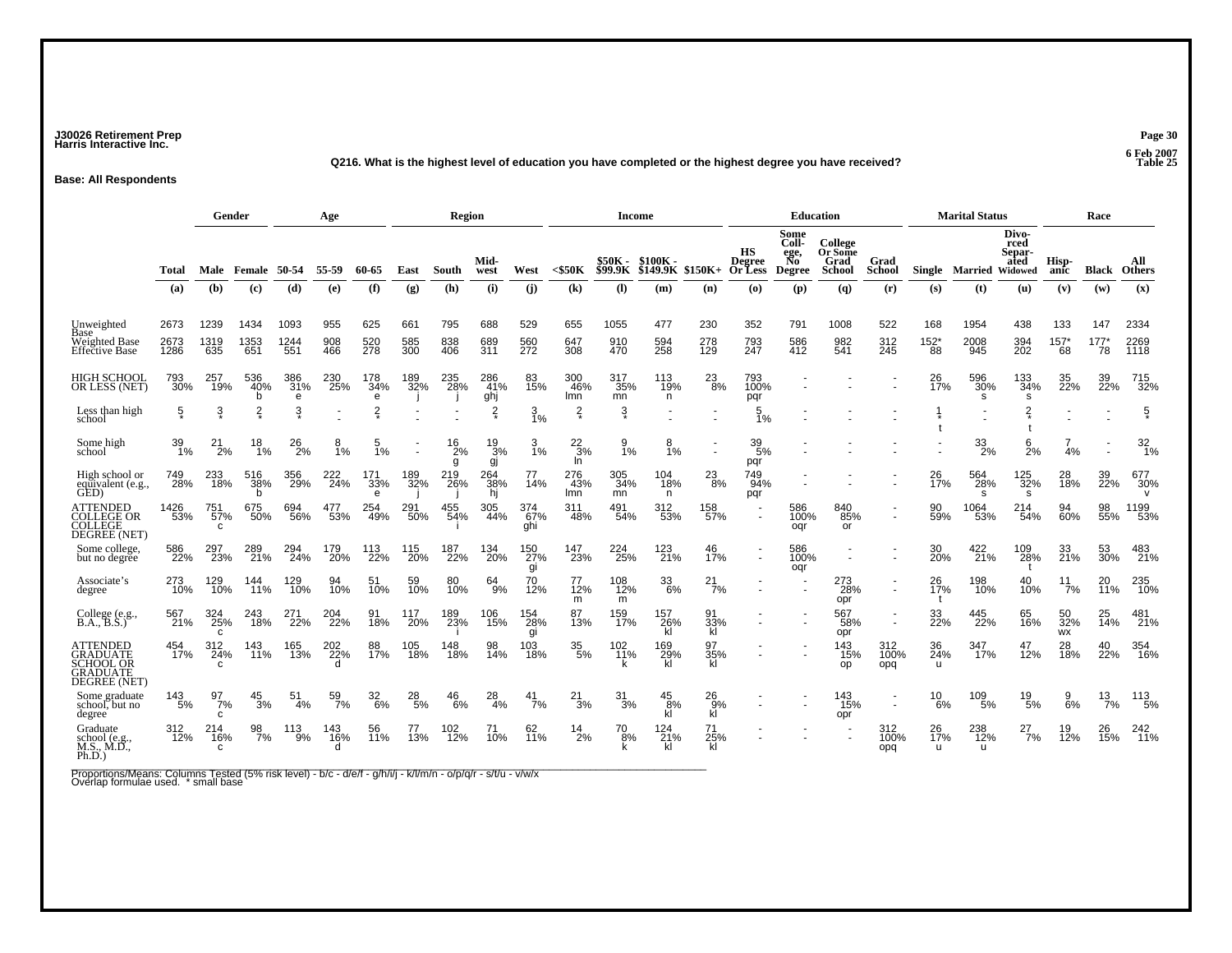### **J30026 Retirement Prep Page 31 Harris Interactive Inc.**

**Q216. What is the highest level of education you have completed or the highest degree you have received? Table 25**

**Base: All Respondents**

|               |              | Gender       |                          |              | Age          |              |             | Region       |                     |             |               | Income       |                                                     |             |                                                                                            |                                    | <b>Education</b>                            |                       |               | <b>Marital Status</b>         |                                        |                      | Race         |                                        |
|---------------|--------------|--------------|--------------------------|--------------|--------------|--------------|-------------|--------------|---------------------|-------------|---------------|--------------|-----------------------------------------------------|-------------|--------------------------------------------------------------------------------------------|------------------------------------|---------------------------------------------|-----------------------|---------------|-------------------------------|----------------------------------------|----------------------|--------------|----------------------------------------|
|               | Total<br>(a) | (b)          | Male Female 50-54<br>(c) | (d)          | 55-59<br>(e) | 60-65<br>(f) | East<br>(g) | South<br>(h) | Mid-<br>west<br>(i) | West<br>(j) | <\$50K<br>(k) | $\mathbf{I}$ | \$50K - \$100K -<br>\$99.9K \$149.9K \$150K+<br>(m) | (n)         | HS<br>Degree No <sup>o</sup><br>Or Less Degree<br>$\boldsymbol{\left( \mathbf{0} \right)}$ | Some<br>Coll-<br>ege,<br>No<br>(p) | College<br>Or Some<br>Grad<br>School<br>(q) | Grad<br>School<br>(r) | Single<br>(s) | <b>Married Widowed</b><br>(t) | Divo-<br>rced<br>Separ-<br>ated<br>(u) | Hisp-<br>anic<br>(v) | Black<br>(w) | All<br><b>Others</b><br>$(\mathbf{x})$ |
| Weighted Base | 2673         | 1319         | 1353                     | 1244         | 908          | 520          | 585         | 838          | 689                 | 560         | 647           | 910          | 594                                                 | 278         | 793                                                                                        | 586                                | 982                                         | 312                   | $152*$        | 2008                          | 394                                    | 157'                 | $177*$       | 2269                                   |
| Sigma         | 2673<br>100% | 1319<br>100% | 1353<br>100%             | 1244<br>100% | 908<br>100%  | 520<br>100%  | 585<br>100% | 838<br>100%  | 689<br>100%         | 560<br>100% | 647<br>100%   | 910<br>100%  | 594<br>100%                                         | 278<br>100% | 793<br>100%                                                                                | 586<br>100%                        | 982<br>100%                                 | 312<br>100%           | 152<br>100%   | 2008<br>100%                  | 394<br>100%                            | 157<br>100%          | 177<br>100%  | 2269<br>100%                           |

Proportions/Means: Columns Tested (5% risk level) - b/c - d/e/f - g/h/i/j - k/l/m/n - o/p/q/r - s/t/u - v/w/x<br>Overlap formulae used. \* small base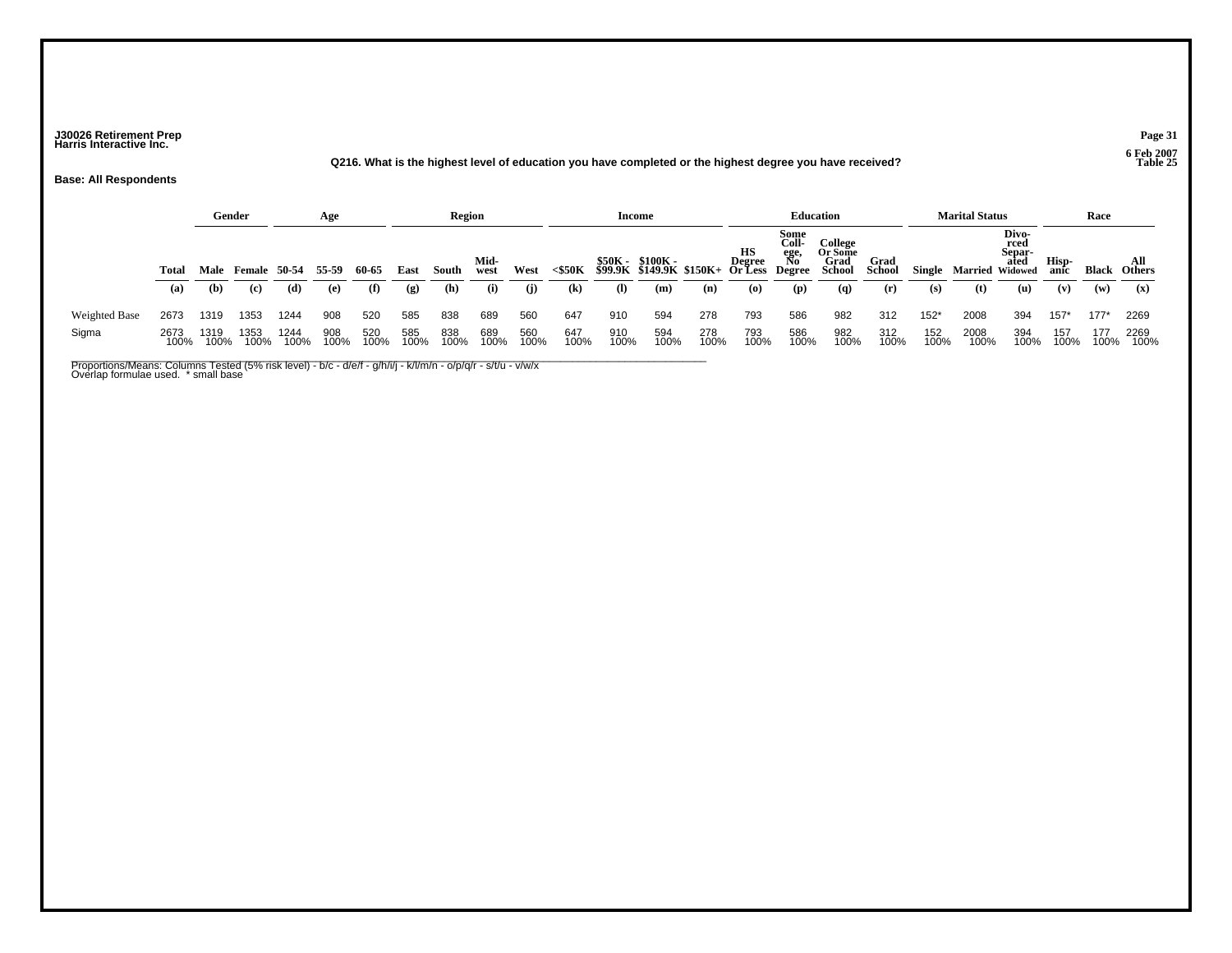### **J30026 Retirement Prep Page 32 Harris Interactive Inc.**

#### **Q232. Which of the following income categories best describes your total 2006 household income? Table 26**

**Base: All Respondents**

|                                            |                      | Gender              |                       |                     | Age               |                        |                             | <b>Region</b>     |                      |                   |                            |                             | <b>Income</b>       |                               |                                       |                                              | <b>Education</b>                     |                       |                             | <b>Marital Status</b> |                                            |                        | Race                      |                      |
|--------------------------------------------|----------------------|---------------------|-----------------------|---------------------|-------------------|------------------------|-----------------------------|-------------------|----------------------|-------------------|----------------------------|-----------------------------|---------------------|-------------------------------|---------------------------------------|----------------------------------------------|--------------------------------------|-----------------------|-----------------------------|-----------------------|--------------------------------------------|------------------------|---------------------------|----------------------|
|                                            | Total                | Male                | Female                | 50-54               | 55-59             | 60-65                  | East                        | South             | Mid-<br>west         | West              | $<$ \$50 $K$               | \$50K -<br><b>\$99.9K</b>   | \$100K-<br>\$149.9K | $$150K+$                      | HS<br><b>Degree</b><br><b>Or Less</b> | Some<br>Coll-<br>ege,<br>No<br><b>Degree</b> | College<br>Or Some<br>Grad<br>School | Grad<br><b>School</b> |                             | Single Married        | Divo-<br>rced<br>Separ-<br>ated<br>Widowed | Hisp-<br>anic          | <b>Black</b>              | All<br><b>Others</b> |
|                                            | (a)                  | (b)                 | (c)                   | (d)                 | (e)               | (f)                    | $\left( \mathbf{g} \right)$ | (h)               | (i)                  | (i)               | $\left( \mathbf{k}\right)$ | $\left( \mathbf{I} \right)$ | (m)                 | (n)                           | $\boldsymbol{\omega}$                 | (p)                                          | (q)                                  | (r)                   | (s)                         | (t)                   | (u)                                        | (v)                    | (w)                       | (x)                  |
| Unweighted<br>Base<br><b>Weighted Base</b> | 2673<br>2673<br>1286 | 1239<br>1319<br>635 | 1434<br>1353<br>651   | 1093<br>1244<br>551 | 955<br>908<br>466 | 625<br>520<br>278      | 661<br>585<br>300           | 795<br>838<br>406 | 688<br>689<br>311    | 529<br>560<br>272 | 655<br>647                 | 1055<br>910                 | 477<br>594<br>258   | 230<br>278<br>129             | 352<br>793<br>247                     | 791<br>586<br>412                            | 1008<br>982<br>541                   | 522<br>312<br>245     | 168<br>$^{152^{\ast}}_{88}$ | 1954<br>2008          | 438<br>394<br>202                          | 133<br>$157*$          | 147<br>177                | 2334<br>2269         |
| <b>Effective Base</b>                      |                      |                     |                       |                     |                   |                        |                             |                   |                      |                   | 308                        | 470                         |                     |                               |                                       |                                              |                                      |                       |                             | 945                   |                                            | 68                     | 78                        | <b>1118</b>          |
| Less than<br>\$15,000                      | 92<br>3%             | 26<br>2%            | 66<br>5%<br>b         | 49<br>4%            | $^{29}_{3\%}$     | 14<br>3%               | 14<br>2%                    | $^{28}_{3\%}$     | 33<br>5%             | 17<br>3%          | 92<br>14%<br>lmn           |                             |                     |                               | 40<br>5%                              | 17<br>3%<br>$\mathsf{r}$                     | 35<br>4%<br>$\mathsf{r}$             | $\star$               | 17<br>11%                   | 11<br>1%              | 63<br>16%                                  | $\star$                | 4%                        | 83<br>4%             |
| \$15,000 to<br>\$24,999                    | 101<br>4%            | $\frac{35}{3\%}$    | 66<br>5%<br>h         | 52<br>4%            | $^{29}_{3\%}$     | 21<br>-4%              | 17<br>3%                    | $^{41}_{5\%}$     | $\frac{32}{5\%}$     | $^{11}_{2\%}$     | 101<br>16%<br>lmn          |                             |                     |                               | $^{49}_{6\%}$<br>qr                   | 24<br>4%<br>-r                               | 27<br>3%<br><b>r</b>                 | $\star$               | 18<br>12%                   | $^{26}_{1\%}$         | 48<br>12%                                  | 1%                     | 11<br>6%                  | 89<br>4%             |
| \$25,000 to<br>\$34,999                    | 160<br>6%            | 58<br>4%            | $\frac{102}{8%}$<br>h | 75<br>6%            | 53<br>6%          | $\frac{32}{6\%}$       | $^{23}_{4\%}$               | 55<br>7%          | $^{54}_{\ 8\%}$<br>g | $^{28}_{\ 5\%}$   | 160<br>25%<br>lmn          |                             |                     |                               | 87<br>11%<br>qr                       | 40<br>7%<br>qr                               | 30<br>3%                             | $\frac{2}{1\%}$       | 11<br>7%                    | 99<br>5%              | 39<br>10%                                  | 5<br>3%                | 10<br>6%                  | 144<br>6%            |
| \$35,000 to<br>\$49,999                    | 293<br>11%           | 110<br>$.8\%$       | 184<br>14%<br>h       | 128<br>10%          | 80<br>9%          | 86<br>16%<br>de        | 72<br>12%                   | 11%               | 11%                  | 54<br>10%         | 293<br>45%<br>lmn          |                             |                     |                               | 123<br>16%<br>qr                      | 66<br>11%<br>-r                              | 93<br>9%<br>r.                       | 11<br>4%              | 27<br>$\overline{18\%}$     | 185<br>9%             | 73<br>18%                                  | 9<br>6%                | 16<br>$.9\%$              | 268<br>12%           |
| \$50,000 to<br>\$74,999                    | 498<br>19%           | 235<br>18%          | 263<br>19%            | 273<br>22%<br>ef    | 149<br>16%        | 76<br>15%              | 131<br>22%                  | 167<br>20%        | 120<br>17%           | 81<br>14%         |                            | 498<br>55%<br>kmn           |                     |                               | 171<br>22%<br>qr                      | 148<br>25%<br>qr                             | 145<br>15%                           | 34<br>11%             | 34<br>23%                   | 369<br>18%            | 74<br>19%                                  | 30<br>19%              | 50<br>28%<br>$\mathsf{x}$ | $^{412}_{18\%}$      |
| \$75,000 to<br>\$99,999                    | $^{412}_{15\%}$      | 213<br>16%          | 198<br>15%            | 190<br>15%          | 145<br>16%        | 76<br>15%              | 88<br>15%                   | 114<br>14%        | 115<br>17%           | 95<br>17%         |                            | 412<br>45%<br>kmn           |                     |                               | 146<br>18%<br>.r                      | 76<br>13%                                    | 153<br>16%                           | 37<br>12%             | $^{11}_{7\%}$               | 356<br>18%<br>su      | 31<br>8%                                   | 31<br>20%<br>W         | $^{12}_{7\%}$             | 364<br>16%<br>w      |
| \$100,000 to<br>\$124,999                  | 415<br>16%           | 236<br>18%<br>c     | 180<br>13%            | 170<br>14%          | 168<br>19%<br>d   | 77<br>15%              | 63<br>11%                   | 146<br>17%<br>q   | 95<br>14%            | 111<br>20%<br>gi  |                            |                             | 415<br>70%<br>kln   | $\sim$                        | 96<br>12%                             | 89<br>15%                                    | 151<br>15%                           | 80<br>26%<br>opq      | $\frac{11}{7\%}$            | 362<br>18%<br>su      | $^{19}_{\ 5\%}$                            | 22<br>14%              | 26<br>15%                 | 356<br>16%           |
| \$125,000 to<br>\$149,999                  | 179<br>7%            | 118<br>9%<br>c      | 60<br>4%              | 70<br>6%            | $\frac{70}{8\%}$  | 38<br>7%               | 44<br>8%                    | $^{49}_{6\%}$     | 31<br>5%             | 54<br>10%         |                            |                             | 179<br>30%<br>kln   | $\overline{\phantom{a}}$<br>٠ | 17<br>2%                              | 34<br>6%<br>o                                | 83<br>8%<br>$\circ$                  | 45<br>14%<br>opq      | 3<br>2%                     | 157<br>8%<br>su       | 9<br>2%                                    | 28<br><b>18%</b><br>WX | 8<br>5%                   | 133<br>6%            |
| \$150,000 to<br>\$199,999                  | $^{133}_{\ 5\%}$     | 80<br>6%            | 54<br>4%              | 55<br>4%            | $^{46}_{5\%}$     | 32<br>$\overline{6}\%$ | 46<br>$.8\%$<br>h.          | 28<br>3%          | $^{29}_{4\%}$        | 30<br>5%          |                            |                             |                     | 133<br>48%<br>klm             | $^{13}_{2\%}$                         | 21<br>4%                                     | 69<br>7%<br>op                       | 30<br>10%<br>op       |                             | 116<br>6%<br>su       | 6<br>2%                                    | $\overline{7}$<br>4%   | 6<br>3%                   | 121<br>5%            |
| \$200,000 to<br>\$249,999                  | 71<br>3%             | 52<br>4%<br>C       | 20<br>1%              | $\frac{33}{3\%}$    | $^{28}_{3\%}$     | 10<br>2%               | 17<br>3%                    | $^{19}_{2\%}$     | $\frac{22}{3%}$      | 13<br>2%          |                            |                             |                     | 71<br>26%<br>klm              | 10<br>1%                              | 9<br>2%                                      | 33<br>3%                             | 19<br>6%<br>op        | 5<br>3%<br>u                | 62<br>3%<br>u         | $\frac{2}{x}$                              | 5<br>3%                | 4%                        | 58<br>3%             |
| \$250,000 or<br>more                       | $^{73}_{3\%}$        | 57<br>4%<br>C       | 16<br>1%              | $\frac{35}{3\%}$    | $^{25}_{3\%}$     | $^{13}_{2\%}$          | $^{20}_{3\%}$               | $^{21}_{3\%}$     | 17<br>2%             | $\frac{16}{3%}$   |                            |                             |                     | 73<br>26%<br>klm              | $\overline{\phantom{a}}$              | 16<br>3%<br>o                                | 36<br>4%<br>$\circ$                  | $^{22}_{7\%}$<br>opq  |                             | 66<br>3%<br>u         | $\frac{3}{1\%}$                            |                        | 6<br>3%                   | $64 \over 3\%$       |
| Decline to<br>answer                       | 244<br>9%            | 100<br>8%           | 144<br>11%            | 113<br>9%           | 86<br>9%          | 46<br>9%               | 51<br>9%                    | 76<br>9%          | 66<br>10%            | 51<br>9%          |                            |                             |                     |                               | 40<br>5%                              | 46<br>8%                                     | 126<br>13%<br>op                     | 32<br>10%<br>$\Omega$ | 15<br>10%                   | 198<br>10%            | 27<br>7%                                   | 19<br>12%              | 17<br>10%                 | 176<br>8%            |

Proportions/Means: Columns Tested (5% risk level) - b/c - d/e/f - g/h/i/j - k/l/m/n - o/p/q/r - s/t/u - v/w/x<br>Overlap formulae used. \* small base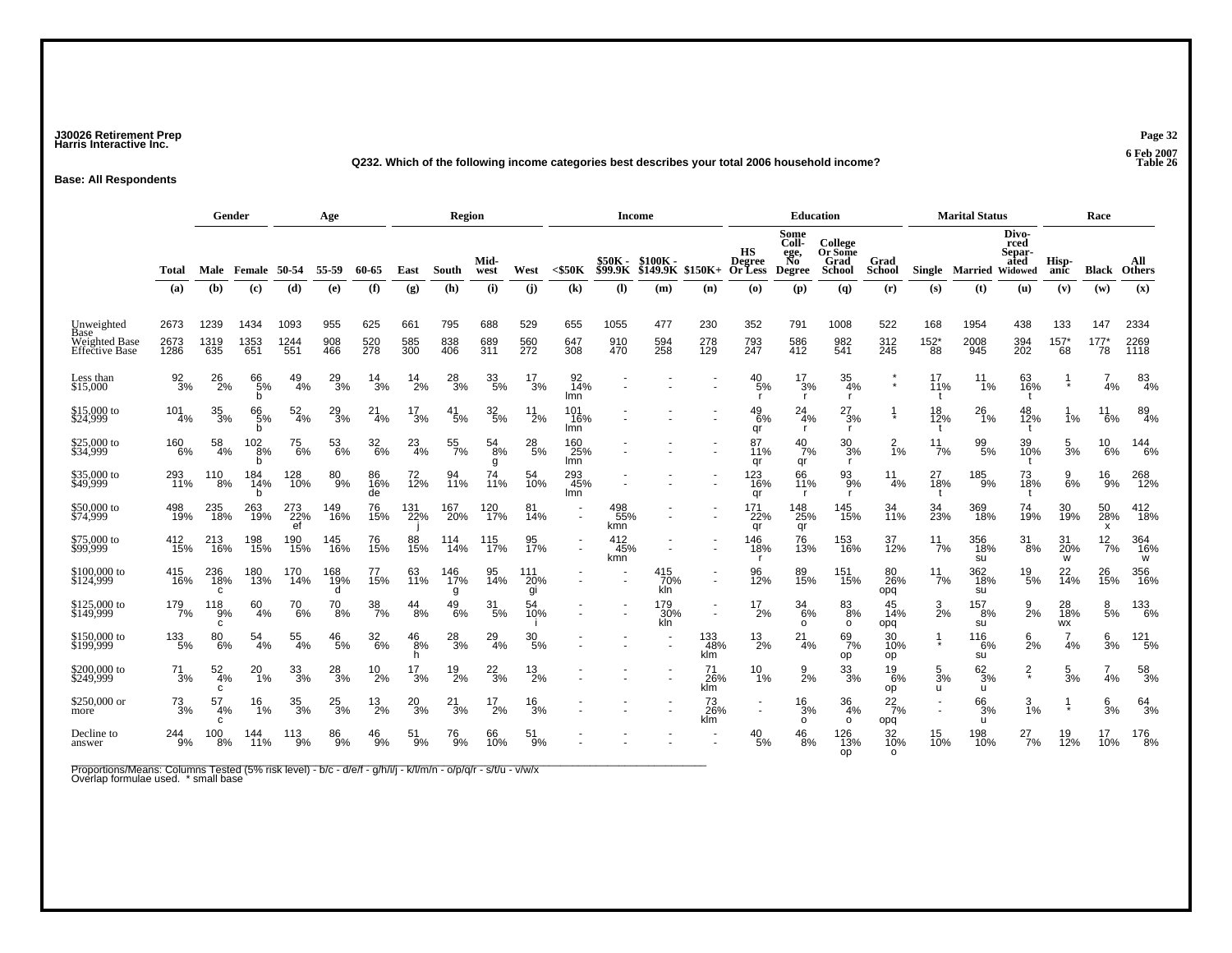### **J30026 Retirement Prep Page 33 Harris Interactive Inc.**

#### **Q232. Which of the following income categories best describes your total 2006 household income? Table 26**

**Base: All Respondents**

|               |              |              | Gender        |              | Age          |              |             | <b>Region</b> |                     |             |                                         | Income       |                                                     |             |                                                                                            |                                    | <b>Education</b>                                     |                              |               | <b>Marital Status</b>         |                                        |                      | Race         |                                        |
|---------------|--------------|--------------|---------------|--------------|--------------|--------------|-------------|---------------|---------------------|-------------|-----------------------------------------|--------------|-----------------------------------------------------|-------------|--------------------------------------------------------------------------------------------|------------------------------------|------------------------------------------------------|------------------------------|---------------|-------------------------------|----------------------------------------|----------------------|--------------|----------------------------------------|
|               | Total<br>(a) | Male<br>(b)  | Female<br>(c) | 50-54<br>(d) | 55-59<br>(e) | 60-65<br>(f) | East<br>(g) | South<br>(h)  | Mid-<br>west<br>(i) | West<br>(i) | $<$ \$50K<br>$\left( \mathbf{k}\right)$ | $\mathbf{I}$ | \$50K - \$100K -<br>\$99.9K \$149.9K \$150K+<br>(m) | (n)         | HS<br>Degree No <sup>V</sup><br>Or Less Degree<br>$\boldsymbol{\left( \mathbf{0} \right)}$ | Some<br>Coll-<br>ege,<br>No<br>(p) | College<br>Or Some<br>Grad<br>School<br>$\mathbf{q}$ | <b>Grad</b><br>School<br>(r) | Single<br>(s) | <b>Married Widowed</b><br>(t) | Divo-<br>rced<br>Separ-<br>ated<br>(u) | Hisp-<br>anic<br>(v) | Black<br>(w) | All<br><b>Others</b><br>$(\mathbf{x})$ |
| Weighted Base | 2673         | 1319         | 1353          | 1244         | 908          | 520          | 585         | 838           | 689                 | 560         | 647                                     | 910          | 594                                                 | 278         | 793                                                                                        | 586                                | 982                                                  | 312                          | $152*$        | 2008                          | 394                                    | 157'                 | $177*$       | 2269                                   |
| Sigma         | 2673<br>100% | 1319<br>100% | 1353<br>100%  | 1244<br>100% | 908<br>100%  | 520<br>100%  | 585<br>100% | 838<br>100%   | 689<br>100%         | 560<br>100% | 647<br>100%                             | 910<br>100%  | 594<br>100%                                         | 278<br>100% | 793<br>100%                                                                                | 586<br>100%                        | 982<br>100%                                          | 312<br>100%                  | 152<br>100%   | 2008<br>100%                  | 394<br>100%                            | 157<br>100%          | 177<br>100%  | 2269<br>100%                           |

Proportions/Means: Columns Tested (5% risk level) - b/c - d/e/f - g/h/i/j - k/l/m/n - o/p/q/r - s/t/u - v/w/x<br>Overlap formulae used. \* small base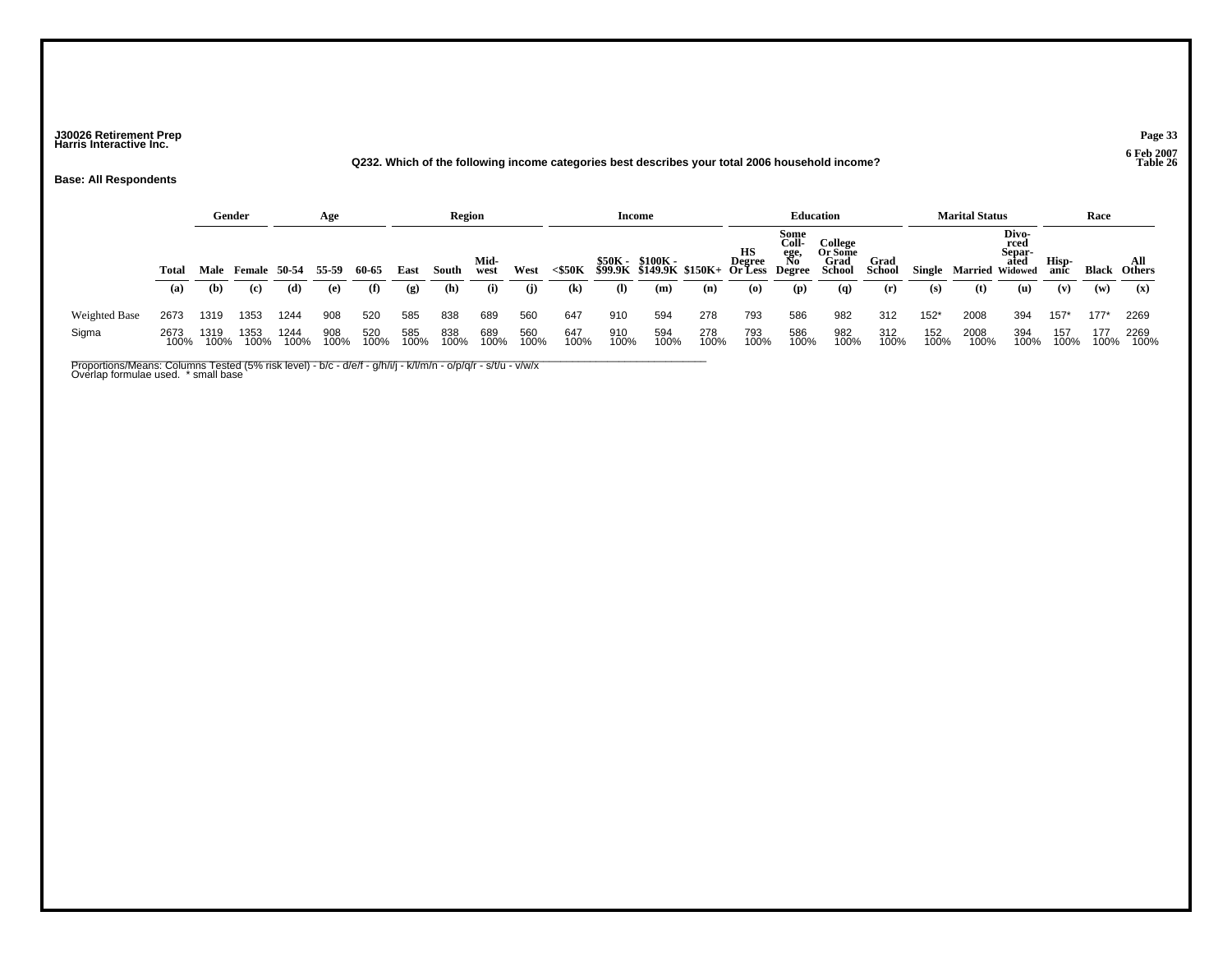### **J30026 Retirement Prep Page 34 Harris Interactive Inc.**

#### **Q244. Racial Background Table 27**

**Base: All Respondents**

|                                                                     |                      | Gender                 |                     |                     | Age               |                   |                   | Region            |                   |                      |                   | <b>Income</b>         |                     |                   |                                          | <b>Education</b>                             |                                             |                       |                             | <b>Marital Status</b>    |                                 |                        | Race                 |                          |
|---------------------------------------------------------------------|----------------------|------------------------|---------------------|---------------------|-------------------|-------------------|-------------------|-------------------|-------------------|----------------------|-------------------|-----------------------|---------------------|-------------------|------------------------------------------|----------------------------------------------|---------------------------------------------|-----------------------|-----------------------------|--------------------------|---------------------------------|------------------------|----------------------|--------------------------|
|                                                                     | Total                |                        | Male Female 50-54   |                     | 55-59             | 60-65             | East              | South             | Mid-<br>west      | West                 | $<$ \$50 $K$      | \$50K -<br>\$99.9K    | \$100K-<br>\$149.9K | \$150K+           | нs<br><b>Degree</b><br><b>Or Less</b>    | Some<br>Coll-<br>ege,<br>No<br><b>Degree</b> | College<br>Or Some<br>Grad<br><b>School</b> | Grad<br><b>School</b> |                             | Single Married Widowed   | Divo-<br>rced<br>Separ-<br>ated | Hisp-<br>anic          | Black                | All<br><b>Others</b>     |
|                                                                     | (a)                  | (b)                    | (c)                 | (d)                 | (e)               | (f)               | (g)               | (h)               | (i)               | (i)                  | (k)               | (1)                   | (m)                 | (n)               | $\boldsymbol{\left( \mathbf{0}\right) }$ | (p)                                          | $\left( q\right)$                           | (r)                   | (s)                         | (t)                      | (u)                             | (v)                    | (w)                  | (x)                      |
| Unweighted<br>Base<br><b>Weighted Base</b><br><b>Effective Base</b> | 2673<br>2673<br>1286 | 1239<br>1319<br>635    | 1434<br>1353<br>651 | 1093<br>1244<br>551 | 955<br>908<br>466 | 625<br>520<br>278 | 661<br>585<br>300 | 795<br>838<br>406 | 688<br>689<br>311 | 529<br>560<br>272    | 655<br>647<br>308 | 1055<br>910<br>470    | 477<br>594<br>258   | 230<br>278<br>129 | 352<br>793<br>247                        | 791<br>586<br>412                            | 1008<br>982<br>541                          | 522<br>312<br>245     | 168<br>$^{152^{\ast}}_{88}$ | 1954<br>2008<br>945      | 438<br>394<br>202               | 133<br>$^{157^*}_{68}$ | 147<br>$^{177}_{78}$ | 2334<br>2269<br>1118     |
| White                                                               | 2218<br>83%          | 1063<br>81%            | 1155<br>85%<br>h    | 984<br>79%          | 765<br>84%<br>d   | 468<br>90%<br>de  | 494<br>84%        | 677<br>81%        | 614<br>89%<br>hi  | 433<br>77%           | 579<br>90%<br>Im  | 765<br>84%            | 467<br>79%          | 236<br>85%        | 703<br>89%<br>pqr                        | 473<br>81%                                   | 808<br>82%<br><b>r</b>                      | 234<br>75%            | 108<br>71%                  | 1681<br>84%<br><b>s</b>  | 331<br>84%<br>s                 |                        |                      | 2218<br>98%<br><b>VW</b> |
| Hispanic                                                            | 157<br>6%            | $^{74}_{6\%}$          | $^{83}_{6\%}$       | 87<br>7%            | 54<br>6%          | $^{16}_{3\%}$     | 28<br>5%          | 47<br>6%          | 14<br>2%          | 12%<br>ghi           | 16<br>2%          | 61<br>7%<br>k         | 50<br>8%<br>ĸ       | $\frac{12}{4\%}$  | 35<br>4%                                 | $\frac{33}{6\%}$                             | $^{70}_{7\%}$                               | $^{19}_{6\%}$         | 8<br>5%                     | $^{115}_{6\%}$           | $^{25}_{6\%}$                   | 157<br>100%<br>WX      |                      |                          |
| <b>BLACK</b><br><b>AFRICAN</b><br><b>AMERICAN</b><br>(NET)          | 177<br>7%            | 105<br>8%              | $^{72}_{\ 5\%}$     | 115<br>9%<br>ef     | 46<br>5%          | $\frac{16}{3%}$   | $^{50}_{8\%}$     | 76<br>9%          | $\frac{31}{5\%}$  | 20<br>4%             | $\frac{44}{7\%}$  | 62<br>$\frac{1}{7}\%$ | 34<br>6%            | 19<br>7%          | 39<br>5%                                 | 53<br>9%<br>$\Omega$                         | 58<br>$-6%$                                 | $^{26}_{\,\,8\%}$     | 26<br>17%<br>tu             | 115<br>6%                | 34<br>9%                        |                        | 177<br>100%<br>VX    |                          |
| <b>Black</b>                                                        | 104<br>4%            | 62<br>$\overline{5}$ % | $\frac{42}{3%}$     | 71<br>6%<br>ef      | $^{25}_{3\%}$     | 2%                | 21<br>4%          | 57<br>7%          | 11<br>2%          | $^{15}_{3\%}$        | $^{25}_{4\%}$     | $^{40}_{4\%}$         | $^{23}_{4\%}$       | 11<br>4%          | $^{20}_{2\%}$                            | $\substack{36 \\ 6\%}$<br>oq                 | $^{29}_{3\%}$                               | $^{19}_{6\%}$<br>oq   | 14<br>9%                    | 71<br>4%                 | 4%                              |                        | 104<br>59%<br>VX     |                          |
| African<br>American                                                 | $\frac{73}{3%}$      | $\frac{42}{3%}$        | $\frac{30}{2\%}$    | 44<br>4%            | $^{21}_{2\%}$     | 8<br>1%           | $^{29}_{5\%}$     | $^{20}_{2\%}$     | $^{20}_{3\%}$     | $\frac{4}{1%}$       | $^{20}_{3\%}$     | $^{22}_{2\%}$         | $^{11}_{2\%}$       | 8<br>3%           | $^{20}_{2\%}$                            | $\frac{17}{3%}$                              | $^{28}_{3\%}$                               | $\frac{8}{2%}$        | 12<br>8%                    | $^{44}_{2\%}$            | 17<br>4%                        |                        | 73<br>41%<br>VX      |                          |
| Asian or Pacific<br>Islander                                        | 18<br>1%             | 10<br>1%               | 1%                  | $8_{1%}$            |                   | 6<br>1%           |                   | 4                 |                   | $^{13}_{2\%}$<br>ghi | $\frac{2}{x}$     | $\overline{7}$<br>1%  | 4<br>1%             | $\frac{2}{1%}$    | ŝ                                        | $\frac{3}{4}$                                | 11<br>1%                                    |                       | 4<br>2%                     | $12_{1\%}$               |                                 |                        |                      | $^{18}_{1\%}$            |
| Native American<br>or Alaskan<br>native                             | 11                   | 1%                     |                     | 6                   | 5<br>1%           |                   |                   | 5<br>1%           | 3                 | 3                    | $\frac{2}{x}$     |                       | 3<br>1%             | 5<br>2%           |                                          | 5<br>1%                                      | 3<br>÷                                      | 3<br>1%<br>o          | 1%                          | 8                        |                                 |                        |                      | $11 \n*$                 |
| Mixed racial<br>background                                          | 10                   | 4                      | $6\overline{6}$     | $\frac{5}{3}$       | $\frac{2}{x}$     | $\frac{2}{\ast}$  |                   | $\frac{5}{1%}$    |                   | $\frac{3}{1\%}$      |                   | $\frac{2}{x}$         | $\frac{6}{1%}$      |                   | ŝ                                        |                                              | 4                                           | $\frac{2}{1%}$        |                             | 8                        |                                 |                        |                      | $10 \choose 2$           |
| Other race                                                          | $12 \times$          | $\frac{5}{3}$          | 1%                  | $\frac{4}{1}$       | $\frac{2}{x}$     | $\frac{6}{1\%}$   |                   | 6<br>1%           | $\frac{2}{x}$     | 3<br>1%              |                   | $\frac{2}{x}$         | 9<br>2%             |                   | 5<br>1%                                  | $\frac{2}{x}$                                | $\frac{3}{4}$                               | $\frac{2}{1\%}$       | 1%                          | 10                       |                                 |                        |                      | $\frac{12}{1\%}$         |
| Decline to<br>answer                                                | $^{70}_{3\%}$        | 53<br>4%<br>C          | 18<br>1%            | $\frac{35}{3\%}$    | $^{29}_{3\%}$     | $\frac{6}{1%}$    | $^{12}_{2\%}$     | $^{18}_{2\%}$     | $^{22}_{3\%}$     | $^{18}_{3\%}$        | $\frac{2}{3}$     | $12_{1\%}$            | 21<br>4%<br>kl      | 4<br>1%           | 3                                        | $\frac{17}{3%}$<br>$\circ$                   | $^{26}_{3\%}$<br>$\circ$                    | $^{24}_{8\%}$<br>opq  | $\frac{2}{2}$ %             | 58<br>3%<br>$\mathbf{u}$ | $\frac{2}{3}$                   |                        |                      |                          |
| Sigma                                                               | 2673<br>100%         | 1319<br>100%           | 1353<br>100%        | 1244<br>100%        | 908<br>100%       | 520<br>100%       | 585<br>100%       | 838<br>100%       | 689<br>100%       | 560<br>100%          | 647<br>100%       | 910<br>100%           | 594<br>100%         | 278<br>100%       | 793<br>100%                              | 586<br>100%                                  | 982<br>100%                                 | 312<br>100%           | 152<br>100%                 | 2008<br>100%             | 394<br>100%                     | 157<br>100%            | 177<br>100%          | 2269<br>100%             |

Proportions/Means: Columns Tested (5% risk level) - b/c - d/e/f - g/h/i/j - k/l/m/n - o/p/q/r - s/t/u - v/w/x<br>Overlap formulae used. \* small base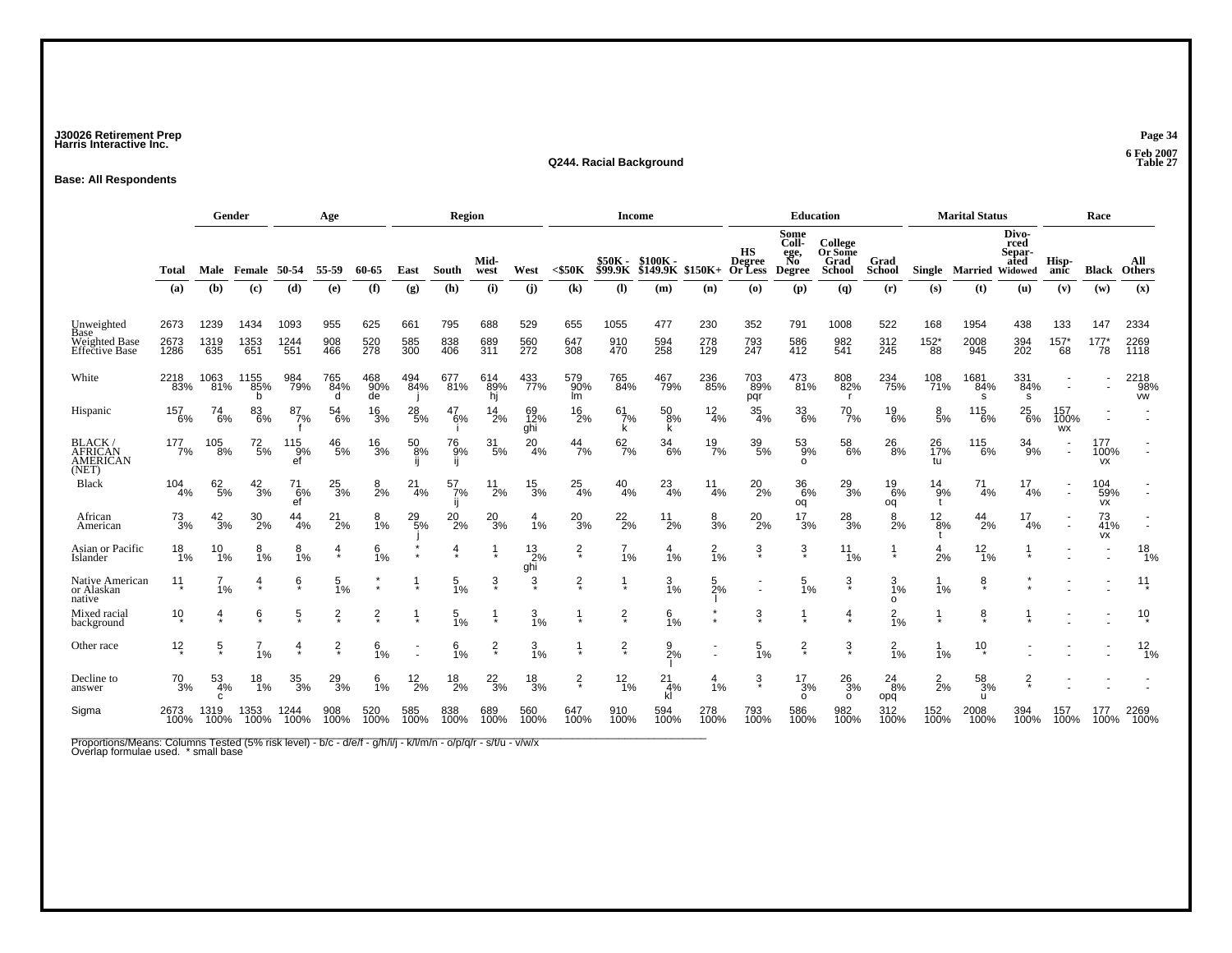### **J30026 Retirement Prep Page 35 Harris Interactive Inc.**

#### **Q202. What is your marital status?**

**Base: All Respondents**

|                                 |              |                  | Gender          |                 | Age             |               |                  | <b>Region</b>    |                     |                  |                                         | <b>Income</b>                    |                                  |                  |                                       |                                                                | <b>Education</b>                                   |                              |                                    | <b>Marital Status</b>    |                                                   |                      | Race                 |                             |
|---------------------------------|--------------|------------------|-----------------|-----------------|-----------------|---------------|------------------|------------------|---------------------|------------------|-----------------------------------------|----------------------------------|----------------------------------|------------------|---------------------------------------|----------------------------------------------------------------|----------------------------------------------------|------------------------------|------------------------------------|--------------------------|---------------------------------------------------|----------------------|----------------------|-----------------------------|
|                                 | Total<br>(a) | Male<br>(b)      | Female<br>(c)   | 50-54<br>(d)    | 55-59<br>(e)    | 60-65<br>(f)  | East<br>(g)      | South<br>(h)     | Mid-<br>west<br>(i) | West<br>(i)      | $<$ \$50K<br>$\left( \mathbf{k}\right)$ | \$50K -<br><b>\$99.9K</b><br>(I) | $$100K -$<br>\$149<br>.9К<br>(m) | \$150K+<br>(n)   | HS<br><b>Degree</b><br>Or Less<br>(o) | Some<br>Coll-<br>ege,<br>No<br><b>Degree</b><br>$(\mathbf{p})$ | College<br>Or Some<br>Grad<br><b>School</b><br>(q) | Grad<br><b>School</b><br>(r) | Single<br>(s)                      | Married<br>(t)           | Divo-<br>rced<br>Separ-<br>ated<br>Widowed<br>(u) | Hisp-<br>anic<br>(v) | Black<br>(w)         | All<br><b>Others</b><br>(x) |
|                                 |              |                  |                 |                 |                 |               |                  |                  |                     |                  |                                         |                                  |                                  |                  |                                       |                                                                |                                                    |                              |                                    |                          |                                                   |                      |                      |                             |
| Unweighted<br>Base              | 2673         | 1239             | 1434            | 1093            | 955             | 625           | 661              | 795              | 688                 | 529              | 655                                     | 1055                             | 477                              | 230              | 352                                   | 791                                                            | 1008                                               | 522                          | 168                                | 1954                     | 438                                               | 133                  | 147                  | 2334                        |
| Weighted Base<br>Effective Base | 2673<br>1286 | 1319<br>635      | 1353<br>651     | 1244<br>551     | 908<br>466      | 520<br>278    | 585<br>300       | 838<br>406       | 689<br>311          | 560<br>272       | 647<br>308                              | 910<br>470                       | 594<br>258                       | 278<br>129       | 793<br>247                            | 586<br>412                                                     | 982<br>541                                         | 312<br>245                   | $^{152^{\ast}}_{88}$               | 2008<br>945              | 394<br>202                                        | $^{157^*}_{68}$      | $^{177^{\ast}}_{78}$ | 2269<br>1118                |
| Single, never<br>married        | 152<br>6%    | 82<br>6%         | $^{70}_{\ 5\%}$ | 88<br>7%        | $^{47}_{\ 5\%}$ | $^{17}_{3\%}$ | $\frac{34}{6\%}$ | $\frac{35}{4\%}$ | $^{43}_{6\%}$       | 39<br>7%         | 72<br>11%<br>Imn                        | $^{45}_{\ 5\%}$                  | $^{14}_{2\%}$                    | $\frac{6}{2%}$   | $^{26}_{3\%}$                         | 30<br>5%                                                       | 69<br>7%<br>$\Omega$                               | 26<br>8%<br>$\Omega$         | 152<br>100%<br>tu                  |                          |                                                   | 8<br>5%              | 26<br>15%            | 115<br>5%                   |
| Married                         | 2008<br>75%  | 1047<br>79%<br>C | 961<br>71%      | 925<br>74%      | 701<br>77%      | 382<br>74%    | 456<br>78%       | 653<br>78%       | 505<br>73%          | 394<br>70%       | 322<br>50%                              | 725<br>80%                       | 519<br>87%<br>kl                 | 244<br>88%<br>kl | 596<br>75%                            | 422<br>72%                                                     | 752<br>77%                                         | 238<br>76%                   | $\overline{\phantom{a}}$<br>$\sim$ | 2008<br>100%<br>su       |                                                   | 115<br>73%           | 115<br>65%           | 1720<br>76%<br>w            |
| Divorced                        | 317<br>12%   | 104<br>8%        | 213<br>16%      | 145<br>12%      | 92<br>10%       | 80<br>15%     | $^{49}_{8\%}$    | 106<br>13%       | 91<br>13%           | 70<br>13%        | 182<br>28%<br>Imn                       | 83<br>9%<br>mn                   | $\frac{19}{3%}$                  | 11<br>4%         | 105<br>13%                            | 100<br>17%<br>qr                                               | 95<br>10%                                          | 17<br>6%                     |                                    |                          | 317<br>81%<br>st                                  | 16<br>10%            | 25<br>14%            | 276<br>12%                  |
| Separated                       | 19<br>1%     | 8<br>1%          | 1%              | 1%              | 6<br>Ī%         | <b>1%</b>     | $\frac{8}{1%}$   | 1%               | Ş                   | 4<br>1%          | $^{11}_{2\%}$                           | $\ddot{3}$                       | 1%                               |                  | 1%                                    |                                                                | $^{10}_{1\%}$                                      |                              |                                    |                          | $^{19}_{5\%}$<br>st                               | $\frac{2}{1}$ %      | $\frac{2}{1%}$       | 15<br>1%                    |
| Widowed                         | 58<br>2%     | $^{15}_{1\%}$    | $^{43}_{3\%}$   | $^{26}_{2\%}$   | $^{16}_{2\%}$   | $^{16}_{3%}$  | $\frac{15}{3%}$  | $^{13}_{2\%}$    | $^{15}_{2\%}$       | $^{16}_{3%}$     | $^{30}_{\ 5\%}$<br>Imn                  | $^{18}_{2\%}$                    | 1%                               |                  | $^{21}_{3\%}$                         | $\frac{8}{1\%}$                                                | 20<br>2%                                           | $\frac{9}{3}$ %              |                                    | $\overline{\phantom{a}}$ | 58<br>15%<br>st                                   | 5%                   | 4%                   | $^{42}_{2\%}$               |
| Living with<br>partner          | 119<br>4%    | 63<br>5%         | 55<br>4%        | $\frac{54}{4%}$ | $^{46}_{5\%}$   | $^{19}_{4\%}$ | $^{23}_{4\%}$    | $^{27}_{3\%}$    | $\frac{32}{5\%}$    | $\frac{37}{7}\%$ | $^{29}_{5\%}$                           | 35<br>4%                         | 33<br>6%                         | $^{17}_{6\%}$    | $\frac{37}{5\%}$                      | $^{24}_{4\%}$                                                  | $\frac{37}{4\%}$                                   | 20<br>6%                     |                                    |                          |                                                   | $\frac{9}{6%}$       | $\frac{2}{1}$ %      | $\frac{100}{4\%}$           |
| Sigma                           | 2673<br>100% | 1319<br>100%     | 1353<br>100%    | 1244<br>100%    | 908<br>100%     | 520<br>100%   | 585<br>100%      | 838<br>100%      | 689<br>100%         | 560<br>100%      | 647<br>100%                             | 910<br>100%                      | 594<br>100%                      | 278<br>100%      | 793<br>100%                           | 586<br>100%                                                    | 982<br>100%                                        | 312<br>100%                  | 152<br>100%                        | 2008<br>100%             | 394<br>100%                                       | 157<br>100%          | 177<br>100%          | 2269<br>100%                |

Proportions/Means: Columns Tested (5% risk level) - b/c - d/e/f - g/h/i/j - k/l/m/n - o/p/q/r - s/t/u - v/w/x<br>Overlap formulae used. \* small base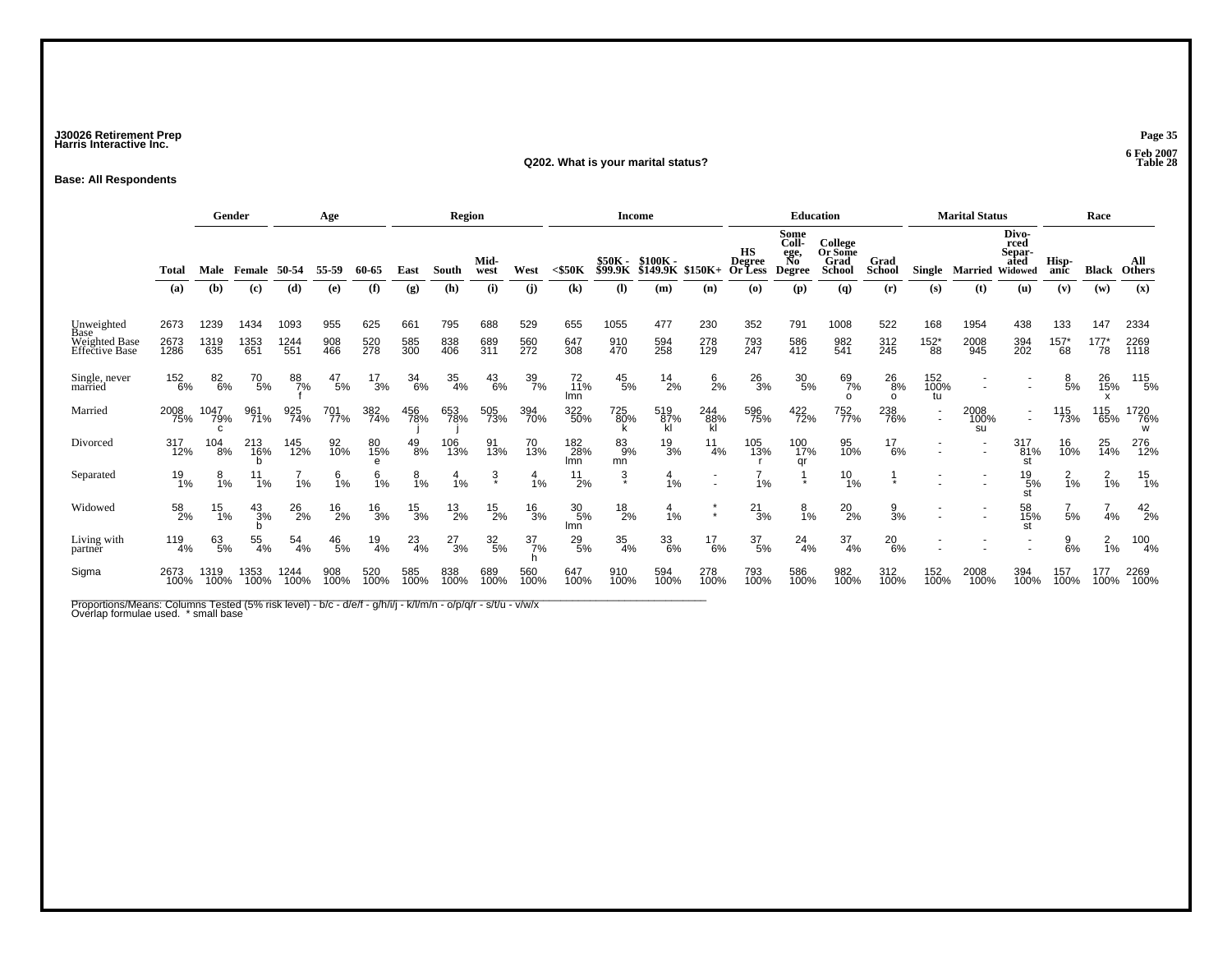### **J30026 Retirement Prep Page 36 Harris Interactive Inc.**

#### **Q206. How many children under the age of 18 live in your household?**

**Base: All Respondents**

|                                               |                              | Gender<br>Age                |                              |                              |                             |                             |                             | <b>Region</b>               |                             |                             |                             | <b>Income</b>               |                                 |                             |                                       | <b>Education</b>                      |                                      |                             |                             | <b>Marital Status</b>        |                                            |                             | Race                        |                              |
|-----------------------------------------------|------------------------------|------------------------------|------------------------------|------------------------------|-----------------------------|-----------------------------|-----------------------------|-----------------------------|-----------------------------|-----------------------------|-----------------------------|-----------------------------|---------------------------------|-----------------------------|---------------------------------------|---------------------------------------|--------------------------------------|-----------------------------|-----------------------------|------------------------------|--------------------------------------------|-----------------------------|-----------------------------|------------------------------|
|                                               | Total                        | Male                         | Female                       | 50-54                        | 55-59                       | 60-65                       | East                        | South                       | Mid-<br>west                | West                        | $<$ \$50 $K$                | \$50K -<br>\$99.9K          | $$100K -$<br>$$149.9K$ $$150K+$ |                             | нs<br><b>Degree</b><br><b>Or</b> Less | Some<br>Coll-<br>ege,<br>No<br>Degree | College<br>Or Some<br>Grad<br>School | Grad<br><b>School</b>       |                             | Single Married               | Divo-<br>rced<br>Separ-<br>ated<br>Widowed | Hisp-<br>anic               | Black                       | All<br><b>Others</b>         |
|                                               | (a)                          | (b)                          | (c)                          | (d)                          | (e)                         | (f)                         | (g)                         | (h)                         | (i)                         | (i)                         | $\left( \mathbf{k}\right)$  | $\left( \mathbf{l}\right)$  | (m)                             | (n)                         | (o)                                   | (p)                                   | (q)                                  | (r)                         | (s)                         | (t)                          | (u)                                        | (v)                         | (w)                         | (x)                          |
| Unweighted<br>Base                            | 2673                         | 1239                         | 1434                         | 1093                         | 955                         | 625                         | 661                         | 795                         | 688                         | 529                         | 655                         | 1055                        | 477                             | 230                         | 352                                   | 791                                   | 1008                                 | 522                         | 168                         | 1954                         | 438                                        | 133                         | 147                         | 2334                         |
| <b>Weighted Base</b><br><b>Effective Base</b> | 2673<br>1286                 | 1319<br>635                  | 1353<br>651                  | 1244<br>551                  | 908<br>466                  | 520<br>278                  | 585<br>300                  | 838<br>406                  | 689<br>311                  | 560<br>272                  | 647<br>308                  | 910<br>470                  | 594<br>258                      | 278<br>129                  | 793<br>247                            | 586<br>412                            | 982<br>541                           | 312<br>245                  | $^{152^{\ast}}_{88}$        | 2008<br>945                  | 394<br>202                                 | $^{157^{\ast}}_{68}$        | $^{177^*}_{78}$             | 2269<br>1118                 |
|                                               | 2106<br>79%                  | 1026<br>78%                  | 1080<br>80%                  | 889<br>71%                   | 767<br>84%                  | 450<br>87%<br>d             | 490<br>84%<br>h             | 628<br>75%                  | 540<br>78%                  | 448<br>80%                  | 513<br>79%                  | 732<br>80%<br>n             | 455<br>77%                      | 199<br>72%                  | 629<br>79%                            | 461<br>79%                            | 782<br>80%                           | 234<br>75%                  | 141<br>93%<br>tu            | 1536<br>77%                  | 317<br>80%                                 | 108<br>69%                  | 124<br>70%                  | 1818<br>80%<br><b>VW</b>     |
|                                               | 391<br>15%                   | 204<br>15%                   | 188<br>14%                   | 247<br>20%<br>ef             | 102<br>11%                  | 43<br>8%                    | 62<br>11%                   | 138<br>16%<br>g             | 107<br>16%                  | 84<br>15%                   | 92<br>14%                   | 123<br>14%                  | 97<br>16%                       | 51<br>18%                   | 117<br>15%                            | 89<br>15%                             | 126<br>13%                           | 60<br>19%<br>q              | 9<br>6%                     | 326<br>16%<br>s              | 52<br>13%                                  | 37<br>24%<br>x              | 33<br>19%                   | 315<br>14%                   |
|                                               | 111<br>4%                    | 61<br>5%                     | 50<br>4%                     | 69<br>6%                     | $^{28}_{3\%}$               | 14<br>3%                    | $^{23}_{4\%}$               | 44<br>5%                    | 25<br>4%                    | $\frac{19}{3%}$             | $\frac{32}{5\%}$            | $^{26}_{3\%}$               | $^{28}_{\ 5\%}$                 | $\frac{18}{7\%}$            | $\frac{25}{3%}$                       | $^{23}_{4\%}$                         | $^{49}_{\ 5\%}$                      | 15<br>5%                    | 1%                          | 96<br>5%                     | $\frac{13}{3%}$                            | 5<br>3%                     | 14<br>8%                    | 88<br>4%                     |
| 3                                             | $^{46}_{2\%}$                | $^{25}_{2\%}$                | $^{20}_{2\%}$                | 33<br>3%                     | $\frac{9}{1\%}$             | 1%                          | 1%                          | $^{19}_{2\%}$               | $^{11}_{2\%}$               | $\frac{8}{1\%}$             | $\frac{9}{1\%}$             | $^{20}_{2\%}$               | $^{10}_{2\%}$                   | 4<br>1%                     | $^{14}_{2\%}$                         | $\frac{9}{2}$ %                       | $^{19}_{2\%}$                        | $\frac{3}{1%}$              | 1%                          | 38<br>2%                     | $\frac{6}{1\%}$                            | 4%                          | $\frac{3}{2\%}$             | $^{34}_{1\%}$                |
|                                               | $1\frac{3}{4}$               | $\frac{3}{4}$                | $^{10}_{1\%}$                | $\frac{2}{x}$                | $\frac{2}{x}$               | $\frac{9}{2%}$<br>de        | $\dot{3}$                   | $\frac{9}{1\%}$             |                             |                             |                             | 8<br>1%                     | 1%                              | $\sim$                      | 8<br>1%                               | $\frac{3}{1\%}$                       | $\frac{2}{x}$                        |                             |                             |                              | $^{6}_{2\%}$                               | $\star$                     | $\frac{3}{1\%}$             | $\hat{\delta}$               |
| $5+$                                          | 5                            |                              | $\frac{5}{3}$                | $\overline{5}$               |                             |                             |                             | $\star$                     | $\frac{5}{1\%}$             |                             |                             |                             |                                 | $\frac{5}{2%}$<br>klm       |                                       | $\star$<br>$\star$                    | 5<br>1%                              |                             |                             | $\overline{5}$               |                                            |                             |                             | $\frac{5}{2}$                |
| Decline to<br>answer                          |                              |                              |                              |                              |                             |                             |                             |                             |                             |                             |                             |                             |                                 |                             |                                       |                                       |                                      |                             |                             |                              |                                            |                             |                             |                              |
| <b>MEAN</b>                                   | 0.3                          | 0.3                          | 0.3                          | 0.4<br>ef                    | 0.2                         | 0.2                         | 0.2                         | 0.4<br>gj                   | 0.3                         | 0.3                         | 0.3                         | 0.3                         | 0.3                             | 0.4                         | 0.3                                   | 0.3                                   | 0.3                                  | 0.3                         | 0.1                         | 0.3<br>s                     | 0.3<br>s                                   | 0.4                         | 0.4                         | 0.3                          |
| STD. DEV.<br>STD. ERR.<br>Sigma               | 0.71<br>0.01<br>2673<br>100% | 0.68<br>0.02<br>1319<br>100% | 0.74<br>0.02<br>1353<br>100% | 0.79<br>0.02<br>1244<br>100% | 0.56<br>0.02<br>908<br>100% | 0.70<br>0.03<br>520<br>100% | 0.64<br>0.02<br>585<br>100% | 0.79<br>0.03<br>838<br>100% | 0.74<br>0.03<br>689<br>100% | 0.59<br>0.03<br>560<br>100% | 0.65<br>0.03<br>647<br>100% | 0.71<br>0.02<br>910<br>100% | 0.71<br>0.03<br>594<br>100%     | 0.91<br>0.06<br>278<br>100% | 0.71<br>0.04<br>793<br>100%           | 0.69<br>0.02<br>586<br>100%           | 0.75<br>0.02<br>982<br>100%          | 0.61<br>0.03<br>312<br>100% | 0.37<br>0.03<br>152<br>100% | 0.73<br>0.02<br>2008<br>100% | 0.76<br>0.04<br>394<br>100%                | 0.78<br>0.07<br>157<br>100% | 0.82<br>0.07<br>177<br>100% | 0.68<br>0.01<br>2269<br>100% |

Proportions/Means: Columns Tested (5% risk level) - b/c - d/e/f - g/h/i/j - k/l/m/n - o/p/q/r - s/t/u - v/w/x<br>Overlap formulae used. \*small base